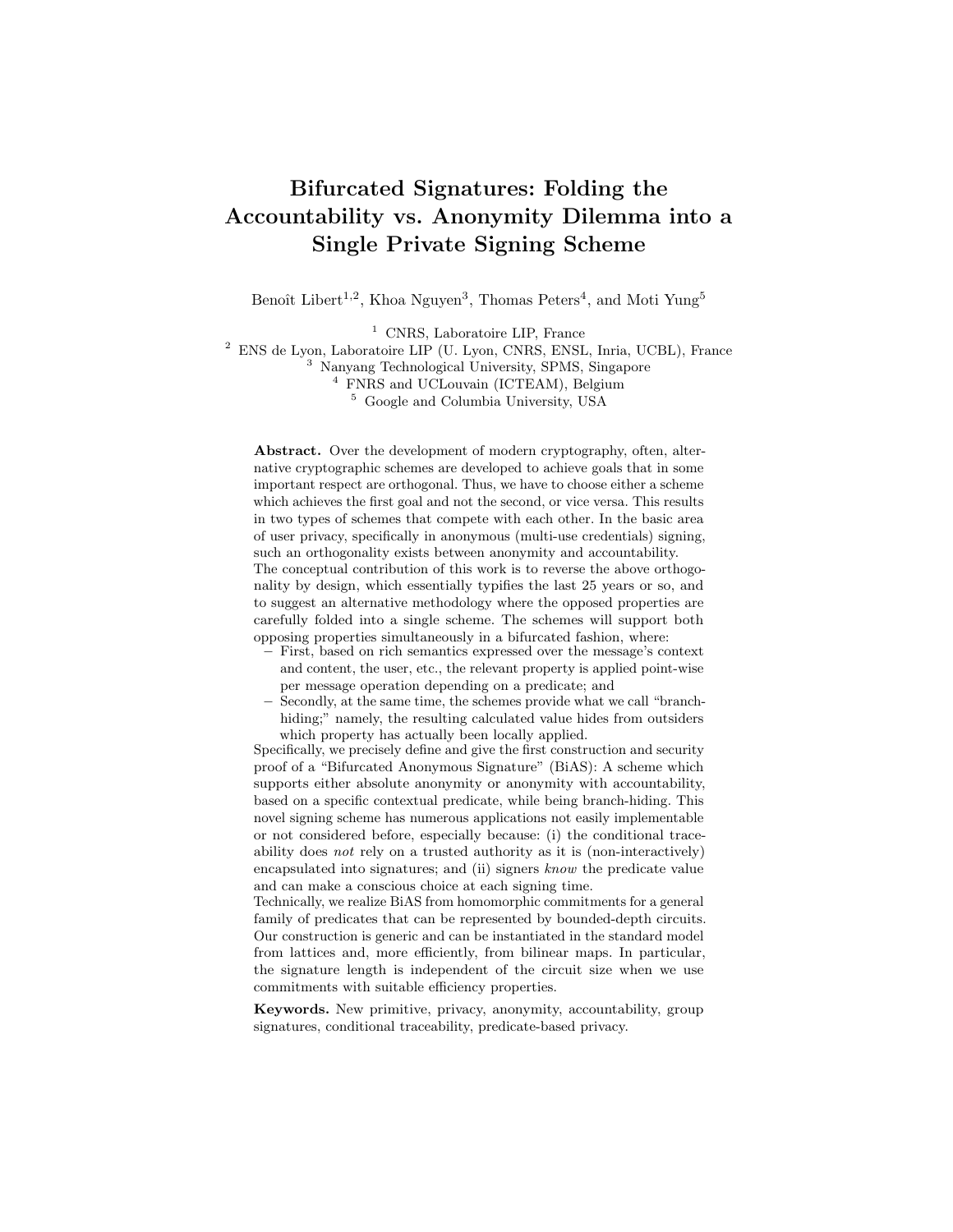### 1 Introduction

Properties provided by cryptographic primitives (such as confidentiality and anonymity) generate a natural tension between the requirements of individual users (such as privacy and other rights), and those of society (such as safety and individual accountability). This fact has created a very rigid positioning of cryptosystems: Designs that serve individual needs, and those which serve societal concerns. A classical example of the above rigidity is the scenario of anonymous signing. On the one hand, there are group signatures [\[23\]](#page-28-0), central privacy tools allowing users to anonymously sign messages in the name of a population of users they belong to. In order to keep users accountable for their actions, group signatures involve a trusted opening authority (OA) which is called upon when needed only, and is endowed with some privileged information allowing it to trace any signature back to its author. This accountability mechanism, therefore, in these cases, revokes the anonymity of that user. On the other hand, ring signatures  $[54]$  and related primitives  $[37,47,24,15]$  $[37,47,24,15]$  $[37,47,24,15]$  $[37,47,24,15]$  allow users to sign whatever they like in the name of a population while retaining unconditional anonymity.

In light of this over quarter-of-a-century old situation, we claim that for many applications, in fact, group and ring signatures fall short of providing an appropriate tradeoff between anonymity and accountability that would be sufficiently fair for, both, signers and authorities. Privacy-aware signers naturally want to protect their privacy as much as possible. At the same time, authorities aim to ensure that signers of all problematic signatures can be caught. What we argue in this work is that in many real-life situations, the ability to trace a signature or not should actually depend on the content and context of the message, and should be provided programmatically by the primitive rather than being supported by a one sided mechanism which is part of the primitive specification.

Consider the scenario where each signature authenticates an anonymous financial transaction associated with a hidden amount of money and between users in different countries that should only be known to the payer and the payee (this can be done by employing additional cryptographic mechanisms, e.g., the amount and countries are encrypted or committed to, as in the privacy-preserving cryptocurrency system Monero  $[49]$ . For money-laundering detection purposes, the authorities would like to make sure that transactions with amounts above a certain threshold between two specific countries can be traced. On the other hand, to satisfy privacy-aware users, the system should also provide absolute anonymity for transactions amounts below the traceability threshold or within the same country, say, or for any other messages of harmless content. Importantly, for privacy reasons as well (e.g., keeping statistics of the financial transactions hidden), the public should not be able to determine whether a given signed transaction, corresponds to a traceable or to an untraceable type.

As another example, imagine that visitors of a digital library are required to register and sign before reviewing specific e-books. The ability/ inability to identify signers should naturally depend on whether the books in question are totally benign (e.g., comics, essays containing controversial but inoffensive political opinions, etc.) or potentially harmful (like chemistry books explaining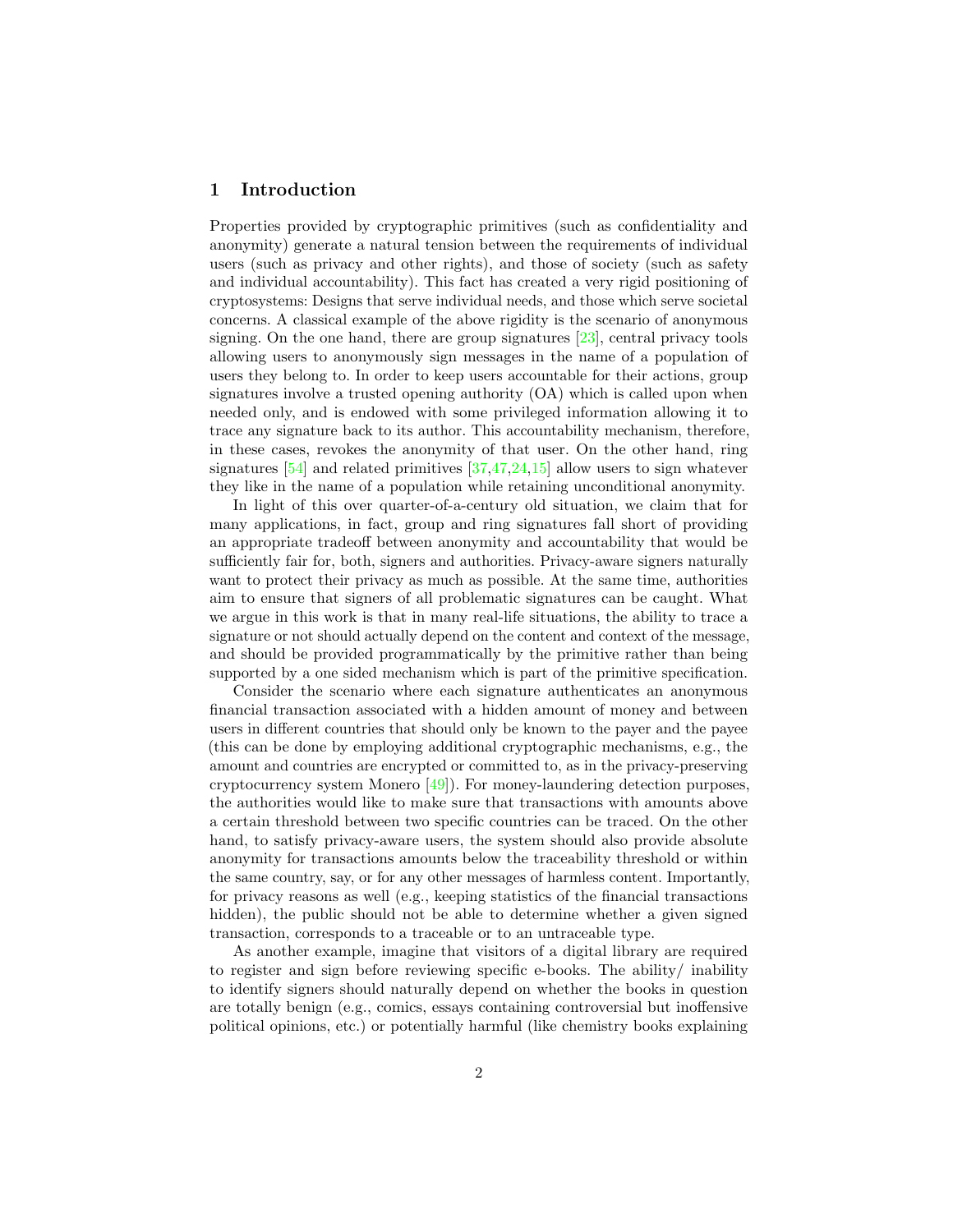how to produce bombs, any form of advocacy of hatred, etc.).

As yet another example, note that service providers often ask users to attest to personal attributes, for example, to guarantee the veracity of answers to questions like "Have you been to one of these countries in the last 6 months?", "Are you above 18?", etc. In this case we argue that while suspicious online activities and alert-raising messages should be traceable by some warranted authority, regular well-behaved typical users should not have to reveal their history and information to service providers that verify their signatures.

The above examples motivate the design of a new anonymous signature primitive where the ability to trace a signature back to its source is determined by a predicate that depends on the signed message and the user's credential, and where the traceability property of a signature is hidden from the general public. Such schemes are highly desirable, so that they can support the above scenarios, since they provide a fair privacy-preserving non-rigid setting which users and authorities both have strong incentives to deploy. However, to our knowledge, a non-rigid conditional setting, and such signatures have never been considered so far. We call this type of schemes that allow this on the fly flexibility "Bifurcated Cryptosystems."

### 1.1 Our Contributions

We introduce the study of cryptographic primitives that provide tradeoffs between competing requirements like end-to-end privacy and accountability, by suggesting bifurcated anonymous signatures (BiAS). In short, BiAS schemes are anonymous signature schemes allowing to bifurcate into absolute anonymity and identity escrow at the signing time, where computing signatures is associated with a predicate P. They enable unconditional anonymity when the predicate  $P(M, id, w)$ evaluates to 1 on input of the message  $M$ , the user's identity id and some secret  $context-dependent$  piece of information  $w$  which we call a witness. At the same time, signatures should be traceable by an authority whenever  $P(M, id, w) = 0$ .

As a first major requirement, BiAS must be branch-hiding: verifiers as well as the issuing credential authority should be unable to figure out whether a signature is traceable or not.

In our BiAS primitive, whether a signature is traceable or not depends on the content which is being signed and the user's identity. Since users know the predicate and its value before signing, they know beforehand when they will be subject to tracing and they can make an educated decision as to whether they can afford to sign a specific message or not. At the same time, only the tracing authority will be able to learn whether the signatures are traceable or not. The users are assured that if their signature is not traceable, no one, even if the authority's keys are available, will be able to trace them. In fact, let us emphasize that this is an unconditional anonymity property, which is of high importance in some applications, such as the case of journalists signing an article unfavorable to the local regime, in a place where their life is in danger upon eventual identification.

As a natural second requirement, we pair the notion of branch-hiding with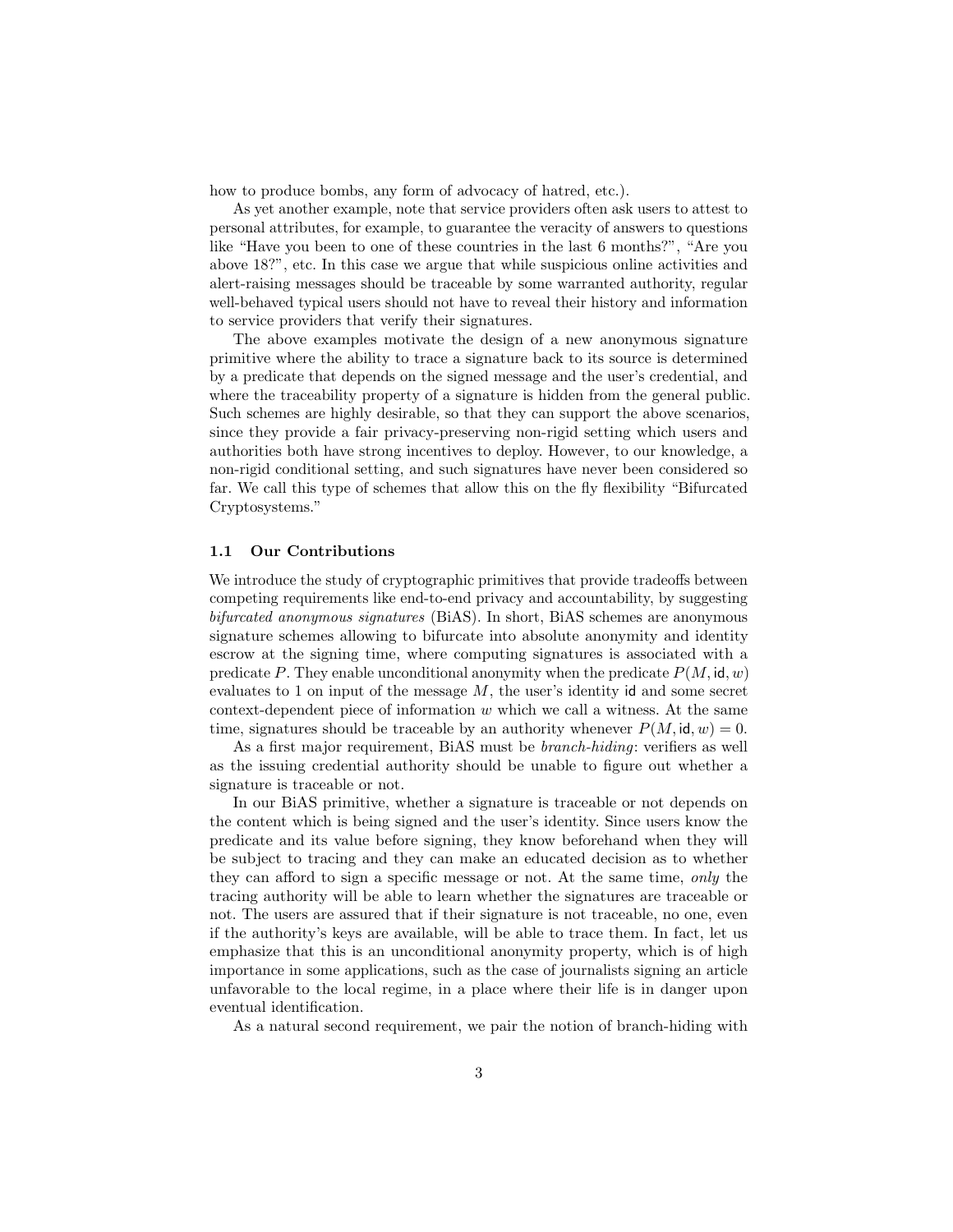the notion of branch-soundness. Branch-soundness prevents users from generating untraceable signatures when the signer should have been identified or vice versa. Said otherwise, no signers can fool the system even with the help of the authorities and be able to produce a signature of which the traceability does not respect the predicate.

We first give precise syntax and security definitions for the BiAS primitive. The guarantee offered by this notion allows us to extend the notions of traceability, non-frameability, and anonymity, borrowed from ordinary group signatures to our more general predicate-based primitive.

Secondly, we provide a generic BiAS realization where predicates may consist of polynomial-size circuits of a priori bounded depth. As building blocks, our construction relies on the homomorphic equivocal commitment (HEC) primitive defined by Katsumata *et al.* [\[34\]](#page-29-4), dual-mode non-interactive zero-knowledge (NIZK) arguments  $[31,50,33]$  $[31,50,33]$  $[31,50,33]$ , and a variant of the R-lossy encryption primitive of Boyle et al. [\[18\]](#page-28-3). Our constructions are instantiable in the standard model for arbitrary polynomial-size Boolean circuits under the Learning-With-Errors (LWE) assumption  $[53]$ . For Boolean formulas (equivalently, NC<sup>1</sup> circuits), more efficient instantiations are possible under falsifiable assumptions in groups endowed with a bilinear map. In both cases, our schemes enjoy the property that the signature size only depends on the maximal circuit depth, and not on its size. The signature size is dominated by  $O((\log N + |w|) \cdot \lambda^c)$  bits (where N is the group size and c is a constant) committing to the witness  $w$  and the user's identity together with NIZK arguments showing that the ciphertexts were properly generated.

### 1.2 Technical Overview

DEFINING SECURITY. Our security model puts forth the notions of branch-hiding and branch-soundness for our bifurcated anonymous signature (BiAS) primitive. We advocate, more generally, that it is the first instance of a new fundamental notion of bifurcated cryptosystems (balancing based on a predicate in one scheme, both, user concerns and public safety issues). Further, to capture anonymity we extend the CCA-like notion of unlinkability of signatures which can be now produced from different predicate values. We call the resulting notion anonymity "in the traceable case" which implies the branch-hiding property of BiAS. We augment this anonymity notion with the anonymity "in the non-traceable case" where all the signatures are generated from a predicate value equals to 1, i.e., from the branch leading to unconditional anonymity. A BiAS is, then, called fully anonymous if it fulfills both anonymity notions. Branch-hiding and full anonymity, primarily, take care of privacy of BiAS.

To prevent misuse of the BiAS functionality, we build on two security notions from the Kiayias-Yung model [\[36\]](#page-29-9) of group signatures. First, the security against mis-identification attacks (a.k.a. traceability) which requires that, even if the adversary can introduce users under its control in the group of signers, it cannot produce a signature that traces outside the dishonest coalition. Second, the notion of security against framing attacks which implies that honest users can never be falsely accused of having signed messages, even if the whole system conspires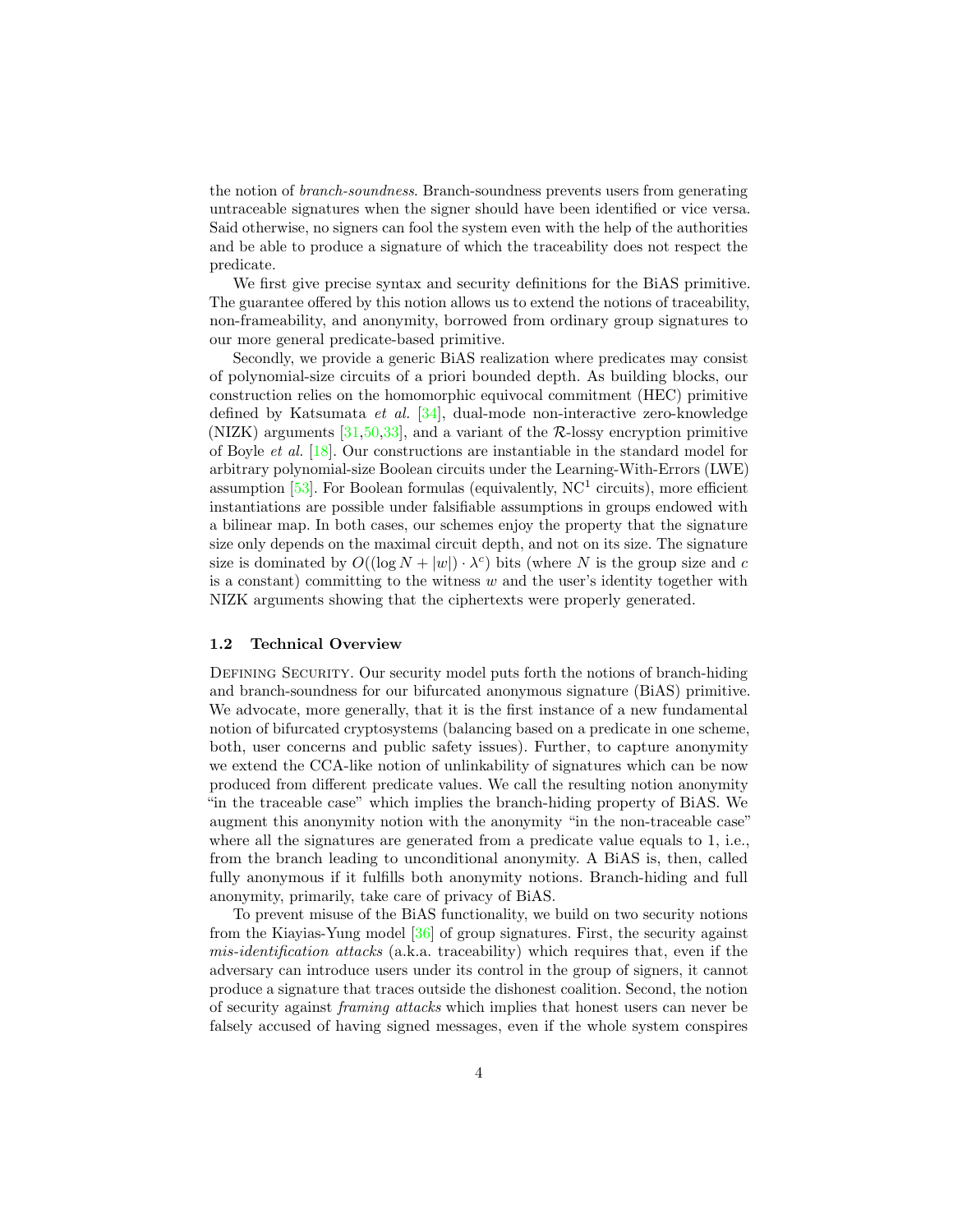against them. However, extending these security notions is not straightforward or immediate in our model, since we have to detect whether a given signature contradicts one of these properties even, if that signature is untraceable. Indeed, to build a reduction in a security proof, for instance, we have to figure out if a given untraceable signature has been generated honestly by a legitimate signer or if it is a forgery. However, being able to do so, in fact, seems to contradict statistical (unconditional) anonymity.

To circumvent the apparent incompatibility between privacy and security, we rely on our branch-soundness notion. It is a two-stage definition which first defines an extractable mode of the scheme only useful for the sake of proving security: it generates parameters of the scheme allowing to extract the identity and the witness behind any valid signatures. Such an extraction allows evaluating the predicate a posteriori given any signature. As a second stage, we require that the (real) tracing algorithm can be indistinguishably emulated from the (ideal) extractable mode, even when the authorities' keys are exposed. A BiAS satisfying branch-soundness thus ensures the hardness of "cheating" with the predicate, even for corrupt authorities. The reason is that it implies the infeasibility of producing signatures that: (i) can be traced while the context allows retaining statistical anonymity, i.e.,  $P(M, id, w) = 1$ , and conversely (ii) cannot be traced while the context allows retaining identity escrow, i.e.,  $P(M, id, w) = 0$ . We stress that the indistinguishability in branch-soundness cannot be statistical since, otherwise, untraceable signatures would no longer be statistically anonymous. Based on the branch-soundness notion, we can now extend the security notion of [\[36\]](#page-29-9) from the (ideal) extractable mode of the BiAS.

Underlying primitives. Our construction for bounded-depth circuits is based on combining a number of primitives. First, it is built on the homomorphic equivocable commitments (HEC) of Katsumata et al. [\[34\]](#page-29-4). An HEC is a commitment scheme that allows committing to a message  $x$  using random coins  $R$  in such a way that anyone can publicly evaluate a circuit C over the commitment com to obtain an evaluated commitment  $com_{ev} = \text{Eval}(C, com_{ev})$  to  $C(\boldsymbol{x})$ . Using the pair  $(x, R)$ , the committer can internally run a private evaluation algorithm over  $(x, R)$  in order to compute a proof  $\pi$  which will convince a verifier that com<sub>ev</sub> is a commitment to  $C(\mathbf{x})$ . The primitive is instantiatable for all circuits via the fully homomorphic commitments of Gorbunov, Vaikuntanathan and Wichs [\[29\]](#page-28-4), which in turn, is built on the FHE scheme of Gentry, Sahai and Waters (GSW) [\[28\]](#page-28-5). Katsumata et al. [\[34\]](#page-29-4) also gave a construction for log-depth circuits under pairingrelated assumptions [\[34\]](#page-29-4). In order to combine statistical anonymity in non-tracing mode and extractability in the security proofs, we employ a dual-mode NIZK argument, which either provides statistical zero-knowledge and computational soundness or vice versa, depending on the distribution of the common reference string. In the public verifiability setting, dual-mode NIZK is known to exist under standard assumptions in pairing-friendly groups, as shown by Groth, Ostrovsky and Sahai [\[31\]](#page-29-5). Peikert and Shiehian [\[50\]](#page-29-6) (inspired by the earlier work of Canetti *et al.*  $[22]$ ) recently gave constructions under the Learning-With-Errors (LWE) assumption. In order to smoothly interact with HEC schemes, the dual-mode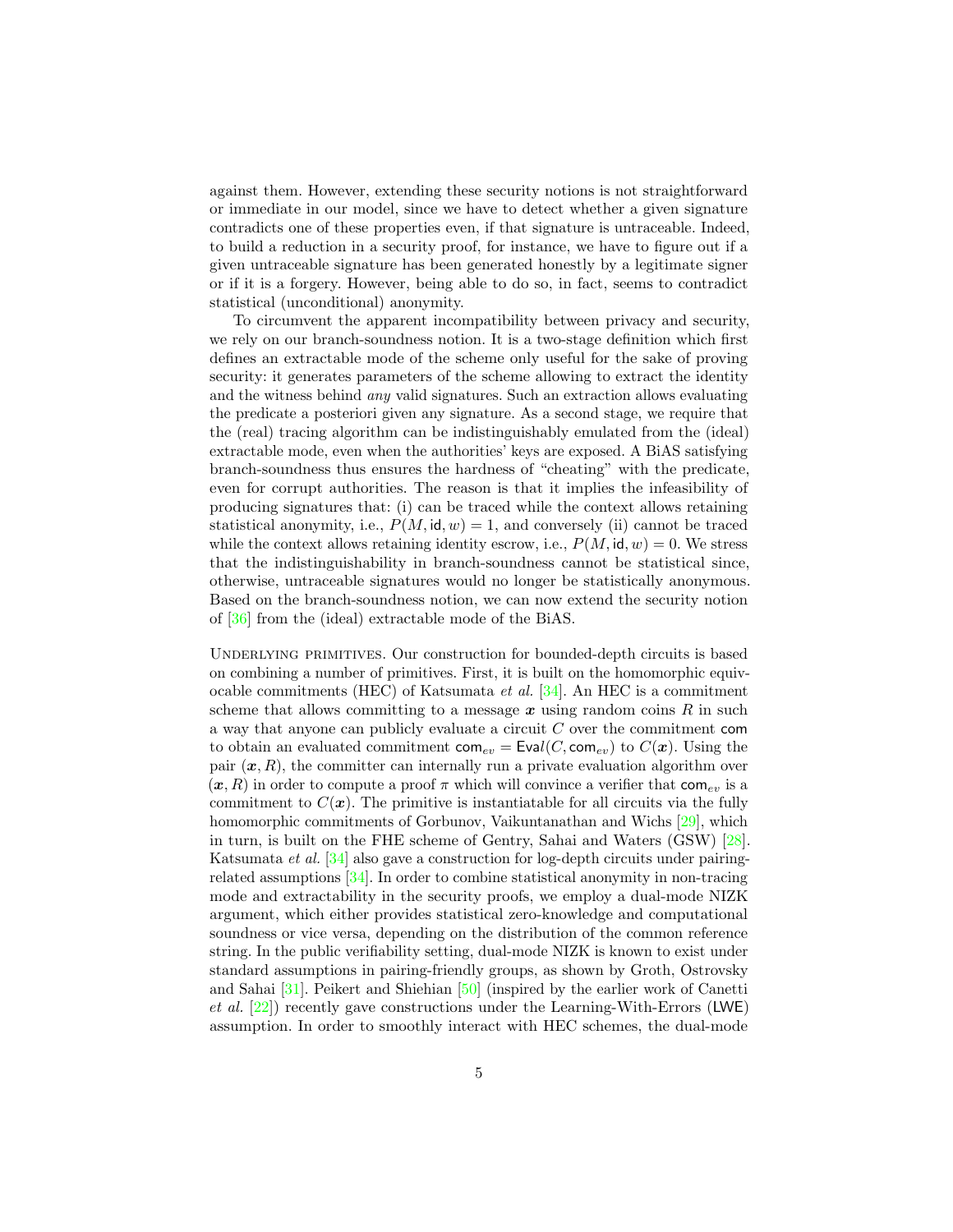NIZK system makes use of dual-mode commitments [\[31\]](#page-29-5), where the commitment key can be tuned to give either statistically hiding or extractable commitments.

Construction. At a high level, our construction proceeds as follows. When a user joins the group, he generates a fresh public key for a digital signature  $pk_{id}$  and obtains from the group manager (GM) a membership certificate cert<sub>id</sub> consisting of the GM's signature on the pair  $(id, pk_{id})$ , where id is the user's identity. In order to sign a message w.r.t. the predicate  $P$ , a group member computes an HEC commitment  $com_{(id,w)}$  to the witness w and his identity id. At the same time, the signer computes a dual-mode commitment to  $(id, w)$ , which is configured to be statistically hiding in the real scheme. The signer then considers the message-dependent circuit  $C_M(.,.)$  which evaluates  $C_M(\mathsf{id}, w) = P(M, \mathsf{id}, w)$ on input of  $(id, w)$ . He runs the private HEC evaluation algorithm to compute a proof  $\pi_{C,M}$  that  $\mathsf{com}_{ev} = \mathsf{Eval}(C_M, \mathsf{com}_{ev})$  is really a commitment to  $C_M(\mathsf{id}, w)$ . It finally computes a public key encryption  $ct_{id}$  ← Encrypt(pk,  $(1-C_M(id, w)) \cdot id$ ) of the product  $(1 - C_M(\mathsf{id}, w)) \cdot \mathsf{id}$ , so that  $ct_{\mathsf{id}}$  encrypts 0 when unconditional anonymity is enabled (i.e., when  $C_M(\mathsf{id}, w) = 1$ ) and id otherwise. A dual-mode NIZK argument then allows arguing that all steps were properly carried out.

When the tracing capability is enabled (namely, when  $C_M(\mathsf{id}, w) = 0$ ), we need to rely on a special kind of dual-mode commitment to prove computational anonymity in the CCA sense (i.e., when the adversary has access to a signature opening oracle). Specifically, we need to program the commitment key to make commitments extractable in all signature opening queries and statistically hiding in the challenge phase. This is achieved using tag-based commitments, where each commitment is computed under a tag-dependent commitment key that either provides statistically hiding or extractable commitments, depending on the tag. In order to instantiate these dual-mode tag-based commitments, we use a recent variant  $[41]$  of the R-lossy encryption of Boyle *et al.* [\[18\]](#page-28-3), for which we give a DDH-based realization (as well as an LWE-based realization adapted from [\[41\]](#page-29-10)). Using this  $\mathcal{R}$ -lossy encryption to instantiate the dual-mode commitment component, we can make it statistically hiding in the challenge phase (for a specific tag corresponding to a one-time verification key  $VK^*$ ) and statistically extractable for all other tags  $VK \neq VK^*$ . This allows us to proceed with a sequence of hybrid games where, instead of answering opening queries by decrypting the ciphertext  $ct_{id}$ , we can extract the committed (id, w). This can be seen as applying the two-key paradigm of Naor and Yung [\[48\]](#page-29-11) for CCA2-secure encryption.

The above construction crucially relies on HEC to avoid the signature length from depending on the circuit size. If we were to give up the circuit-size independent property, constructions would be possible from any non-interactive statistically hiding commitment.

Open Questions. Naturally, our work, being in a new area (with some new technical and definitional challenges as described above), leaves many open problems which we believe to be interesting. Conceptually, one can ask how bifurcated cryptography applies elsewhere. Technically, the first problem that comes to mind is finding practically efficient instantiations from lattice assumptions (even in the random oracle model) as our LWE-based construction is only meant to be a first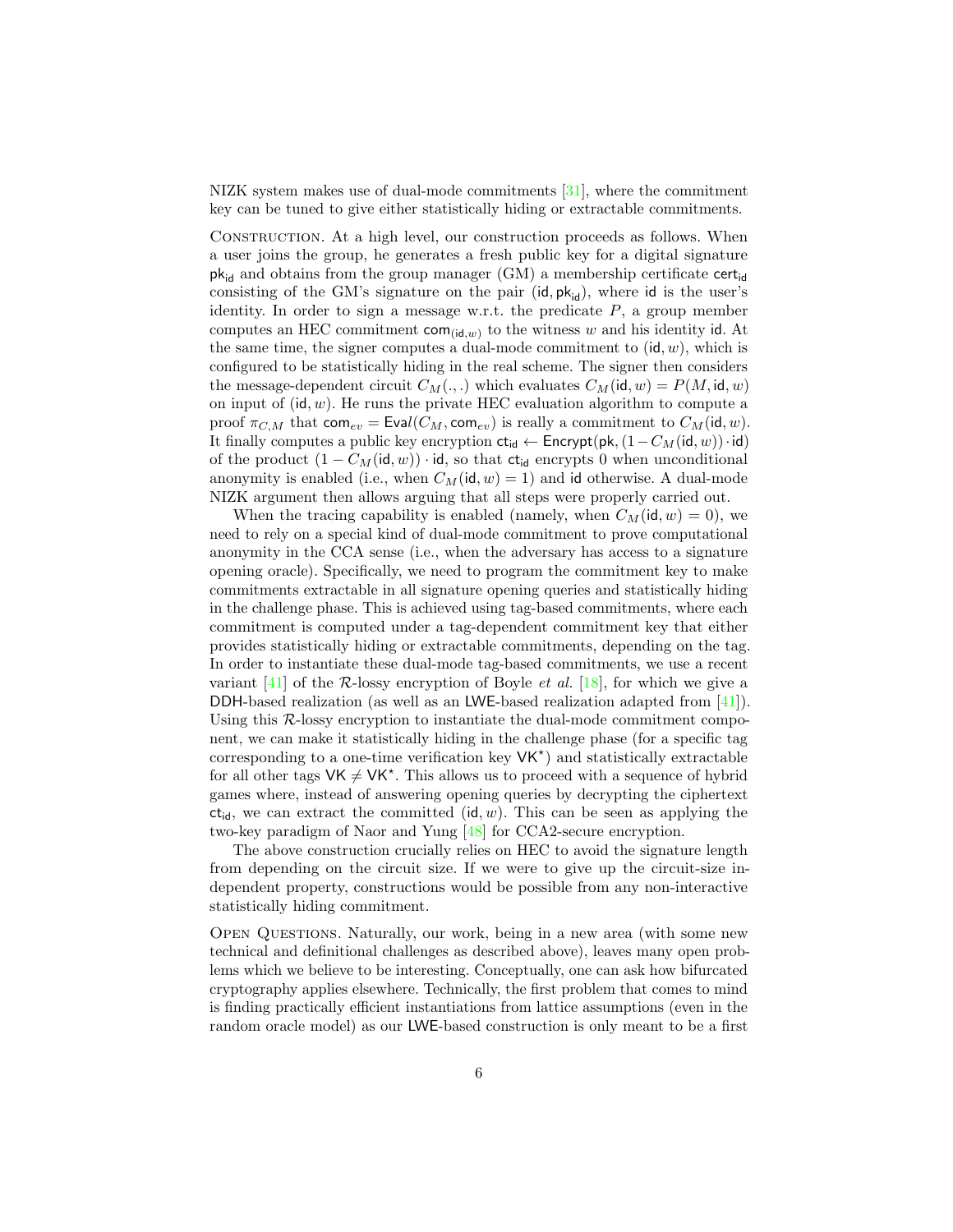feasibility result. In particular, it would be interesting to provide more efficient lattice-based solutions using, e.g., the Fiat-Shamir-with-abort method [\[44,](#page-29-12)[14\]](#page-28-7) or the techniques recently suggested in [\[58\]](#page-29-13). The second open problem is to determine the extent to which more specific predicate families can be realized more efficiently (with or without random oracles) and under different assumptions. While the work of Katsumata *et al.* [\[34\]](#page-29-4) implies a pairing-based construction for Boolean formulas, it is only known to achieve circuit-size independence under a q-type (although falsifiable) assumption. A sufficient condition to avoid relying on variable-size assumptions in the pairing setting would be to build an HEC scheme based on simple assumptions, where the size of partial openings does not depend on the circuit size. Finally, while the rest of the paper will concentrate on BiAS, exploring further primitives providing point-wise predicate-based built-in privacy or confidentiality bifurcated tradeoffs seems like a new area for broader investigations.

### 1.3 Related Work

The rigid anonymity vs. accountability situation indeed generated much discomfort in the community. Group signatures traditionally allow opening authorities to identify the author of any signature. As advocated by Sakai *et al.* [\[55\]](#page-29-14), it may be desirable to prevent the OA from seeing the entire signature history of all group members. Restricting the power of the opening authorities is a challenging research direction, where a few steps have been taken. For example, traceable signatures [\[35\]](#page-29-15), group signatures with message-dependent opening [\[55\]](#page-29-14), and accountable tracing signatures [\[40\]](#page-29-16) can all be viewed as group signatures with restricted opening authorities. However, the OA can still freely break the anonymity of some subset of signatures without the user's agreement. These primitives offer more privacy to users than ordinary group signatures, but not at a level that privacy-sensitive users would hope for.

Ring signatures [\[54,](#page-29-0)[9\]](#page-28-8) confer everlasting anonymity to group members. They depart from group signatures in that signers are not required to register in the system and signers have complete freedom on the list of their ring-mates at each signature. Compared to group signatures, they stand at the opposite extreme of the spectrum as they do not provide any accountability at all. Linkable ring signature [\[43\]](#page-29-17), traceable ring signatures [\[25\]](#page-28-9), as well as k-time anonymous authentication systems [\[56\]](#page-29-18) only introduce a weak form of accountability in ring signatures as users only lose anonymity to some extent: for example, if they issue two or more signatures for some message, their signatures become linkable but they can still create one controversial signature and disappear from the system without being caught.

Accountable tracing signatures (ATS) [\[39,](#page-29-19)[40\]](#page-29-16) take a different approach to balance accountability and anonymity, by allowing the two extreme settings of ring signatures and group signatures to co-exist. In ATS schemes, a given user is either always unconditionally anonymous or always traceable, based on a decision made by the authority when the user joins the system. In addition, users are never notified about their traceability status. In our setting and use-cases, the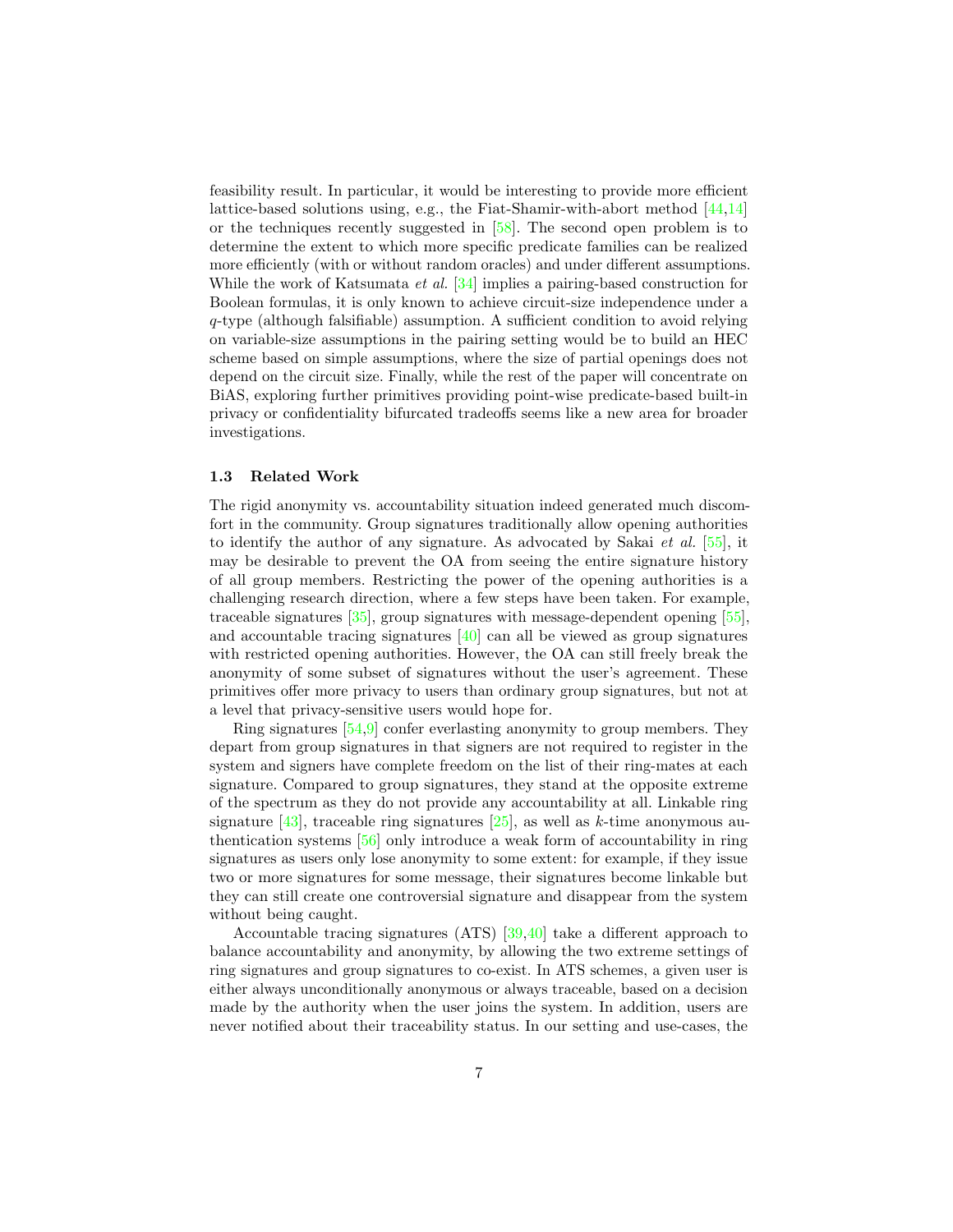ability to trace or not should depend point-wise on the message and not only on group members' identities. Moreover, we deliberately aim at leaving users some control on when and under which circumstances they want to accept traceability.

Accountable ring signatures (ARS) [\[57](#page-29-20)[,13\]](#page-28-10) provide another kind of tradeoff where anonymity and traceability can live together. Xu and Yung [\[57\]](#page-29-20) consider a threshold opening mechanism where no single opener is given the entire power. The ARS model of Bootle *et al.* [\[13\]](#page-28-10) also provides some flexibility in the choice of tracing authorities as signers are allowed to choose which opener they trust without necessarily leaving the full tracing capability to a pre-determined authority. On the other hand, neither of these models [\[57,](#page-29-20)[13\]](#page-28-10) provides full expressiveness as to which messages can be signed with unconditional anonymity and which ones should always be traceable.

Bangerter et al. [\[5\]](#page-28-11) considered an informal framework allowing to monitor the release of certified data. Their (interactive) model fully trusts the opening authority to only disclose users' data when specific conditions are met. In contrast, BiAS does not trust the opener when de-anonymization conditions are not fulfilled and even requires unconditional anonymity in this case.

Boyen and Delerablée  $[16]$  introduced a variant of group signatures allowing group members to flexibly and expressively choose a subgroup wherein they hide their identity. Our goals are orthogonal to theirs since their model always allows tracing authorities to identify signers whereas we accurately control the conditions under which the signer's identity can be uncovered.

Garms and Lehmann [\[26\]](#page-28-13) put forth the concept of convertably linkable signatures (CLS) which are group signatures where a "converter" can blindly relate a bunch of signatures to some randomized pseudonyms. To convert the given signatures into linkable ones, another authority first blinds the signatures in order to mitigate the power of the converter. However, the converter is actually an opening authority that can always trace a given signature as long as it was not blinded. At any time, CLS thus "only" provide computational anonymity.

Attribute-based signatures (ABS)  $[45]$  allow a signer to sign a message while simultaneously showing possession of credentials satisfying a public predicate. Policy-based signatures (PBS) [\[6\]](#page-28-14) are signature schemes where users obtain a policy-based signing key (associated with some predicate  $P$ ) from some authority, which allows them to sign exactly those messages M for which  $P(M) = 1$ . ABS and PBS address different problems than our BiAS primitive in that they provide fine-grained control over "who can sign" and "which messages can be signed at all", respectively. As such, they do not give users control over which signatures can be traced (with user knowledge of it). Our BiAS functionality departs from PBS [\[6\]](#page-28-14) in that predicates are not associated with keys but with signed messages and may vary across signatures. In terms of generic implications, PBS were shown [\[6\]](#page-28-14) to imply digital signatures, NIZK [\[10\]](#page-28-15) and CCA-secure encryption [\[52\]](#page-29-22). However, they are not known to imply homomorphic equivocable commitments with circuit-size independent verification, and the relationship between PBS and BiAS thus remains unclear. In particular, we do not see any obvious way to obtain BiAS realizations by generically using a PBS.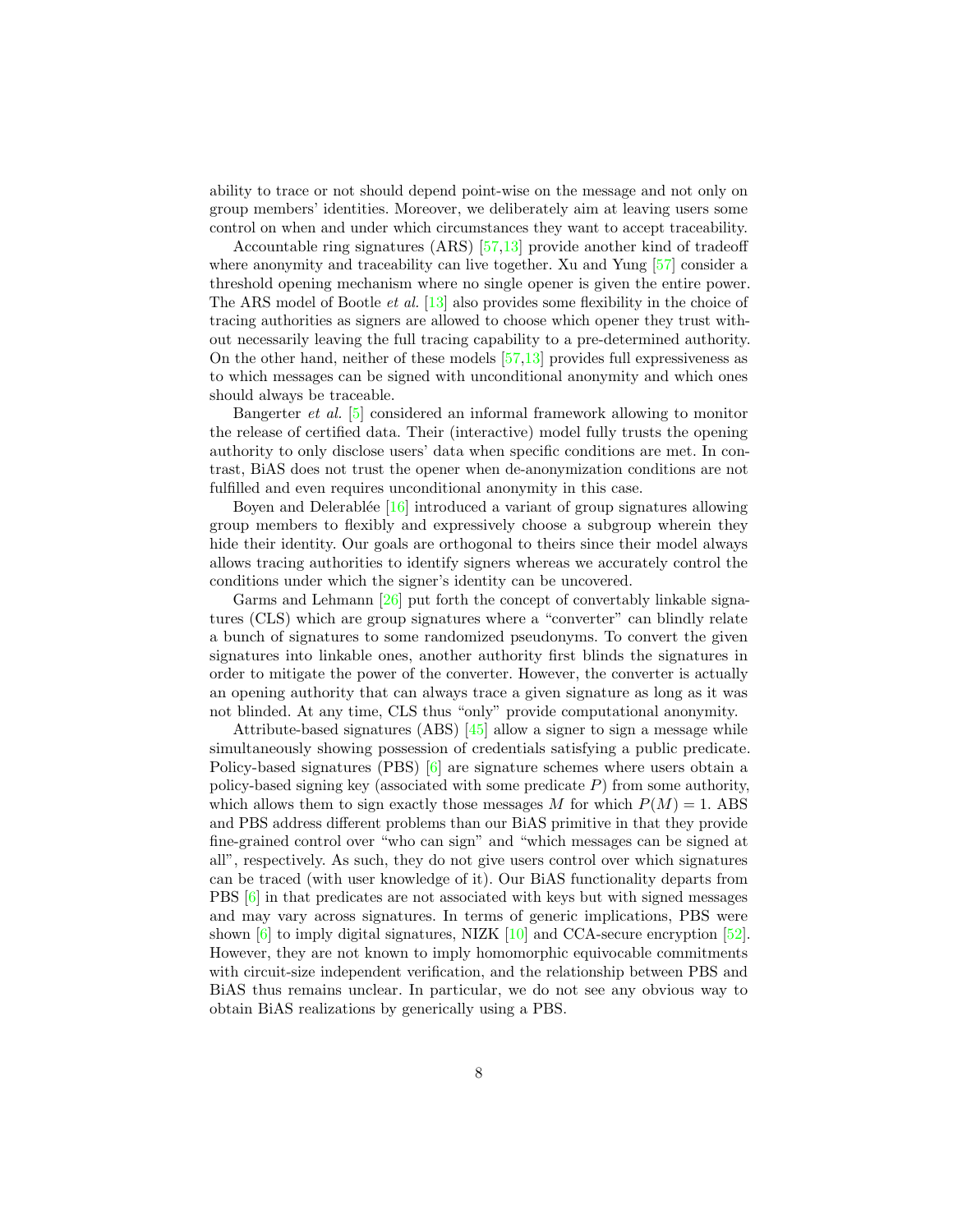Functional signatures [\[17\]](#page-28-16) differ from conditionally traceable signatures in that, in the same spirit as PBS, they accurately control which messages can be signed. In contrast, BiAS controls which signatures can be traced.

In the context of anonymous compact e-cash  $[20]$ , Camenisch *et al.*  $[21]$  were bothered by the anonymity vs. accountability issue in a specific scenario. They considered a conditional anonymity setting which restricts transactions to be untraceable only when they do not exceed a specific amount. In their model, the threshold amount is fixed for each merchant over multiple transactions. If a user performs a number of transactions with total values exceeding a threshold, he can be traced based on public records. On the other hand, if the total amount remains under the threshold, the traceable authority is unable to extract the user's identity. However, the anonymity remains computational even in that case. In contrast, our BiAS primitive is a generic add-on mechanism, and ensures the statistical anonymity of signers as long as the predicate equals 1, e.g., the amount does not reach a fixed threshold.

In summary, there was a lot of discomfort with the existing dichotomy between anonymity and accountability. This has produced a large number of interesting and useful cases and solutions. However, a bifurcated solution with choice at the user's hand folded into a single scheme, where the choice is driven by a local predicate which further remains undetected by others, has not been considered. This new BiAS system, which gives the user the best possible (i.e., unconditional) anonymity when permitted, in fact, constitutes the most private and the most versatile solution for the problem of balancing user's vs. society's needs within anonymous signing scenarios.

### <span id="page-8-0"></span>2 Preliminaries

### 2.1 R-Lossy Public-Key Encryption

Boyle *et al.* [\[18\]](#page-28-3) formalized the notion of  $\mathcal{R}$ -lossy encryption. The primitive is a tag-based encryption scheme  $|38|$  where the tag space  $\mathcal T$  is partitioned into injective tags and lossy tags. When ciphertexts are generated under an injective tag, the decryption algorithm recovers the underlying plaintext. On lossy tags, the ciphertext statistically hides the underlying plaintext. In  $\mathcal{R}\text{-lossy PKE schemes}$ , the tag space is partitioned according to a binary relation  $\mathcal{R} \subseteq \mathcal{K} \times \mathcal{T}$ . The key generation algorithm inputs an initialization value  $K \in \mathcal{K}$  and partitions  $\mathcal{T}$  in such a way that injective tags  $t \in \mathcal{T}$  are exactly those for which  $(K, t) \in \mathcal{R}$  (i.e., all tags t for which  $(K, t) \notin \mathcal{R}$  are lossy).

Libert *et al.* [\[41\]](#page-29-10) considered a flavor of  $\mathcal{R}$ -lossy PKE schemes with two distinct key generation algorithms and equivocable lossy ciphertexts. For our purposes, we do not need to equivocate lossy ciphertexts but we still need two distinct key generation algorithms. Looking ahead, our proof of anonymity (in Lemma [4\)](#page-26-0), requires to switch from a setting where all tags are lossy to a setting where only one tag is lossy. Also, proving other security notions requires to move from the "all lossy" setting to the "all injective" setting in the proof of Theorem [1.](#page-24-0)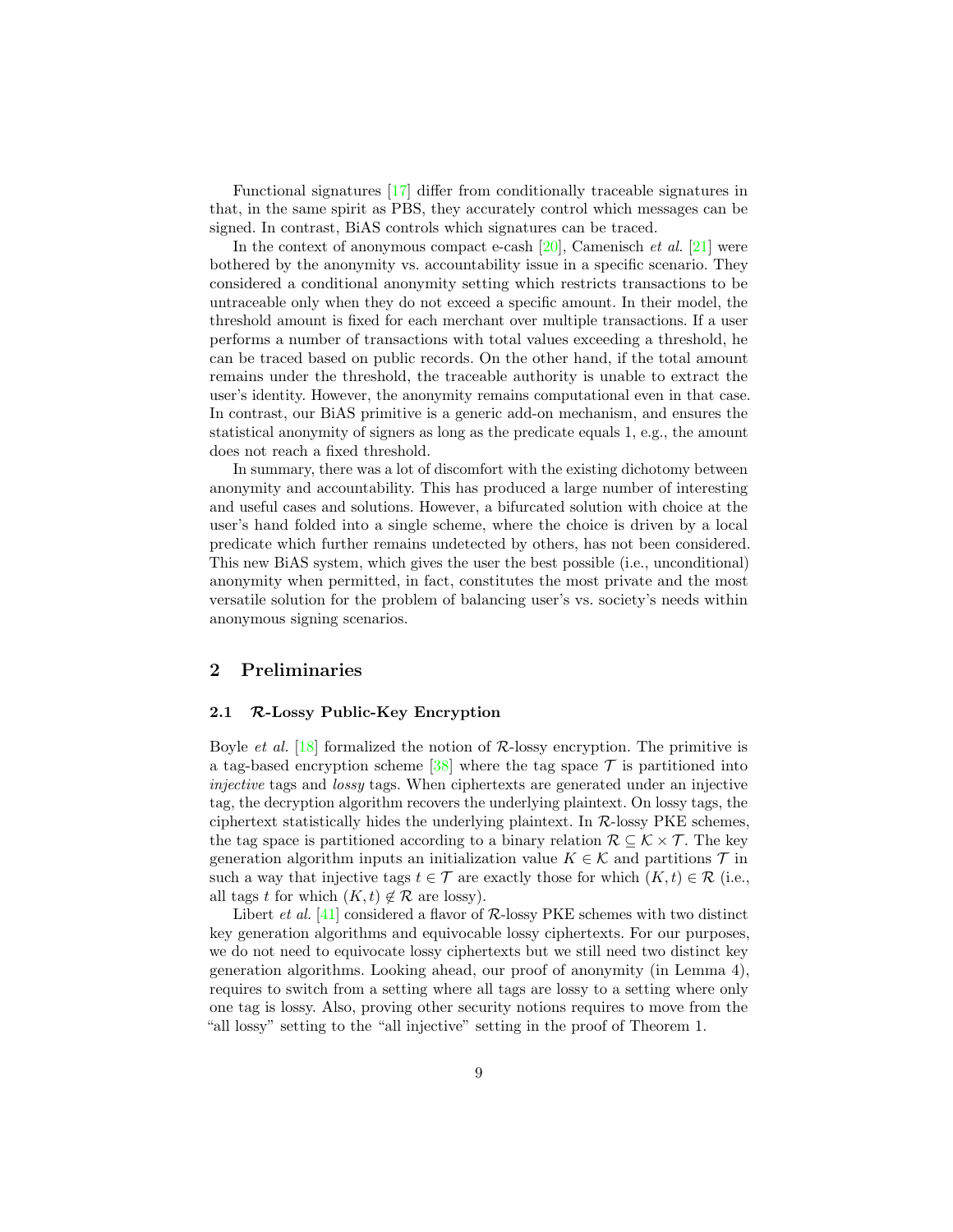**Definition 1.** Let  $\mathcal{R} \subseteq \mathcal{K}_{\lambda} \times \mathcal{T}_{\lambda}$  be an efficiently computable binary relation. An R-lossy PKE scheme with efficient opening is a 5-uple of PPT algorithms (Par-Gen, Keygen, LKeygen, Encrypt, Decrypt) such that:

- **Parameter generation:** On input of a security parameter  $\lambda$ , a desired length of initialization values  $L \in \text{poly}(\lambda)$  and a lower bound  $B \in \text{poly}(\lambda)$  on the message length, Par-Gen $(1^{\lambda}, 1^L, 1^B)$  outputs public parameters  $\Gamma$  that specify a tag space  $\mathcal T$ , a space of initialization values K, a public key space PK and a secret key space SK.
- **Key generation:** For an initialization value  $K \in \mathcal{K}$  and public parameters Γ, algorithm Keygen(Γ, K) outputs an injective public key pk  $\in$  PK and a decryption key  $sk \in \mathcal{SK}$ . The public key specifies a ciphertext space CtSp and a randomness space  $R^{\text{RLE}}$ .
- **Lossy Key generation:** Given an initialization value  $K \in \mathcal{K}$  and public parameters  $\Gamma$ , the lossy key generation algorithm LKeygen( $\Gamma$ , K) outputs a lossy public key  $pk \in PK$  and a lossy secret key  $sk \in SK$ .
- Decryption under injective tags: For any  $\Gamma$   $\leftarrow$  Par-Gen $(1^{\lambda}, 1^L, 1^B)$ , any  $K \in \mathcal{K}$ , any  $t \in \mathcal{T}$  such that  $(K, t) \in \mathcal{R}$ , and any  $Msg \in MsgSp$ , we have

 $\Pr\left[\exists r \in R^{\mathsf{RLE}}: \mathsf{Decrypt}(\mathsf{sk}, t, \mathsf{Encrypt}(\mathsf{pk}, t, \mathsf{Msg}; r)) \neq \mathsf{Msg}\right] < \nu(\lambda)$ ,

for some negligible function  $\nu(\lambda)$ , where (pk, sk)  $\leftarrow$  Keygen( $\Gamma, K$ ) and the probability is taken over the randomness of Keygen.

- Indistinguishability: For any  $\Gamma \leftarrow$  Par-Gen $(1^{\lambda}, 1^L, 1^B)$ , the key generation algorithms LKeygen and Keygen satisfy the following:
	- (i) For any  $K \in \mathcal{K}$ , the distributions  $D_{\text{inj}} = \{\textsf{pk} \mid (\textsf{pk}, \textsf{sk}) \leftarrow \textsf{Keygen}(\Gamma, K)\}$ and  $D_{\text{loss}} = \{\text{pk} \mid (\text{pk}, \text{sk}) \leftarrow \text{LKeygen}(\Gamma, K)\}\$  are computationally indistinguishable.
	- (ii) For any initialization values  $K, K' \in \mathcal{K}$ , the two distributions {pk |  $(\mathsf{pk}, \mathsf{sk}) \leftarrow \mathsf{LKeygen}(\Gamma, K) \}$  and  $\{ \mathsf{pk} \mid (\mathsf{pk}, \mathsf{sk}) \leftarrow \mathsf{LKeygen}(\Gamma, K') \}$  are statistically indistinguishable.
- **Lossiness:** For any  $\Gamma \leftarrow$  Par-Gen $(1^{\lambda}, 1^L, 1^B)$ , any initialization value  $K \in \mathcal{K}$ and tag  $t \in \mathcal{T}$  such that  $(K, t) \notin \mathcal{R}$ , any  $(\mathsf{pk}, \mathsf{sk}) \leftarrow \mathsf{Keygen}(\Gamma, K)$ , and any  $\textsf{Msg}_0, \textsf{Msg}_1 \in \textsf{MsgSp},\ the\ following\ distributions\ are\ statistically\ close:$

 ${C \mid C \leftarrow \mathsf{Encryption}(pk, t, \mathsf{Msg}_0) } \quad \approx_s \quad {C \mid C \leftarrow \mathsf{Encryption}(pk, t, \mathsf{Msg}_1) } .$ 

For any (pk, sk)  $\leftarrow$  LKeygen( $\Gamma$ , K), the above holds for any tag t.

We will use an R-lossy encryption scheme for the inequality relation.

**Definition 2.** Let  $\mathcal{K} = \{0,1\}^L$  and  $\mathcal{T} = \{0,1\}^L \setminus \{\mathbf{0}^L\}$ , for some  $L \in \text{poly}(\lambda)$ . The inequality relation  $\mathcal{R}_{\text{NEQ}} : \mathcal{K} \times \mathcal{T} \to \{0,1\}$  is the relation for which we have  $\mathcal{R}_{\text{NEQ}}(K, t) = 1$  if and only if  $K \neq t$ .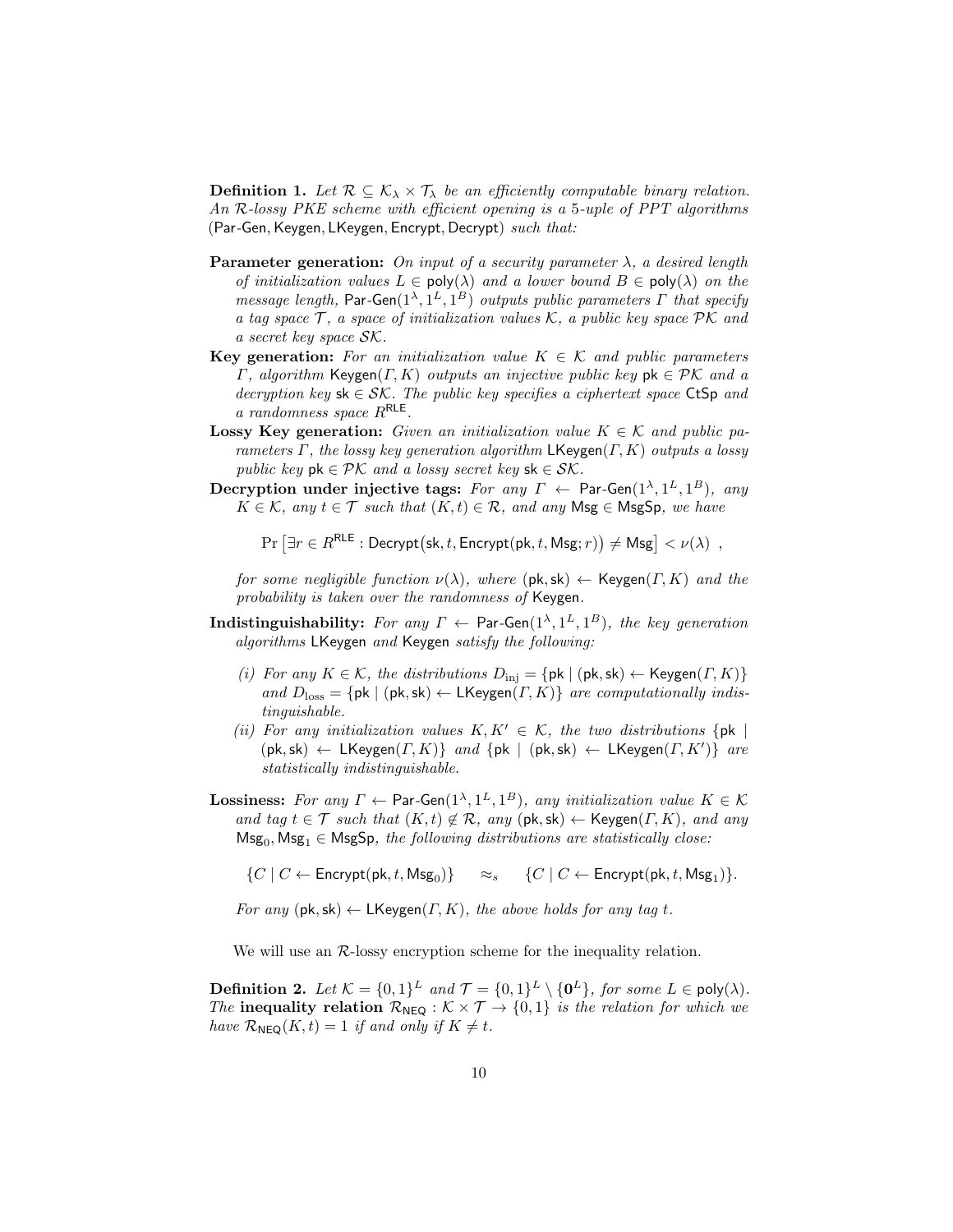We note that, since we exclude the all-zeroes string  $\mathbf{0}^L$  from  $\mathcal{T}$ , running Keygen on input of the initialization value  $K = \mathbf{0}^L$  produces a key pk that is injective for all tags. In contrast LKeygen produces keys that are lossy for any tag and any initialization value.

We now give an  $\mathcal{R}_{\text{NEQ}}$ -Lossy PKE realization under the Decision Diffie-Hellman (DDH) assumption (MDDH generalization is obvious). In Supplementary Material [E.4,](#page-40-0) we also provide a construction from the LWE assumption.

An  $\mathcal{R}_{\text{NFO}}$ -Lossy PKE Scheme from DDH. The construction below is inspired from [\[42\]](#page-29-24), which is itself inspired from Groth-Sahai commitments [\[32\]](#page-29-25) to scalars. We first recall the definition of the DDH problem.

**Definition 3.** In a cyclic group  $G$  of prime order p, the **Decision Diffie-Hellman Problem** (DDH) in G, is to distinguish the distributions  $(g, g^a, g^b, g^{ab})$ and  $(g^a, g^b, g^c)$ , with  $a, b, c \leftrightarrow \mathbb{Z}_p$ . The **Decision Diffie-Hellman** assumption is the intractability of DDH for any PPT algorithm D.

**Par-Gen** $(1^{\lambda}, 1^L, 1^B)$ : Define  $\mathcal{K} = \{0, 1\}^L$ , and  $\mathcal{T} = \{0, 1\}^L \setminus \{0^L\}$ . Define public parameters as  $\Gamma = (1^{\lambda}, 1^L, 1^B)$ .

**Keygen**(*Γ, K*): On input of *Γ* and  $K \in \mathcal{K}$ , generate a key pair as follows.

- 1. Choose a cyclic group G or prime order  $p > 2^{\lambda}$  with a generator  $g \leftrightarrow U(\mathbb{G})$ . Choose  $\alpha \leftrightarrow U(\mathbb{Z}_p)$  and compute  $h = g^{\alpha}$ . Define  $g_0 = (g, h) \in \mathbb{G}^2$  and  $g = g_0^{\beta} \cdot (1, g) \in \mathbb{G}^2$ , where  $\beta \leftarrow U(\mathbb{Z}_p)$ .
- 2. Pick  $\gamma \leftrightarrow U(\mathbb{Z}_p)$  and compute  $\mathbf{u} = g_0^{\gamma'} \cdot g^{-K} \in \mathbb{G}^2$ , where  $K \in \{0,1\}^L$  is interpreted as an element of  $\mathbb{Z}_p$ .

Define  $R^{\text{RLE}} = \mathbb{Z}_p^B$  and output  $\mathsf{sk} = (\alpha, K)$  as well as  $\mathsf{pk} := (\mathbb{G}, g_0, g, u)$ .

- **LKeygen**( $\Gamma$ ,  $K$ ): This algorithm is identical to Keygen with the difference that, at step 1, it computes  $g$  as  $g = g_0^{\beta} \in \mathbb{G}^2$ , where  $\beta \leftrightarrow U(\mathbb{Z}_p)$ . It defines  $R^{\mathsf{RLE}} = \mathbb{Z}_p^B \text{ and outputs } \mathsf{sk} = (\alpha, K) \text{ as well as } \mathsf{pk} := \Big(\mathbb{G}, \bm{g}_0, \bm{g}, \bm{u}\Big).$
- **Encrypt**(pk, t, Msg): To encrypt Msg  $\in \{0,1\}^B$ , interpret the tag  $t \in \mathcal{T}$  as an element of  $\mathbb{Z}_p$ . For each index  $i \in [B]$ , pick  $r_i \leftrightarrow U(\mathbb{Z}_p^*)$  and compute  $\mathsf{ct}_i = \left(\boldsymbol{u}\cdot \boldsymbol{g}^t\right)^{\mathsf{Msg}[i]} \cdot \boldsymbol{g}_0^{r_i} \in \mathbb{G}^2. \ \text{Then, output } \mathsf{ct} = (\mathsf{ct}_1, \dots, \mathsf{ct}_B) \in \mathbb{G}^{2B}.$
- **Decrypt**(sk, t, ct): Given  $sk = (\alpha, K)$  and  $t \in \{0, 1\}^L$ , interpret t as an element of  $\mathbb{Z}_p$ . If  $t = K$ , return  $\bot$ . Otherwise, for each  $i \in [B]$ , do the following:
	- 1. Parse  $ct_i$  as  $(ct_{i,1}, ct_{i,2}) \in \mathbb{G}^2$
	- 2. Set  $\text{Msg}[i] = 0$  if  $\text{ct}_{i,2} = \text{ct}_{i,1}^{\alpha}$  and  $\text{Msg}[i] = 1$  otherwise.

Output  $\mathsf{Msg} \in \{0,1\}^B$ .

The proof of Lemma [1](#page-11-0) is straightforward. The first indistinguishability property follows immediately from the semantic security of ElGamal and the observation that Keygen and LKeygen only differ in the distribution of  $q$ . The second indistinguishability property follows from the fact that, for any  $K \in \mathcal{K}$  and any public key pk generated by LKeygen,  $u \in \mathbb{G}^2$  is uniformly distributed in the subspace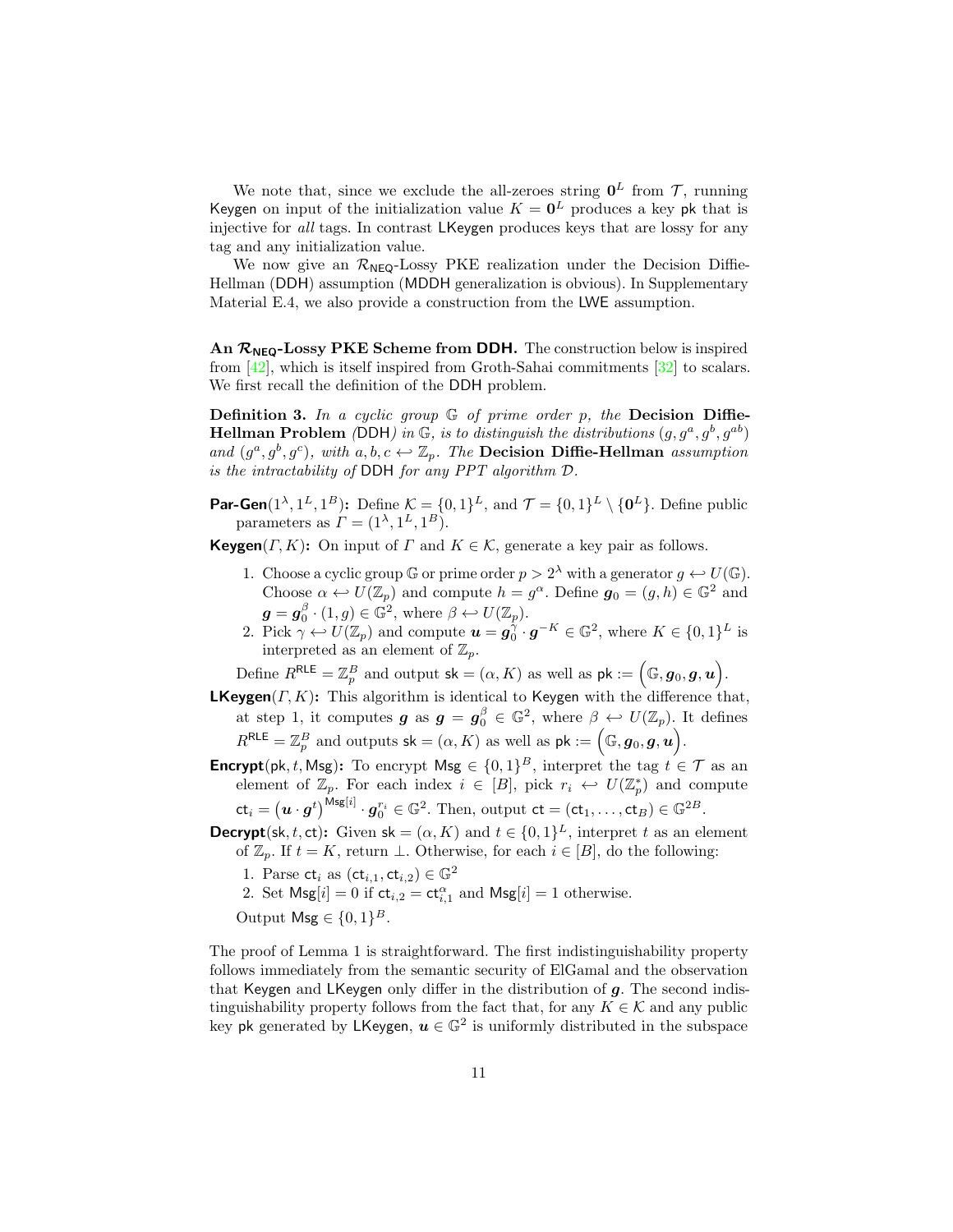spanned by  $g_0$ . The same holds for any ciphertext encrypted under an injective key for the lossy tag  $t = K$  or a lossy key for any tag. The construction readily extends to rely on the k-linear assumption [\[11\]](#page-28-19) for  $k > 1$ .

<span id="page-11-0"></span>**Lemma 1.** The above construction is an  $\mathcal{R}_{\text{NEQ}}$ -lossy public-key encryption scheme under the DDH assumption.

### 2.2 Homomorphic Equivocal Commitments

We now recall the definition of homomorphic equivocal commitment, as formalized by Katsumata et al. [\[34\]](#page-29-4).

**Definition 4.** A HEC scheme with message space  $\mathcal{X}$ , randomness space  $R^{\text{HEC}}$ and randomness distribution  $\mathcal{D}^{\text{HEC}}$  over  $R^{\text{HEC}}$  for a circuit class  $\mathcal{C} = \{C : \mathcal{X} \rightarrow \mathcal{X}\}$  $\{0,1\}$  is a tuple of PPT algorithms HEC = (Setup, Commit, Open, Eval<sup>in</sup>, Eval<sup>out</sup>, Verify) with the following specifications:

- **Setup**(1<sup> $\lambda$ </sup>): Inputs a security parameter 1<sup> $\lambda$ </sup> and outputs public parameters pp, an evaluation key ek and a master secret key msk.
- **Commit**(pp, x, r): Takes as input public parameters pp, a message  $x \in \mathcal{X}$  and randomness  $r \in R^{HEC}$ . It outputs a commitment com. When r is omitted from the notation Commit(pp, x), we man that r is sampled from  $\mathcal{D}^{\text{HEC}}$ .
- **Open**(msk,  $x, r, x'$ ): Takes as input a master secret key msk, messages  $x, x' \in \mathcal{X}$ , and randomness  $r \in R^{HEC}$ . It outputs fake randomness  $r' \in R^{HEC}$ .
- **Eval**<sup>in</sup>(ek, C, x, r): The inner evaluation algorithm inputs a key ek, a circuit  $C \in \mathcal{C}$ , a message x and randomness  $r \in R^{HEC}$ . It outputs a proof  $\pi$ .
- **Eval**<sup>out</sup>(ek, C, com): The outer evaluation algorithm is a deterministic algorithm that inputs an evaluation key ek, a circuit  $C \in \mathcal{C}$  and a commitment com. It outputs an evaluated commitment  $com_{ev}$ .
- **Verify**(pp, com<sub>ev</sub>, z,  $\pi$ ): The verification algorithm takes as input public parameters pp, an evaluated commitment  $com_{ev}$ , a message  $z \in \{0,1\}$ , and a proof π. It outputs 0 or 1.

In addition, it should satisfy the following properties:

Evaluation correctness: For all  $\lambda \in \mathbb{N}$ , all  $(pp, ek, msk) \leftarrow \text{HEC}.\text{Setup}(1^{\lambda}),$ any input  $x \in \mathcal{X}$ , any randomness  $r \in R^{HEC}$ , and any circuit  $C \in \mathcal{C}$ , if com = HEC.Commit(pp,  $x; r$ ),  $\pi \leftarrow$  HEC.Eval<sup>in</sup>(msk, C, x, r), and

$$
\mathsf{com}_{ev} = \mathsf{HEC}.\mathsf{Eval}^{out}(\mathsf{ek}, C, \mathsf{com}),
$$

then Pr[HEC.Verify(pp, com<sub>ev</sub>,  $C(\mathbf{x}), \pi$ ) = 1  $\geq 1 - \nu(\lambda)$ , for some function  $\nu(\lambda) \in \mathsf{negl}(\lambda)$ .

Distributional equivalence of Open: For all  $\lambda \in \mathbb{N}$ , any (pp, ek, msk)  $\leftarrow$ HEC.Setup(1<sup> $\lambda$ </sup>), any  $x, \bar{x} \in \mathcal{X}$ , randomness  $r, r' \leftrightarrow \mathcal{D}^{\text{HEC}}$ , the distributions  $\{(\mathsf{pp},\mathsf{ek},\mathsf{msk},\mathbf{x},r,\mathsf{com}) \mid r \leftarrow \mathcal{D}^{\mathsf{HEC}}, \mathsf{com} = \mathsf{HEC}.\mathsf{Commit}(\mathsf{pp},\mathbf{x};r)\}\$ and

$$
\{(\mathsf{pp},\mathsf{ek},\mathsf{msk},x,r'=\mathsf{HEC}.\mathsf{Open}(\mathsf{msk},\bar{x},\bar{r},x),\mathsf{com}') \mid
$$

$$
\bar{r} \leftarrow \mathcal{D}^{\mathsf{HEC}},\ \mathsf{com}'=\mathsf{HEC}.\mathsf{Commit}(\mathsf{pp},\bar{x};\bar{r})\}
$$

are statistically close.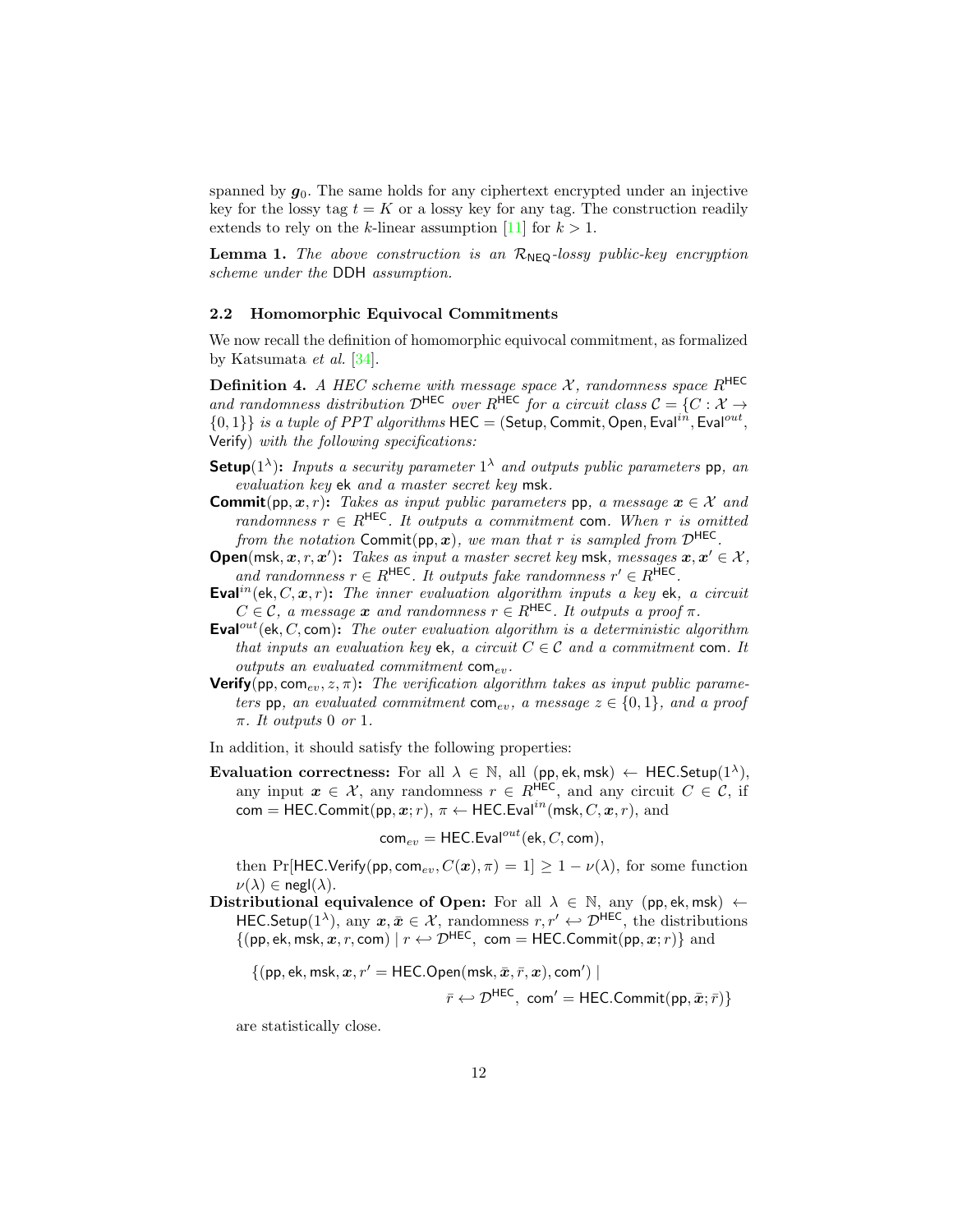Computational binding on evaluated commitments: For any PPT adversary  $A$ , we have

$$
\begin{aligned} \Pr\left[\text{HEC}.\text{Verify}( \text{pp}, \text{com}_{ev}, z^\star, \pi^\star)=1 \ \wedge \ z^\star \neq C(\boldsymbol{x}) \right] \\ (\text{pp}, \text{ek}, \text{msk}) \leftarrow \text{HEC}.\text{Setup}(1^\lambda), \\ (x, r, C, z^\star, \pi^\star) \leftarrow \mathcal{A}(\text{pp}, \text{ek}), \\ \text{com} = \text{HEC}.\text{Commit}(\text{pp}, \boldsymbol{x}; r), \\ \text{com}_{ev}\,=\, \text{HEC}.\text{Eval}^{out}(\text{ek}, C, \text{com}) \right] \in \text{negl}(\lambda) \end{aligned}
$$

- **Efficient committing:** There exists a polynomial  $\text{poly}(\lambda)$  such that, for all  $(pp, ek, msk) \leftarrow \text{HEC}\text{.}$ Setup $(1^{\lambda}), x \in \mathcal{X}$  and  $r \in R^{\text{HEC}},$  the running time of  $com = HEC. Commit(pp, x; r)$  is bounded by  $|x| \cdot poly(\lambda)$ .
- **Efficient verification:** There exists a polynomial  $\text{poly}(\lambda)$  such that, for all  $(pp, ek, msk) \leftarrow \text{HEC}.$ Setup $(1^{\lambda})$  and any  $x \in \mathcal{X}, r \in R^{\text{HEC}}, C \in \mathcal{C}$  and  $z \in \{0, 1\}$ , if com = HEC.Commit(pp, x; r),  $\pi \leftarrow$  HEC.Eval<sup>in</sup>(msk, C, x, r) and  $\text{com}_{ev} = \text{HEC.Eval}^{out}(\text{ek}, C, \text{com}), \text{ then } |\pi|, |\text{com}_{ev}| \le \text{poly}(\lambda)$  and the running time of HEC.Verify(pp,  $\text{com}_{ev}$ ,  $z, \pi$ ) is at most poly( $\lambda$ ) (which does not depend on  $|C|$ ).
- Context hiding: There exists a PPT simulator HEC.ProofSim such that, for all  $\lambda \in \mathbb{N}$ , (pp, ek, msk)  $\leftarrow$  HEC. Setup $(1^{\lambda})$ ,  $x \in \mathcal{X}$ ,  $C \in \mathcal{C}$ ,  $r \in R^{\text{HEC}}$  and com = HEC.Commit(pp, x; r), the distribution  $\{\pi \leftarrow \text{HEC.Eval}^{in}(\text{msk}, C, x, R)\}\$ is statistically indistinguishable from  $\{\pi' \leftarrow \textsf{HEC}.\textsf{ProofSim}(\textsf{msk},\textsf{com},C,C(\boldsymbol{x}))\}.$

We note that the distributional equivalence of **Open** implies that the commitment is statistically hiding. Here, we only need the statistically hiding property and we do not rely on equivocation. We do not explicitly rely on the context hiding property either since partial openings  $\pi$  produced by Open will be part of witnesses in a NIZK argument. On the other hand, we will exploit the efficient verification property to achieve circuit-size independence in terms of signature size.[6](#page-12-0)

### 3 Bifurcated Anonymous Signatures

This section formalizes the primitive of bifurcated anonymous signature (BiAS). BiAS is the first general signature primitive reconciling statistical anonymity and accountability in front of dishonest authorities in a single scheme. Nevertheless, our model and syntax are inspired by those in the context of dynamic group signatures given by Kiayias and Yung [\[36\]](#page-29-9) —who extended the work of Bellare, Micciancio and Warinschi [\[7\]](#page-28-20) on static group signatures.

### 3.1 Syntax

Like in [\[36\]](#page-29-9), we consider dynamically growing groups. The syntax includes an interactive protocol which allows users to be enrolled as new members of the

<span id="page-12-0"></span> $6$  As pointed out in [\[34,](#page-29-4) Remark 3.3], it is straightforward to build an HEC without the context-hiding and efficient verification properties, using any statistically hiding commitment.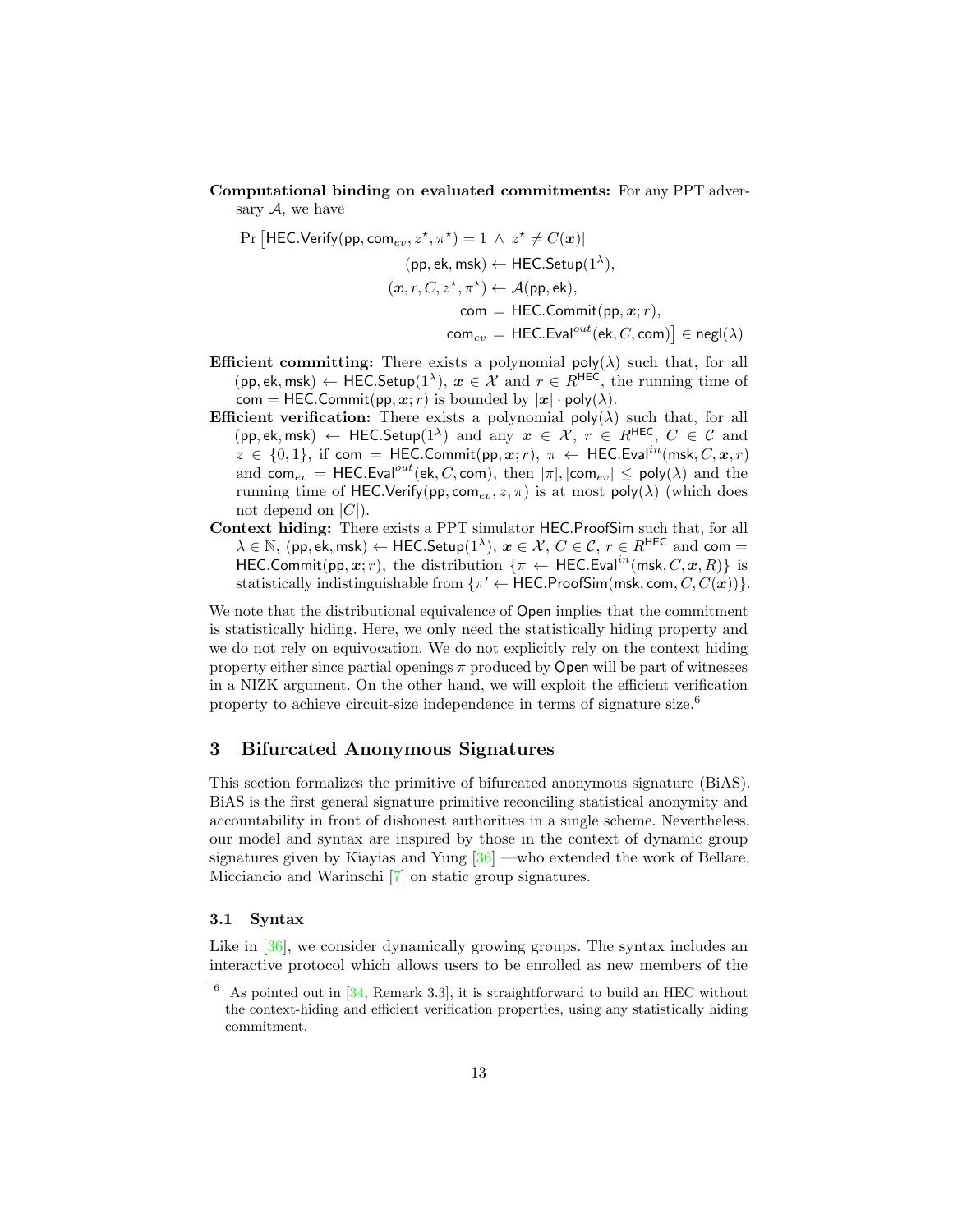group at any time. Analogously to the similar model of Bellare, Shi and Zhang [\[8\]](#page-28-21), the Kiayias-Yung (KY) model assumes an interactive join protocol whereby a prospective user becomes a group member by interacting with the group manager responsible to issuing credentials. This protocol provides the user with a membership certificate,  $\text{cert}_i$ , and a membership secret,  $\text{sec}_i$ .

In the syntax below, we define a space  $\mathcal{ID}$  of user identifiers as well as a space of witnesses W. For any message-identity-witness triple  $(M, id, w) \in \mathcal{M} \times \mathcal{ID} \times \mathcal{W}$ . we adopt the convention that  $P(M, id, w) = 0$  whenever the user of identity id was only allowed to sign  $M$  using the witness  $w$  while being subject to tracing, by the opening authority. In contrast, having  $P(M, id, w) = 1$  allows the user to use the witness  $w$  to generate a signature on  $M$  while retaining unconditional anonymity. For generality and more applicability, a BiAS defines a family  $\mathcal P$  of authorized public predicates P which are needed to verify signatures.

Definition 5 (Bifurcated Anonymous Signature). A bifurcated anonymous signature (BiAS) scheme for a predicate family  $\mathcal P$  consists of the following algorithms or protocols.

- **Setup**( $1^{\lambda}, 1^N$ ): given a security parameter  $\lambda$  and a maximal number of group members  $N \in \text{poly}(\lambda) \cap \mathbb{N}$ , this algorithm is run by a trusted party to generate a group public key Y associated to the predicate family  $P_{\lambda}$ , which specifies a message space  $M$ , a space of user identifiers  $ID$ , and a witness space  $W$ . It also outputs the group manager's private key  $S_{GM}$  and the opening authority's private key  $S_{OA}$ . Each key is given to the appropriate authority while  $\mathcal Y$  is made public. The algorithm also initializes a public state St comprising a set data structure  $St_{\text{users}} = \emptyset$  and a string data structure  $St_{\text{trans}} = \epsilon$ . From now on we assume  $\lambda$  is implicit.
- **Join:** is an interactive protocol between the group manager GM and a user  $U$ who gets a unique identifier id  $\in \mathcal{ID}$  (both are responsible for enforcing the uniqueness of the identifier). The protocol involves two interactive Turing machines  $J_{user}$  and  $J_{GM}$  that both take  $\mathcal Y$  as input. The execution, denoted as  $[J_{user}(\mathcal{Y}), J_{GM}(\mathcal{Y}, \mathcal{S}_{GM}, St)],$  ends with user  $\mathcal{U}_{id} := \mathcal{U}$  obtaining a membership secret  $sec_{id}$ , that no one else knows, and a membership certificate  $c$ ert<sub>id</sub>. If the protocol is successful, the group manager updates the public state St by setting  $St_{\text{users}} := St_{\text{users}} \cup \{\text{id}\}$  as well as  $St_{\text{trans}} := St_{\text{trans}} ||\langle \text{id}, \text{transcript}_{\text{id}} \rangle$ .
- **Sign(id, cert**<sub>id</sub>, sec<sub>id</sub>, M, w, P): given an identifier id  $\in \mathcal{ID}$ , a membership certificate cert<sub>id</sub>, a membership secret sec<sub>id</sub>, a message  $M \in \mathcal{M}$ , a witness  $w \in \mathcal{W}$ , and a predicate  $P \in \mathcal{P}$ , this probabilistic algorithm outputs a signature  $\sigma$ .
- **Verify** $(\mathcal{Y}, M, \sigma, P)$ : given a message  $M \in \mathcal{M}$ , a signature  $\sigma$ , a predicate  $P \in \mathcal{P}$ and a group public key  $\mathcal{Y}$ , this deterministic algorithm returns either 0 or 1.
- **Open(** $\mathcal{Y}, \mathcal{S}_{\mathsf{OA}}, M, \sigma, P, St$ ): takes as input the opening authority's private key  $\mathcal{S}_{\text{OA}}$ , a message  $M \in \mathcal{M}$ , a signature  $\sigma$  w.r.t.  $\mathcal{Y}$  and a predicate  $P \in \mathcal{P}$  as well as the public state St. It outputs  $id \in St_{users} \cup \{\perp\}$ , which is the identity of a group member or a symbol indicating anonymity.

Correctness basically requires that, if all parties honestly run the protocols, all algorithms are correct with respect to their specification described as above.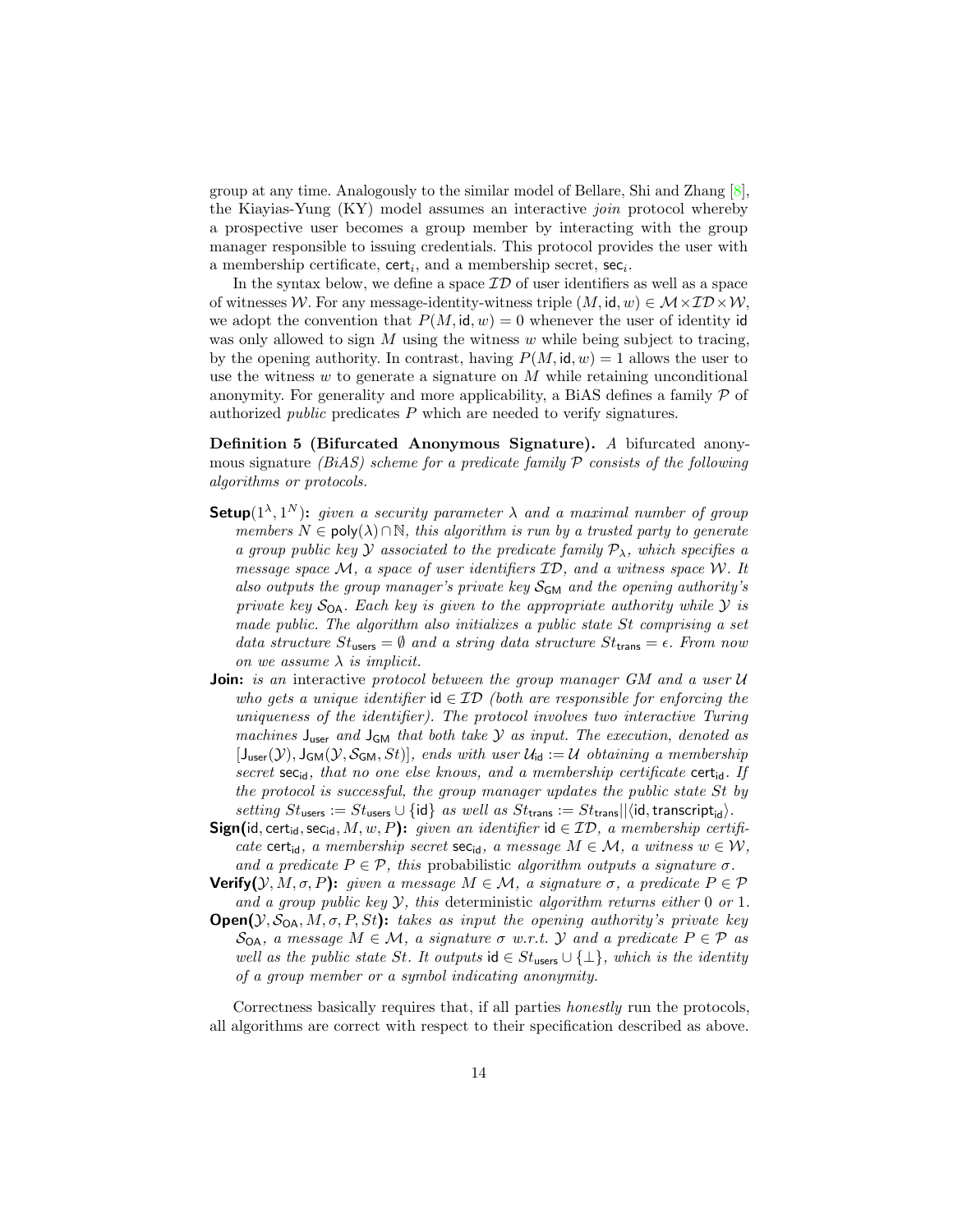Correctness of Bifurcated Anonymous Signatures. Following the Kiayias-Yung terminology  $[36]$ , we say that a public state St is valid if it can be reached from  $St = (\emptyset, \epsilon)$  by a Turing machine having oracle access to  $J_{GM}$ . Also, a state  $St'$  is said to extend another state  $St$  if it is within reach from  $St$ . Moreover, we write cert<sub>id</sub>  $\leftrightharpoons y$  sec<sub>id</sub> to mean that there exists coin tosses  $\varpi$  for J<sub>GM</sub> and J<sub>user</sub> such that, for some valid public state  $St'$ , the execution of the interactive protocol  $[J_{user}(\mathcal{Y}), J_{GM}(\mathcal{Y}, \mathcal{S}_{GM}, St')](\varpi)$  provides  $J_{user}$  with  $\langle id, sec_{id}, cert_{id}\rangle$ .

Definition 6 (Correctness). A BiAS scheme is correct if the following conditions are all satisfied for any  $(St, \mathcal{Y}, \mathcal{S}_{GM}, \mathcal{S}_{OA}) \leftarrow$  Setup $(1^{\lambda}, 1^N)$ :

- (1) In a valid state St,  $|St_{\text{users}}| = |St_{\text{trans}}|$  always holds and two distinct entries of  $St_{\text{trans}}$  always contain certificates with distinct id.
- (2) If  $[J_{user}(\mathcal{Y}), J_{GM}(\mathcal{Y}, \mathcal{S}_{GM}, St)]$  is run by two honest parties following the protocol and  $\langle id, cert_{id}, sec_{id} \rangle$  is obtained by  $J_{user}$ , then we have cert<sub>id</sub>  $\leftrightharpoons y$  sec<sub>id</sub>.
- (3) For each  $\langle id, \text{cert}_{id}, \text{sec}_{id} \rangle$  such that  $\text{cert}_{id} \leftrightharpoons y \text{ sec}_{id}, \text{ any message } M \in \mathcal{M},$ any witness  $w \in \mathcal{W}$  and any predicate  $P \in \mathcal{P}$ , we have

 $\mathsf{Verify}\big(\mathcal{Y}, M, \mathsf{Sign}(\mathsf{id}, \mathsf{cert}_{\mathsf{id}}, \mathsf{sec}_{\mathsf{id}}, M, w, P), P\big) = 1.$ 

- (4) For any  $M \notin \mathcal{M}$  or any  $P \notin \mathcal{P}$ , and any  $\sigma$ , we have Verify( $\mathcal{Y}, M, \sigma, P$ ) = 0.
- (5) Open $(Y, S_{OA}, M, \sigma, P, St) \in \mathcal{ID} \cup \{\perp\}$  as long as Verify $(Y, M, \sigma, P) = 1$ .
- (6) For any outcome  $\langle id, \text{cert}_{id}, \text{sec}_{id} \rangle$  of  $[J_{user}(., .), J_{GM}(., St., .),]$ , for some valid St, any predicate  $P \in \mathcal{P}$ , any message  $M \in \mathcal{M}$ , any witness  $w \in \mathcal{W}$  and  $\sigma \leftarrow$  Sign(id, cert<sub>id</sub>, sec<sub>id</sub>, M, w, P), with overwhelming probability: (a) if  $P(M, id, w) = 0$ , then  $Open(\mathcal{Y}, \mathcal{S}_{OA}, M, \sigma, P, St) = id;$ (b) if  $P(M, id, w) = 1$ , then Open( $\mathcal{Y}, \mathcal{S}_{OA}, M, \sigma, P, St$ ) =  $\perp$ .

We formalize security properties via experiments where the adversary interacts with a stateful interface  $\mathcal I$  that maintains the following variables:

- state<sub> $\tau$ </sub>: is a data structure representing the state of the interface as the adversary invokes the various oracles available in the attack games. It is initialized as  $\mathsf{state}_{\mathcal{I}} = (St, \mathcal{Y}, \mathcal{S}_{\mathsf{GM}}, \mathcal{S}_{\mathsf{OA}}) \leftarrow \mathsf{Setup}(1^\lambda, 1^N).$  It includes the (initially empty) set  $St_{\text{users}}$  of group members and a dynamically growing database  $St_{trans}$  storing the transcripts of previously executed join protocols.
- $n = |St_{\text{users}}| \leq N$  denotes the current cardinality of the group.
- Sigs: is a database of honestly generated signatures created by the signing oracle. Each entry consists of a tuple (id,  $M, w, \sigma, P$ ) indicating that message M was signed by user id with respect to the witness w and the predicate  $P$ .
- $U^a$ : is an initially empty set of users that are introduced by the adversary in the system in an execution of the join protocol.
- $U^b$ : is an initially empty set of honest users introduced in the system by the adversary acting as a dishonest group manager. For these users, the adversary obtains the transcript of  $[J<sub>user</sub>, J<sub>GM</sub>]$  but not the user's membership secret.

In attack games, adversaries are granted access to the following oracles: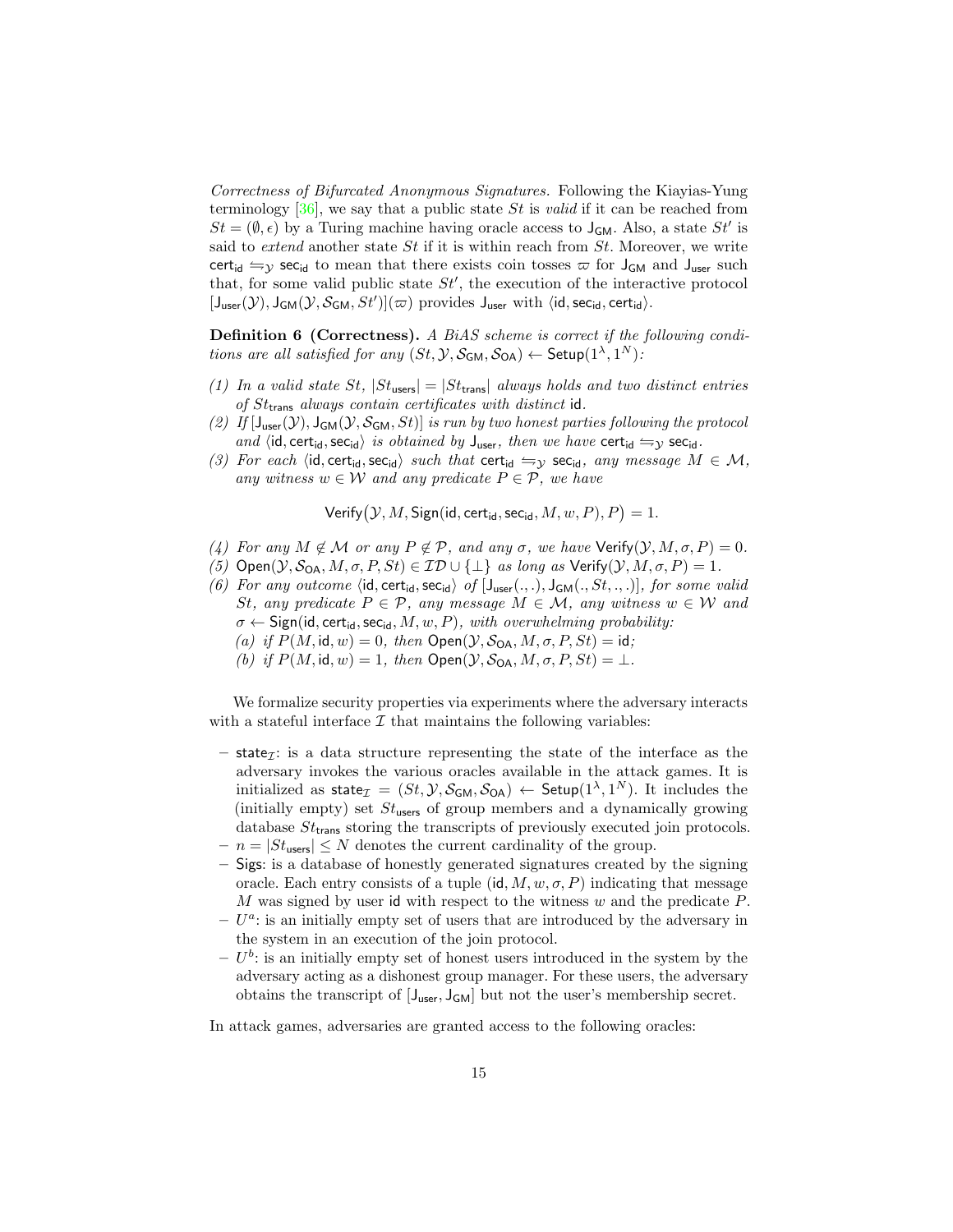- $Q_{\text{pub}}$ ,  $Q_{\text{keyGM}}$  and  $Q_{\text{keyOA}}$ : when these oracles are invoked, the interface looks up state<sub>Z</sub> and returns the group public key  $\mathcal{Y}$ , the GM's private key  $\mathcal{S}_{GM}$ and the opening authority's private key  $S_{OA}$  respectively. Once the oracle  $Q_{\text{keyGM}}$  (resp.  $Q_{\text{keyOA}}$ ) is invoked, it updates the initially empty key state  $St_{GM} \leftarrow \{S_{GM}\}\text{ (resp. }St_{OA} \leftarrow \{S_{OA}\}\text{)}.$
- $-Q_{a-1}$  ion: allows the adversary to introduce users under its control in the group. On behalf of the GM, the interface runs  $J_{GM}$  in interaction with the  $J_{user}$ executing adversary who plays the role of the prospective user in the join protocol. At the beginning of  $J_{user}$ , the user chooses an identifier id and the interface aborts if id was previously assigned to a different user in  $U^a$ . If this protocol successfully ends, the interface updates St by inserting the new user id in both sets  $St_{\text{users}}$  and  $U^a$ . It also sets  $St_{\text{trans}} := St_{\text{trans}} || \langle \text{id}, \text{transcript}_{\text{id}} \rangle$ .
- $Q_{\text{b-ioin}}$ : allows the adversary, acting as a corrupted group manager, to introduce new honest group members of its choice. The interface triggers an execution of  $[J_{user}, J_{GM}]$  and runs  $J_{user}$  in interaction with the adversary who runs  $J_{GM}$ . If the protocol successfully completes, the interface adds user id to  $St<sub>users</sub>$ and  $U^b$  and sets  $St_{\text{trans}} := St_{\text{trans}} || \langle \mathsf{id}, \mathsf{transcript}_{\mathsf{id}} \rangle$ . It stores the membership certificate cert<sub>id</sub> and the membership secret sec<sub>id</sub> in a *private* part of state<sub>Z</sub>.
- $Q_{sig}$ : given a tule  $(M, w, P)$  and an identifier id, the interface returns  $\bot$  if id  $\not\in U^b.$  Otherwise, the private area of state $_\mathcal{I}$  must contain a certificate cert<sub>id</sub> and a membership secret sec<sub>id</sub>. The interface outputs a signature  $\sigma$  on behalf of user id and also updates Sigs  $\leftarrow$  Sigs||(id, M, w,  $\sigma$ , P).
- $Q_{\text{open}}$ : when this oracle is invoked on input of a valid triple  $(M, \sigma, P)$ , the interface runs algorithm Open using the current state  $St$ . When  $S$  is a set of tuples of the form  $(M, \sigma, P)$ ,  $Q_{open}^{-S}$  denotes a restricted oracle that only applies the opening algorithm to tuples  $(M, \sigma, P)$  which are not in S.
- $Q_{\text{read}}$  and  $Q_{\text{write}}$ : are used by the adversary to read and write the content of St. At each invocation,  $Q_{\text{read}}$  outputs the state St of the interface. By using  $Q<sub>write</sub>$ , the adversary can modify  $St$  at will as long as it does not invalidate St: for example, the adversary is allowed to create dummy users as long as it does not re-use already existing certificates.

In the random oracle model we implicitly assume that all the BiAS algorithms and protocols have access to the random oracle.

### 3.2 Branch-Hiding and Privacy

Branch-Hiding. The notion of branch-hiding captures the infeasibility, even for a corrupt group manager, to decide whether a user signs a message M for a given predicate P while enabling traceability or not. In particular,  $P(M, id, w)$ remains computationally hidden. Said otherwise, signatures do not betray any potential intent of a user to remain untraceable or accept traceability. The formal description is given in Section [B](#page-31-0) as we require a stronger privacy notion for BiAS.

Full Anonymity. The notion of anonymity is formalized via two games parametrized by a bit d and involving a two-stage adversary. The first stage is called play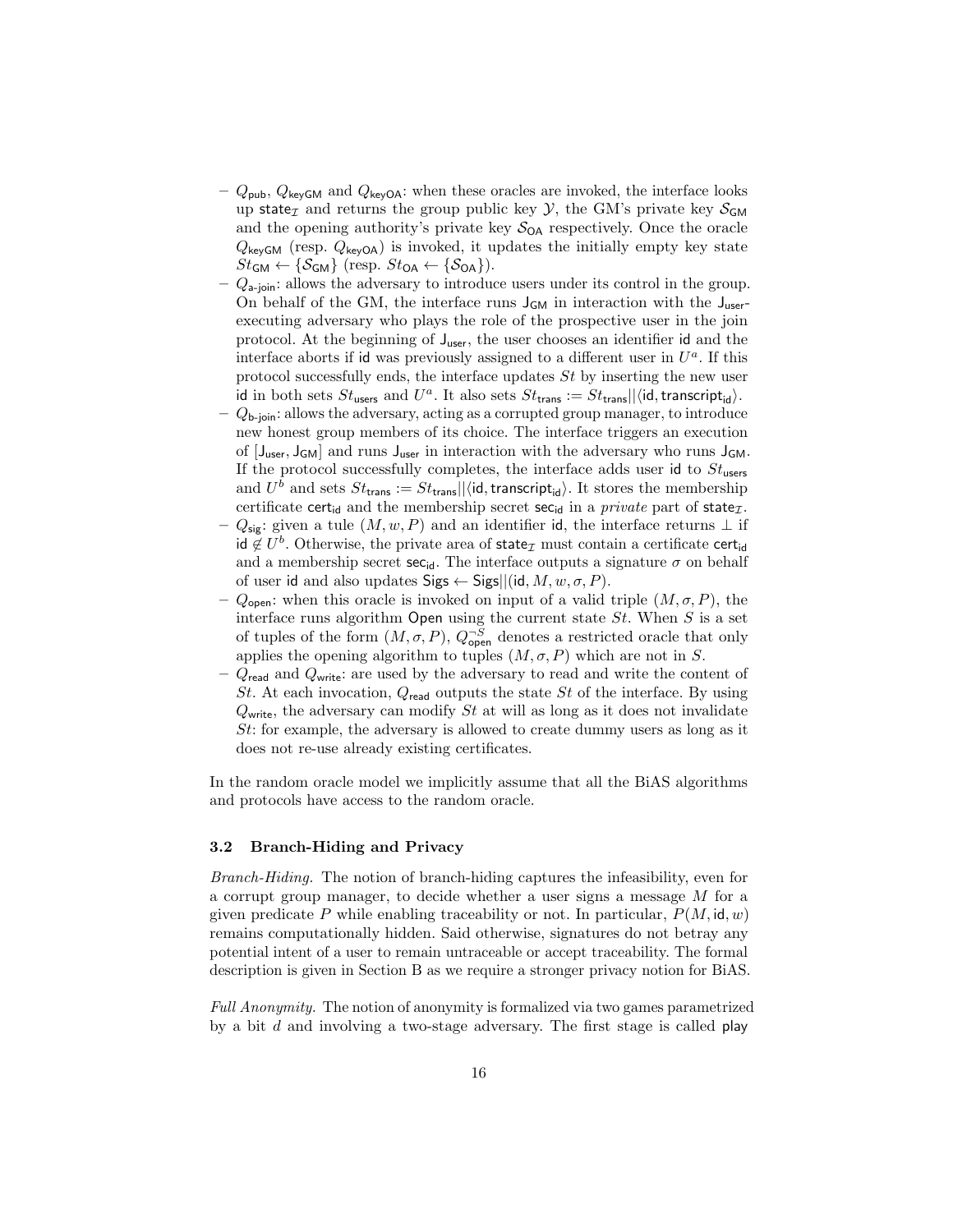stage and allows the adversary A to modify state<sub>I</sub> via  $Q_{\text{write}}$ -queries and open arbitrary signatures by probing  $Q_{open}$ . When the play stage ends, A chooses a message-predicate pair  $(M^*, P^*)$  as well as two 4-ules  $(\text{id}_0^*, w_0^*, \text{sec}_0^*, \text{cert}_0^*)$  and  $(id_1^{\star}, w_1^{\star}, \text{sec}_1^{\star}, \text{cert}_1^{\star}),$  both containing a valid membership certificate and a corresponding membership secret. Then, depending on  $d \in \{0, 1\}$ , the adversary is given a challenge signature  $\sigma^*$  computed using  $(\mathsf{id}_d^{\star}, w_d^{\star}, \mathsf{sec}_d^{\star}, \mathsf{cert}_d^{\star})$  with the task of eventually guessing the bit  $d \in \{0, 1\}$ . Before doing so, it is allowed further oracle queries throughout the second stage, called guess stage, but is restricted not to query  $Q_{open}$  for  $(M^*, \sigma^*, P^*)$ . We note that the adversary is allowed to choose  $(\mathsf{id}_0^{\star}, \mathsf{sec}_0^{\star}, \mathsf{cert}_0^{\star})$  and  $(\mathsf{id}_1^{\star}, \mathsf{sec}_1^{\star}, \mathsf{cert}_1^{\star})$  such that  $P^{\star}(M^{\star}, \mathsf{id}_0^{\star}, w_0^{\star}) \neq P^{\star}(M^{\star}, \mathsf{id}_1^{\star}, w_1^{\star})$ . Our definition of anonymity thus reflects the inability of a verifier to distinguish signatures that are traceable from those that are not. To strengthen the model, the definition even allows the adversary to corrupt the opening authority as long as  $P^{\star}(M^{\star}, \mathrm{id}_0^{\star}, w_0^{\star}) = 1 = P^{\star}(M^{\star}, \mathrm{id}_1^{\star}, w_1^{\star})$ . In such a non-traceable case, we require that the indistinguishability is statistically independent of the bit  $d$ . We elaborate more on this adversarial complexity just after.

<span id="page-16-1"></span>**Definition 7.** A BiAS is fully anonymous if it satisfies the next conditions:

Traceable case For any PPT adversary A the following advantage is negligible.

$$
\mathbf{Adv}_{\mathcal{A},N}^{\text{anon}}(\lambda) := \left| \Pr \left[ \mathbf{Exp}_{\mathcal{A},N}^{\text{anon-1}}(\lambda) = 1 \right] - \Pr \left[ \mathbf{Exp}_{\mathcal{A},N}^{\text{anon-0}}(\lambda) = 1 \right] \right|
$$

Non-traceable case For any (unbounded) adversary involved in  $\mathrm{Exp}_{\mathcal{A},N}^{\mathrm{anon-d}}$ and  $\text{Exp}_{\mathcal{A},N}^{\text{anon-ntr-d}}$  (defined in Fig. [1\)](#page-16-0), the following advantage is negligible.

<span id="page-16-0"></span>
$$
\mathbf{Adv}_{\mathcal{A},N}^{\mathrm{anon-ntr}}(\lambda) := \left|\Pr\left[\ \mathbf{Exp}_{\mathcal{A},N}^{\mathrm{anon-ntr-1}}(\lambda) = 1 \right] - \Pr\left[\ \mathbf{Exp}_{\mathcal{A},N}^{\mathrm{anon-ntr-0}}(\lambda) = 1 \right]\right|
$$



Fig. 1: Experiment  $\text{Exp}_{\mathcal{A},N}^{\text{anon-d}}(\lambda)$  (resp.  $\text{Exp}_{\mathcal{A},N}^{\text{anon-ntr-d}}(\lambda)$ ) excluding the dotted (resp. solid) box.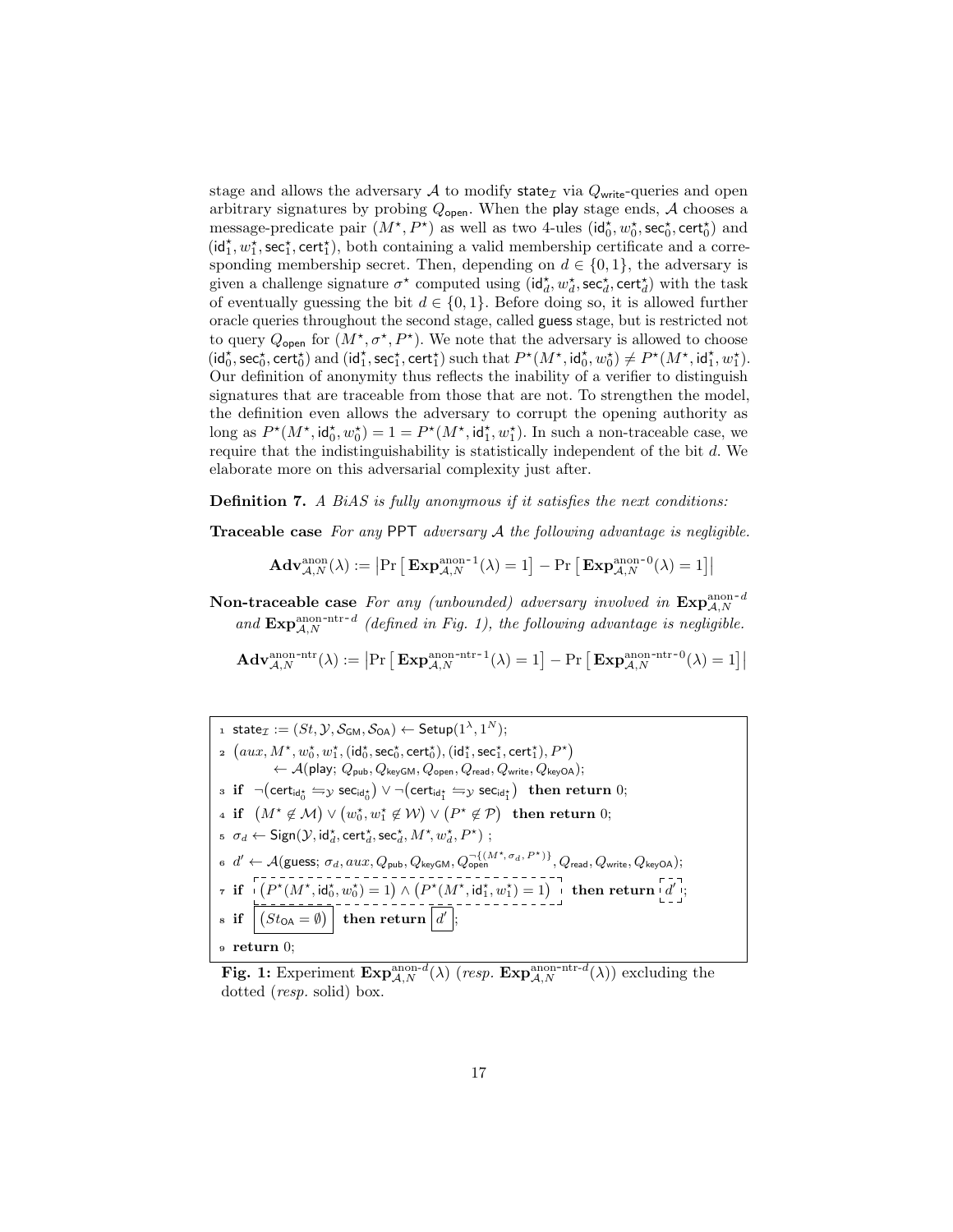The anonymity definition has two parts: a first one that captures the (CCA) unlinkability against all entities but the OA regardless of the predicate value; and a second one which captures the unlinkability even against the OA when the predicate evaluates to 1. Clearly, the first case can never be statistical if the predicate is not constantly equal to 1. However, while the requirement of the second case could only have been computational, we stress that having two cases has nothing to do with the running time of the adversary.

The reason we are requiring statistical anonymity is because we advocate the need to enhance the privacy branch in the context of anonymous signatures. When the predicate equals 1, the signer should have full confidence in his anonymity. Allowing computational anonymity leaves room for a potential backdoor in the system, which could be exploitable in an unexpected way in some applications.

In Section [C](#page-32-0) of the Supplementary Material, we suggest an even stronger notion of anonymity, called unsubversive anonymity, in the non-traceable case. This notion allows for adversarially-generated authorities' keys. Since it only seems achievable in the random oracle model, we do not include it in the general BiAS model and leave the design of a BiAS achieving it for future research.

### 3.3 Branch-Soundness and Security

Defining strong unforgeability-related notions requires being able to check whether an adversary fools the underlying predicate value embedded into signatures. However, checking such a relation needs extracting meaningful information even from (statistically) non-traceable signatures. To circumvent this apparent conflicting requirements we first define the branch-soundness notion which sets an indistinguishable extractable mode even if all the keys are exposed. It also captures the inability of any efficient adversary to produce valid signatures in the extractable mode that contradict the openability of signatures in the real mode. Equipped with a setting where identities and witnesses are extractable "all the time" we can turn to other security notions.

*Branch-Soundness.* To be able to extract  $(id, w)$  from any valid signatures, we introduce an indistinguishable setting allowing such extractions for the purpose of testing the underlying predicate value  $P(M, id, w)$ . As long as signatures are traceable, we require id to be consistent with the outcome of Open.

<span id="page-17-0"></span>**Definition 8.** A BiAS scheme satisfies the branch-soundness property if there is a pair of efficient algorithms with the following specifications:

- **SimSetup**( $1^{\lambda}, 1^N$ ): given a security parameter  $\lambda$  and a maximal number of users  $N \in \text{poly}(\lambda) \cap \mathbb{N}$ , this algorithm generates a group public key  $\mathcal{Y}$ , the group manager's secret key  $S_{GM}$ , the opening authority's secret key  $S_{OA}$  as well as an extraction trapdoor  $\tau_{\text{ext}}$ . The algorithm also initializes a public state  $St = (St<sub>users</sub>, St<sub>trans</sub>) := (\emptyset, \epsilon)$  as in Setup;
- **Extract**( $\mathcal{Y}, \tau_{ext}, M, \sigma, P, St$ ): inputs a valid message-signature pair  $(M, \sigma)$  w.r.t. *Y* and a predicate  $P \in \mathcal{P}$ , the extraction trapdoor  $\tau_{ext}$  as well as the public state St. It outputs an identity id  $\in \mathcal{ID}$  and a witness  $w \in \mathcal{W}$ .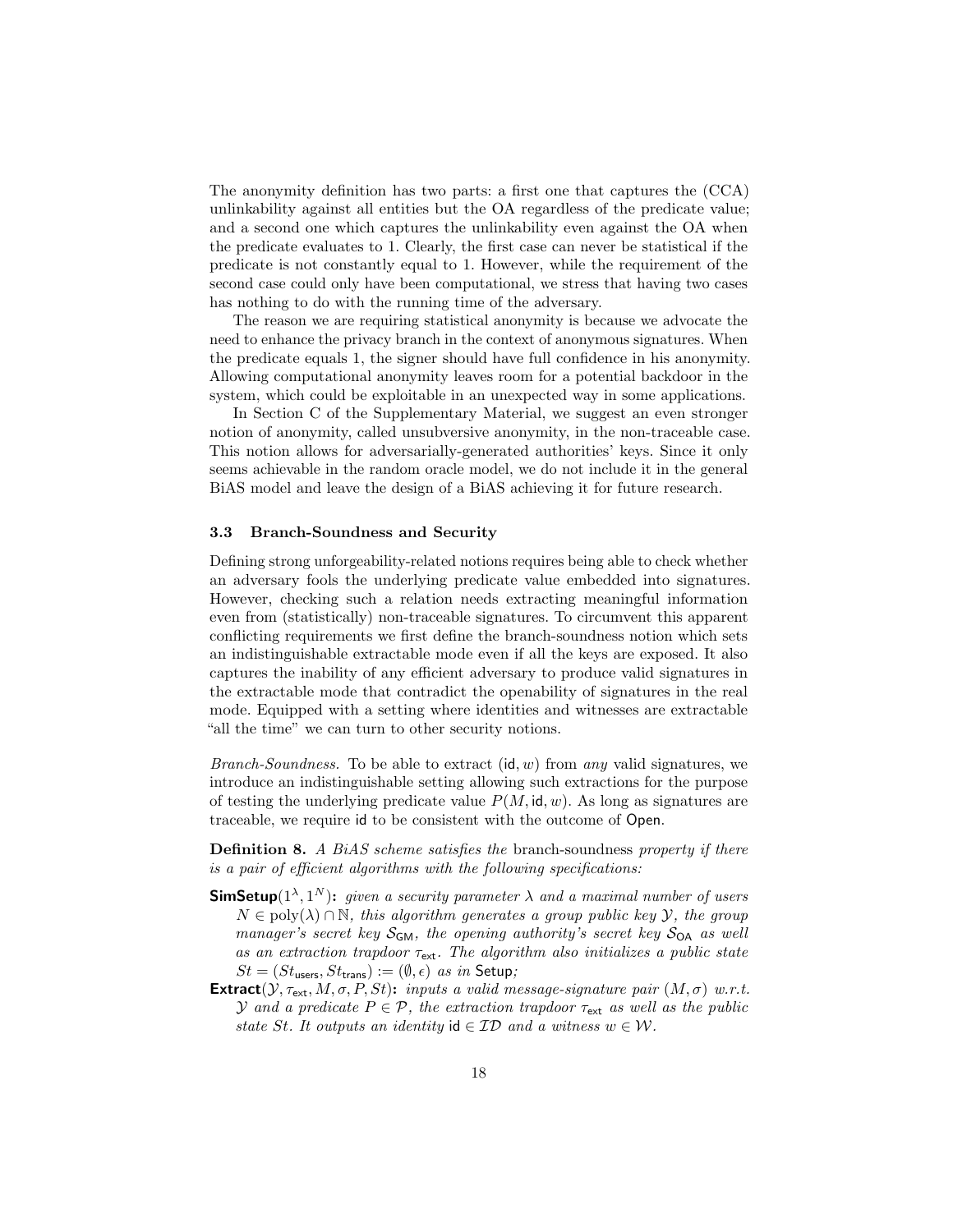In addition, these algorithms must satisfy the following notions.

- Extractable correctness: for any  $(St, \mathcal{Y}, \mathcal{S}_{GM}, \mathcal{S}_{OA}, \tau_{ext}) \leftarrow$  SimSetup $(1^{\lambda}, 1^N)$ , for any outcome  $\langle id, \text{cert}_{id}, \text{sec}_{id} \rangle$  such that  $\text{cert}_{id} \leftrightharpoons y \text{ sec}_{id}, any message M$ , any witness w, and any predicate  $P \in \mathcal{P}: if \sigma \leftarrow \mathsf{Sign}(\mathsf{id}, \mathsf{cert}_{\mathsf{id}}, \mathsf{sec}_{\mathsf{id}}, M, w, P)$ and  $(id', w') \leftarrow \text{Extract}(\mathcal{Y}, \tau_{ext}, M, \sigma, P, St)$ , then  $(id, w) = (id', w')$  with overwhelming probability.
- Extractable soundness: For any PPT adversary A involved in the experiments defined in Fig[.2,](#page-18-0) the following advantage function must be negligible:

$$
\mathbf{Adv}_{\mathcal{A}}^{\text{ext-s}}(\lambda) = \left| \Pr \left[ \mathbf{Exp}_{\mathcal{A}}^{\text{real}}(\lambda) = 1 \right] - \Pr \left[ \mathbf{Exp}_{\mathcal{A}}^{\text{ext}}(\lambda) = 1 \right] \right|.
$$

<span id="page-18-1"></span><span id="page-18-0"></span>

| $\left. \frac{1}{2}\left[\left(St,\mathcal{Y},\mathcal{S}_{\text{GM}},\mathcal{S}_{\text{OA}}\right) \leftarrow \text{Setup}(1^{\lambda},1^N)\right]\right] \left[\left(St,\mathcal{Y},\mathcal{S}_{\text{GM}},\mathcal{S}_{\text{OA}},\tau_{\text{ext}}\right) \leftarrow \text{SimSetup}(1^{\lambda},1^N) \right];$ |
|-----------------------------------------------------------------------------------------------------------------------------------------------------------------------------------------------------------------------------------------------------------------------------------------------------------------------|
| 2 $(M, \sigma, P, st) \leftarrow \mathcal{A}(St, \mathcal{Y}, \mathcal{S}_{GM}, \mathcal{S}_{OA});$                                                                                                                                                                                                                   |
| s if Verify $(Y, M, \sigma, P) = 0$ then return 0;                                                                                                                                                                                                                                                                    |
| $\mathcal{A}$ $\big $ id <sup>*</sup> $\leftarrow$ Open( $\mathcal{S}_{OA}, \mathcal{Y}, M, \sigma, P, St$ ) $\big  \big $ (id, $w$ ) $\leftarrow$ Extract( $\tau_{ext}, \mathcal{Y}, M, \sigma, P, St$ ) $\big $                                                                                                     |
| $\mathbf{a}$ if $P(\mathsf{id}, M, w) = 1$ then $\mathsf{id}^* \leftarrow \mathsf{L}$ else $\mathsf{id}^* \leftarrow \mathsf{id}$ ;                                                                                                                                                                                   |
| 6 return $A(st, id^*)$ ;                                                                                                                                                                                                                                                                                              |



In the random oracle model, Item [2](#page-18-1) of Fig. [2](#page-18-0) is modified as follows:

$$
2' \left[ (M, \sigma, P, st) \leftarrow A^{H_0}(St, \mathcal{Y}, \mathcal{S}_{\mathsf{GM}}, \mathcal{S}_{\mathsf{OA}}) \right] \left[ (M, \sigma, P, st) \leftarrow A^{H_1}(St, \mathcal{Y}, \mathcal{S}_{\mathsf{GM}}, \mathcal{S}_{\mathsf{OA}}) \right];
$$

Here,  $H_0$  and  $H_1$  are random oracles which privately evaluate and return the digests of given inputs. In the real setup, the BiAS algorithms have access to  $H_0$ whereas, in the extractable setup, they have access to  $H_1$ .

We stress that all secret keys but the extraction trapdoor are given to the distinguisher/adversary. This is necessary because we need the extractable properties even in presence of dishonest authorities. In the extractable setting, we require Extract to output a potential identifier  $id \in \mathcal{ID}$  and a witness  $w \in \mathcal{W}$  with overwhelming probability, even on adversarially-chosen verifying signatures and when both authorities are corrupted. This extractable mode makes it possible to compute the predicate in a meaningful way. Further, the extractable soundness property implies the hardness of computing a valid signature that traces to some user id for some predicate  $P$  although this predicate would have allowed user id to sign the message with statistical anonymity. While Extract is consistent with Open, we still do not have the complementary property of the hardness of computing a valid signature that cannot be traced although the tracing operation should have been possible. Indeed, if Open identifies a signature as non-traceable, we still have no clue about the meaning of the identity-witness pair produced by Extract on adversarially generated valid signatures that are not honestly generated (as otherwise, extractable-correctness implies the match with the actual pair)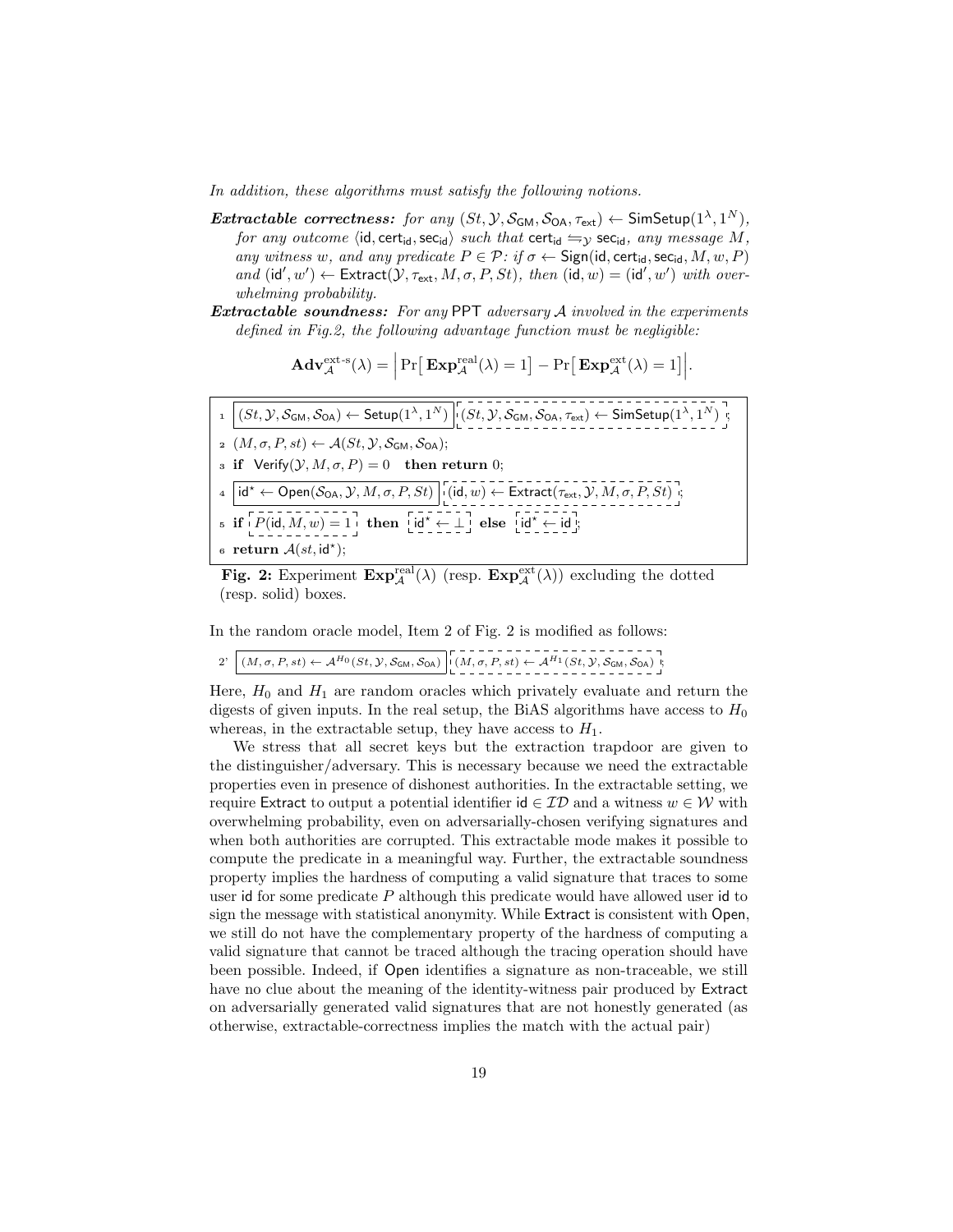Security Against Misidentification Attacks (a.k.a. traceability). In a misidentification attack, the adversary can corrupt the opening authority using the  $Q_{\text{keyOA}}$ oracle and introduce malicious users in  $U^a$  via  $Q_{a-j\text{o}in}$ -queries. It aims at producing a valid signature  $\sigma^*$  that does not open to any adversarially-controlled user.

<span id="page-19-0"></span>Definition 9. A BiAS scheme is secure against misidentification attacks if it is branch-sound and, for any PPT adversary A involved in experiment  $\mathrm{Exp}_{\mathcal{A},N}^{\text{mis-id}}$ (as defined in Fig[.3\)](#page-19-0), we have:  $\mathbf{Adv}_{\mathcal{A},N}^{\text{mis-id}}(\lambda) = \Pr\left[\mathbf{Exp}_{\mathcal{A},N}^{\text{mis-id}}(\lambda) = 1\right] \in \mathsf{negl}(\lambda)$ .

 $\mathcal{A}_1$  state $_\mathcal{I} := (St, \mathcal{Y}, \mathcal{S}_{\mathsf{GM}}, \mathcal{S}_{\mathsf{OA}}); \, (St, \mathcal{Y}, \mathcal{S}_{\mathsf{GM}}, \mathcal{S}_{\mathsf{OA}}, \tau_{\mathsf{ext}}) \gets \mathsf{SimSetup}(1^\lambda,1^N) \;;$ 

2  $(M, \sigma, P) \leftarrow \mathcal{A}(Q_{\mathsf{pub}}, Q_{\mathsf{a}\text{-join}}, Q_{\mathsf{read}}, Q_{\mathsf{write}}, Q_{\mathsf{keyOA}});$ 

3 if  $Verify(Y, M, \sigma, P) = 0$  then return 0;

4 (id,  $w$ )  $\leftarrow$  Extract( $\tau_{ext}$ ,  $\mathcal{Y}$ ,  $M$ ,  $\sigma$ ,  $P$ ,  $St$ );

<span id="page-19-1"></span>5 if id ∈  $ID \setminus U^a$  then return 1;

<sup>6</sup> return 0;

Fig. 3: Experiment  $\mathrm{Exp}_{\mathcal{A},N}^{\text{mis-id}}(\lambda)$ .

The winning condition is also checkable without the extractor if we rather define  $id^* \leftarrow \text{Open}(\mathcal{S}_{OA}, \mathcal{Y}, M, \sigma, P, St)$  in the experiment, as long as  $id^* \neq \bot$  in the winning condition of line 5. In that case, the analogue security with the real setup is implied by the extractable soundness property. Nevertheless, in the extractable mode the definition also captures the unforgeability of anonymous signatures, i.e. those which would have made Open to return  $\mathbf{id}^* = \perp$  at line [5,](#page-19-1) if the extracted id does not correspond to a corrupt user when the group manager remains honest.

Non-Frameability. Framing attacks consider the case where the entire system is colluding against some honest user. The adversary can corrupt the group manager as well as the opening authority (via oracles  $Q_{\text{keyGM}}$  and  $Q_{\text{keyOA}}$ , respectively). It can also introduce honest group members (via  $Q_{\text{b-join}}$ -queries), observe the system while these users sign messages and create dummy users using  $Q_{\text{write}}$ . The adversary aims at framing an honest group member. Moreover, the adversary is also deemed successful if it is able to create a non-traceable valid signature which could have been created by an honest user but who never computed it: even a corrupted group manager is unable to compute a non-traceable signature using the identity of an honest user. For example, if the predicate of a BiAS only allows some users to compute perfectly anonymous signatures, it is infeasible to compute such signatures without corrupting at least one of these users. The definition follows the indistinguishable approach of security against misidentification attacks.

<span id="page-19-2"></span>Definition 10. A BiAS scheme is secure against framing attacks if it satisfies branch-soundness and, for any PPT adversary A involved in experiment  $\mathrm{Exp}^{\mathrm{fra}}_{\mathcal{A},N}$ (as defined in Fig[.4\)](#page-19-2), we have:  $\mathbf{Adv}_{\mathcal{A},N}^{\text{fra}}(\lambda) = \Pr\left[\mathbf{Exp}_{\mathcal{A},N}^{\text{fra}}(\lambda) = 1\right] \in \mathsf{negl}(\lambda)$ .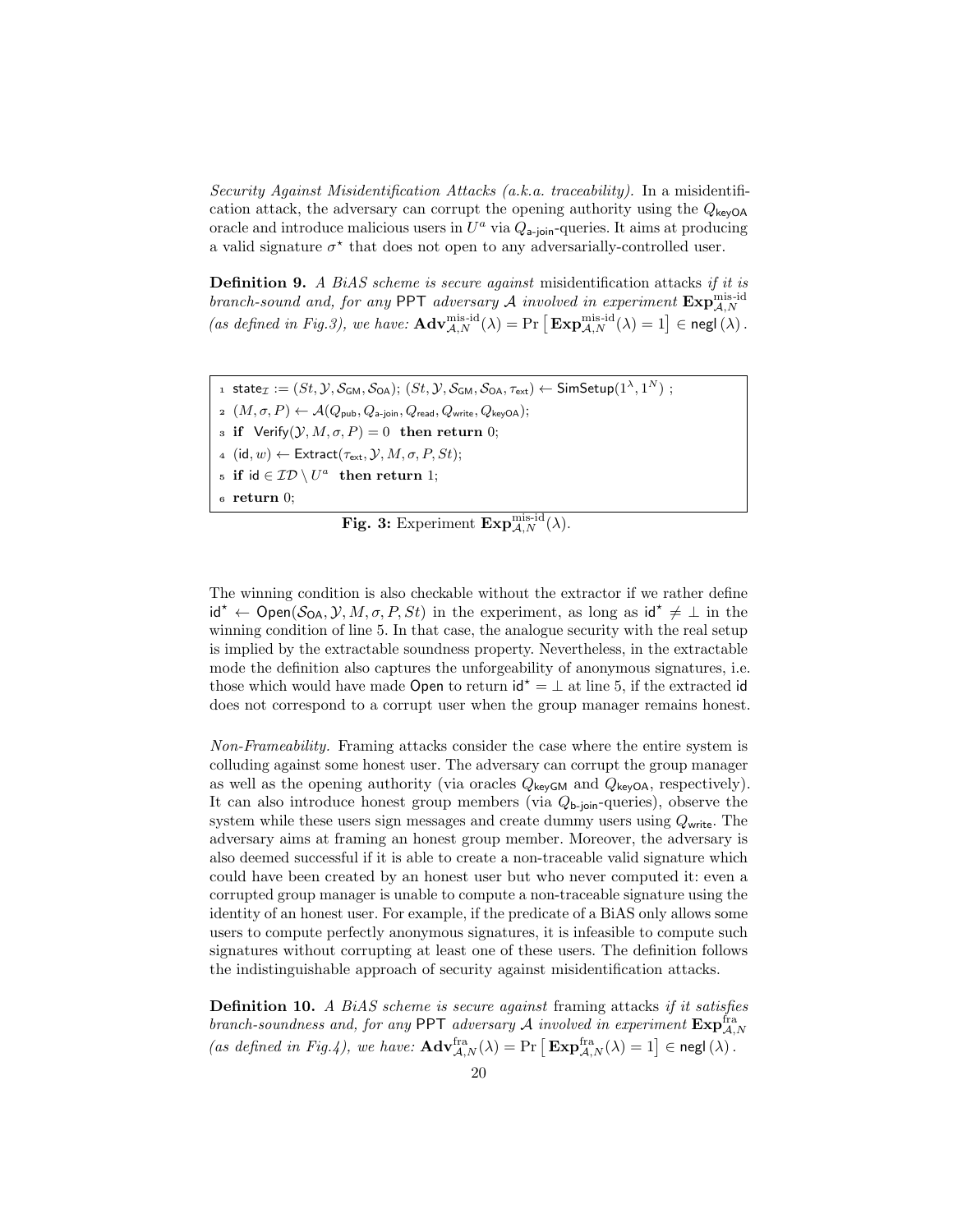$\mathcal{A}_1$  state $_\mathcal{I} := (St, \mathcal{Y}, \mathcal{S}_{\mathsf{GM}}, \mathcal{S}_{\mathsf{OA}}); \, (St, \mathcal{Y}, \mathcal{S}_{\mathsf{GM}}, \mathcal{S}_{\mathsf{OA}}, \tau_{\mathsf{ext}}) \gets \mathsf{SimSetup}(1^\lambda,1^N) \;;$  $_2$   $(M^{\star}, \sigma^{\star}, P^{\star}) \leftarrow \mathcal{A}(Q_{\mathsf{pub}}, Q_{\mathsf{keyGM}}, Q_{\mathsf{keyOA}}, Q_{\mathsf{b}\text{-join}}, Q_{\mathsf{sig}}, Q_{\mathsf{read}}, Q_{\mathsf{write}});$ 3 if Verify $(Y, M^*, \sigma^*, P^*) = 0$  then return 0; 4 (id,  $w$ )  $\leftarrow$  Extract( $\tau_{ext}$ ,  $\mathcal{Y}, M^{\star}, \sigma^{\star}, P^{\star}, St$ );  $\mathfrak s$  if  $(\mathsf{id} \in U^b) \wedge (\mathsf{id}, M^\star, w, \sigma^\star, P^\star) \not\in \mathsf{Sign}$  then return 1; <sup>6</sup> return 0;

|  |  | Fig. 4: Experiment $\mathrm{Exp}_{\mathcal{A},N}^{\mathrm{fra}}(\lambda)$ |  |
|--|--|---------------------------------------------------------------------------|--|
|--|--|---------------------------------------------------------------------------|--|

Let  $\mathsf{id}^* = \mathsf{Open}(\mathcal{S}_{\mathsf{OA}}, \mathcal{Y}, M^*, \sigma^*, P^*, St)$  in the framing experiment. Then, we can derive two winning conditions depending on whether  $\mathsf{id}^* \in \mathcal{ID}$  or  $\mathsf{id}^* = \bot$ . In the former case, the branch-soundness tells us that  $\mathsf{id}^* = \mathsf{id}$ . This traceable case is thus the analogue of the usual framing attack of KY in group signature transposed to our BiAS primitive. In the latter case, the signature  $\sigma^*$  of a successful adversary is deemed non-traceable, but it would have been created on behalf of an honest signer with identifier id who never produced it. This further justifies the need of all these security notions as we now have the complementary property discussed after Definition [8:](#page-17-0) a branch-sound BiAS scheme whose extracting algorithm returns independent identity-witness pairs given non-honest valid signatures cannot be secure against framing attacks.

Finally, we note that a signature does not only authenticate the message  $M$ , but it also binds the predicate value as well as the hidden (id,  $w$ ) to  $M$ . The framing resistance also guarantees that the signature itself is not malleable as the winning condition is akin to the "strong"-unforgeability notion of standard signatures. This requirement is actually necessary since, in order to achieve anonymity in the "CCA sense", we need to prevent signatures from being malleable.

Discussion on the witness. Our model does not assume any property of the witness. At first glance, it may seem strange to apparently let the users choose their witnesses arbitrarily at the signature generation time. This syntactic choice makes BiAS more flexible to be combined with other building blocks. For instance, the witness  $w$  may already be committed in an external commitment, i.e. outside our syntax, and bound by the application. Additional zero-knowledge proofs between  $w$ , the context, and the BiAS scheme are of course possible, which might prevent the user from choosing w freely.

In a money-laundering prevention application, a signer has no incentive in authenticating a transaction for a big amount of money  $w$  if he does not want to pay such an amount. Therefore, even if  $P(M, id, w)$  may vary when w varies at each transaction, the context prevents the user with identity id from fixing  $w$  in an arbitrary way. We thus leave it to the applications to define their own rules on the w's and the desire and the way to keep their level of secrecy.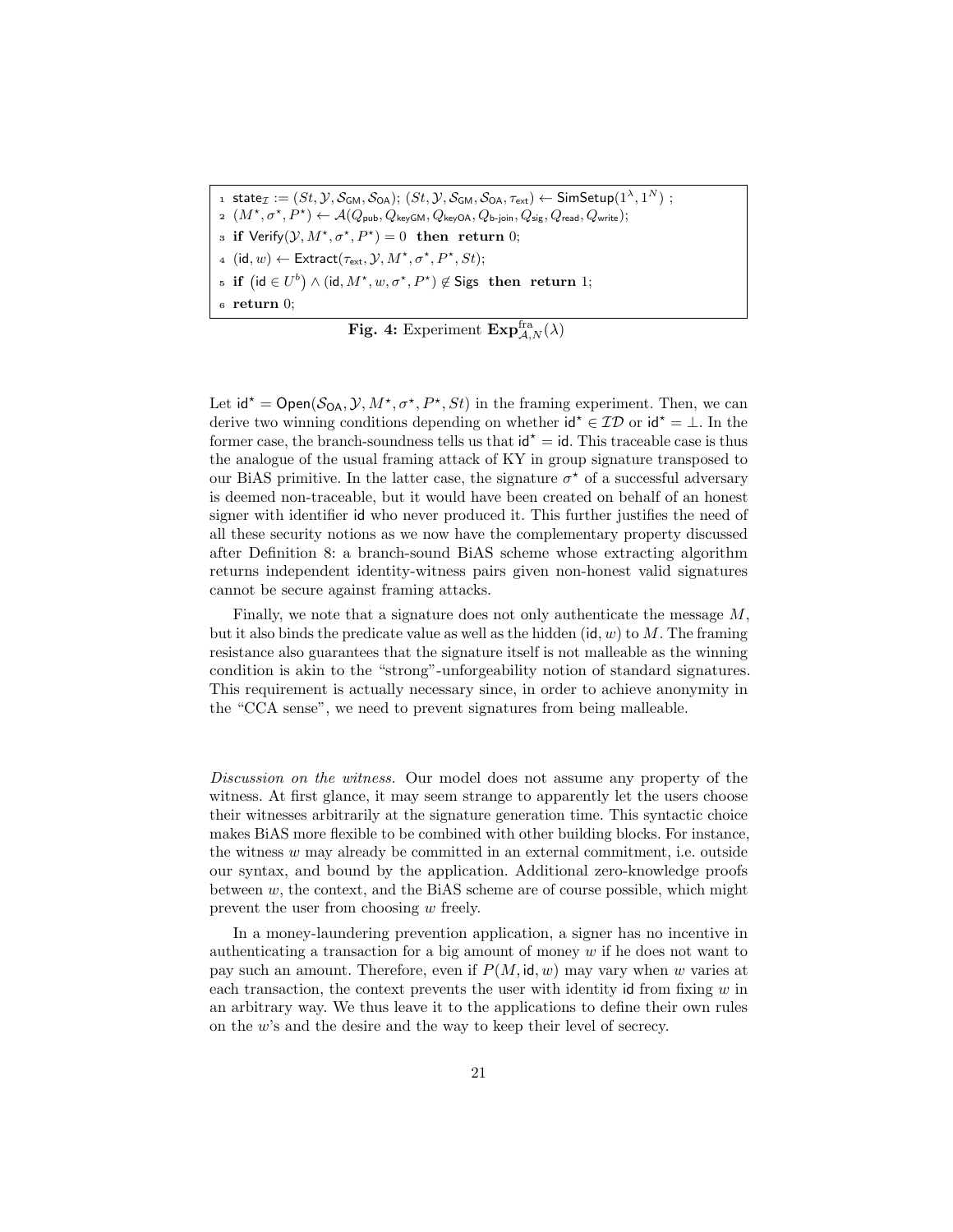## 4 Generic Construction

We provide a generic construction of BiAS for an arbitrary predicate family  $\mathcal{P}: \{0,1\}^* \to \{0,1\}.$  Our construction relies on the following building blocks:

- An  $\mathcal{R}_{NEQ}$ -lossy PKE scheme  $\Pi^{RLE}$  = (Par-Gen, Keygen, Encrypt, Decrypt);
- An ordinary lossy PKE scheme  $\Pi^{\text{lpke}} =$  (Keygen, LKeygen, Encrypt, Decrypt) where the message space has size at least  $N$  and forms an additive group;
- A digital signature scheme  $\Pi^{\text{sig}} = (Kg, \text{Sign}, \text{Verify})$  with signature space S and public key space  $\mathcal{VK};$
- A one-time signature  $\Pi^{\text{ots}} = (Kg, Sign, Verify);$
- A homomorphic equivocal commitment scheme  $HEC =$  (Setup, Commit, Open, Eval<sup>in</sup>, Eval<sup>out</sup>, Verify), where Commit samples its random coins from a distribution  $\mathcal{D}^{\text{HEC}}$  over a randomness space  $R^{\text{HEC}}$ ;
- A dual-mode statistical NIZK argument system  $NIZK = (Setup, ExtSetup,$ Prove, Verify, Sim, Extract), as defined in Supplementary Material [A.](#page-30-0)

Since an  $\mathcal{R}_{\text{NEQ}}$ -lossy PKE scheme implies a standard lossy PKE scheme, the only ingredients we need are an  $\mathcal{R}_{\text{NEO}}$ -lossy PKE system, a digital signature, a homomorphic equivocable commitment and a dual-mode NIZK argument.

For our purposes, it is sufficient to use an HEC scheme without the contexthiding property since we combine it with NIZK arguments where its partial openings serve as witnesses.[7](#page-21-0) By using an HEC with the efficient verification property, we can make the signature length independent of the circuit size. Katsumata et al. [\[34\]](#page-29-4) gave such a pairing-based HEC construction under a qtype assumption for NC<sup>1</sup> circuits. In the lattice setting, the fully homomorphic commitments of Gorbunov et al. [\[29\]](#page-28-4) provide efficient verification (for boundeddepth circuits) under the Short Integer Solution [\[3\]](#page-27-0) assumption, as recalled in Supplementary Material [E.3.](#page-39-0) At the expense of a signature length depending on the circuit size, the construction can be simplified to use any statistically hiding commitment instead of an efficiently verifiable HEC. However, we aim at avoiding the circuit-size dependency.

Intuitively, the construction encrypts the group member's identity id and the witness w using an HEC and simultaneously encrypts them into  $ct_{(id,w)}$  using the  $\mathcal{R}_{NEQ}$ -lossy PKE scheme, which realizes either a statistically hiding or an extractable commitment to  $(id, w)$ . Our proofs of anonymity require statisticallyhiding commitments (as in the real scheme). In our proofs of security against mis-identification attacks and framing attacks, we will switch  $ct_{(id,w)}$  to its extractable mode because we need to be able to extract the underlying  $w$  and id.

In the signing algorithm, the group member next computes an evaluated HEC commitment  $com_{ev}$  of the predicate evaluation  $C_M(\mathsf{id}, w)$  by homomorphically computing over  $com_{(id,w)}$  (note that  $com_{ev}$  need not be included in the signature since the verifier can recompute if from  $com_{(id,w)}$ ). Then, the signer computes a ciphertext  $ct_{id}$  that verifiably encrypts a product  $(1 - C_M(id, w)) \cdot id$  of his

<span id="page-21-0"></span><sup>7</sup> A context-hiding construction can still improve the efficiency by outputting partial openings in the clear in each signature.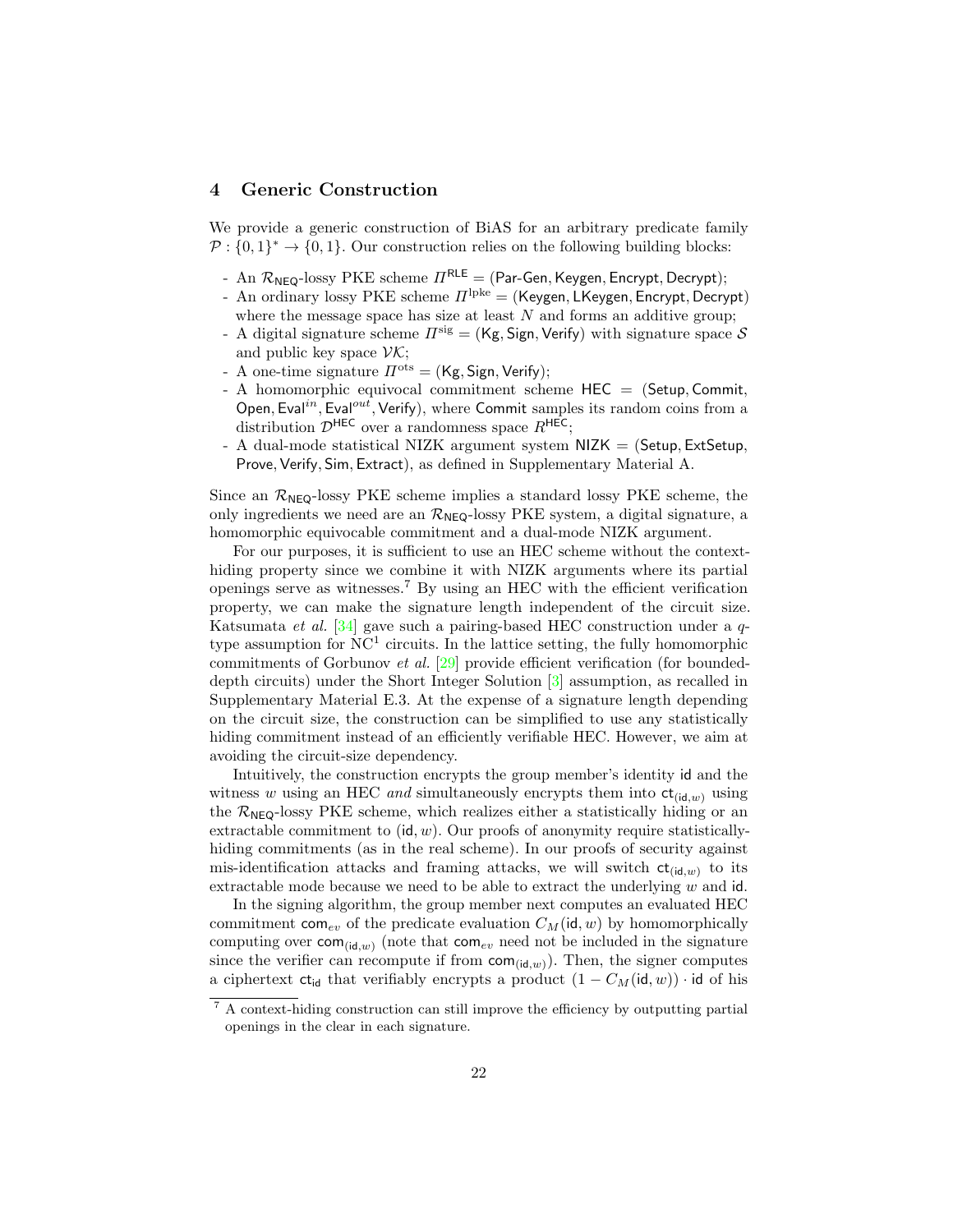identity id and the logical NOT of  $C_M(\mathsf{id}, w)$ . When the predicate evaluates to  $C_M(\mathsf{id}, w) = 0$ ,  $\mathsf{ct}_{\mathsf{id}}$  is distributed as a lossy encryption<sup>[8](#page-22-0)</sup> of id. When  $C_M(\mathsf{id}, w) = 1$ ,  $ct_{id}$  is completely independent of the signer's identity as it encrypts  $0^{||d|}$ .

- **Setup**( $1^{\lambda}, 1^N, \mathcal{P}_d$ ): Given a security parameter  $\lambda$ , a predicate family  $\mathcal{P}_d$  modeled by circuits of depth  $d = d(\lambda)$  and the maximal number of group members  $N = 2^{\ell} \in \text{poly}(\lambda)$ , do the following.
	- 1. Generate a key pair  $(\mathsf{pk}_{sig}, \mathsf{sk}_{sig}) \leftarrow \Pi^{\text{sig}}.\mathsf{Kg}(1^{\lambda})$  for the signature scheme. We assume that each public key has bitlength  $\ell_{sig} \in \text{poly}(\lambda)$ .
	- 2. Run (pp, ek, msk)  $\leftarrow$  HEC. Setup( $1^{\lambda}$ ) to generate parameters for the homomorphic equivocal commitment, together with an evaluation key ek and a master key msk.
	- 3. Choose a one-time signature scheme  $\Pi^{\text{ots}} = (Kg, \text{Sign}, \text{Verify})$  with verification key space  $\{0,1\}^L$ , for some  $L \in \text{poly}(\lambda)$ .
	- 4. Choose public parameters  $\Gamma \leftarrow \Pi^{\text{RLE}}$ . Par-Gen $(1^{\lambda}, 1^L, 1^B)$  for an  $\mathcal{R}_{\text{NEQ}}$ lossy PKE scheme with tag space  $\mathcal{K} = \mathcal{T} = \{0, 1\}^L$  and message length  $B = \ell + \ell_w$ , where  $\ell_w \in \text{poly}(\lambda)$  is the bitlength of witnesses from the witness space  $W = \{0, 1\}^{\ell_w}$ . Then, generate lossy keys  $(\mathsf{pk}_{\mathsf{RLE}}, \mathsf{sk}_{\mathsf{RLE}})$   $\leftarrow$  $\Pi^{\mathsf{RLE}}$ . LKeygen $(\Gamma, \mathbf{0}^L)$  for the initialization value  $K = \mathbf{0}^L$ .
	- 5. Generate an injective key pair  $(\mathsf{pk}_e, \mathsf{sk}_e) \leftarrow \Pi^{\text{lpke}}$ . Keygen $(1^{\lambda})$  for the standard lossy PKE scheme.
	- 6. Generate a common reference string  $\rho$  from  $(\rho, \zeta) \leftarrow \mathsf{NIZK}.\mathsf{Setup}(1^{\lambda})$  for a dual-mode NIZK argument in its statistical ZK mode.

The algorithm outputs  $(\mathcal{Y}, \mathcal{S}_{GM}, \mathcal{S}_{OA})$ , where the group public key is as

$$
\mathcal{Y} := (\rho, \mathsf{pk}_{sig}, (\mathsf{pp}, \mathsf{ek}), (\varGamma, \mathsf{pk}_{\mathsf{RLE}}), \mathsf{pk}_e),
$$

the opening authority's private key is  $S_{OA} := sk_e$  and the private key of the group manager consists of  $S_{GM} := sk_{sig}$ .  $\mathcal{Y}$  implicitly initializes  $St$ .

- **Join**<sup>(GM, $\mathcal{U}_{id}$ ): the group manager and the prospective user  $\mathcal{U}_{id}$  run the following</sup> interactive protocol  $[J_{user}(\lambda, \mathcal{Y}), J_{GM}(\lambda, St, \mathcal{Y}, \mathcal{S}_{GM})]$ :
	- 1. User  $\mathcal{U}_{id}$  generates a key pair  $(\mathsf{sk}_{id}, \mathsf{pk}_{id}) \leftarrow \Pi^{\text{sig}}.\mathsf{Kg}(1^{\lambda})$  and sends the public key  $\mathsf{pk}_{\mathsf{id}}$  together with his identity  $\mathsf{id} \in \{0,1\}^{\ell} \setminus \{\mathbf{0}^{\ell}\}\$  and an ordinary signature  $sig_{\mathsf{id}} \leftarrow \Pi^{\text{sig}}.\mathsf{Sign}(\mathsf{usk}[\mathsf{id}],(\mathsf{id}, \mathsf{pk}_{\mathsf{id}}))$  to  $\mathsf{GM}.$
	- 2. J<sub>GM</sub> verifies that:  $\mathsf{id} \neq \mathbf{0}^{\ell}$ ; id was not previously used by a registered user; sig<sub>id</sub> is a valid signature on (id,  $pk_{id}$ ) w.r.t. upk[id]. It aborts if this is not the case. Otherwise, it computes  $\mathsf{cert}_{\mathsf{id}} \leftarrow \Pi^{\mathsf{sig}}.\mathsf{Sign}(\mathsf{sk}_{sig},(\mathsf{id},\mathsf{pk}_{\mathsf{id}}))$  as a signature on the message (id,  $pk_{id}$ ). The membership certificate cert<sub>id</sub> is sent to  $\mathcal{U}_{\mathsf{id}}$ . Then,  $\mathsf{J}_{\mathsf{user}}$  verifies that  $\varPi^{\rm sig}$ . Verify(p $\mathsf{k}_{sig}$ , (id, p $\mathsf{k}_{\mathsf{id}}$ ), cert $_{\mathsf{id}}$ ) = 1. If this condition is not satisfied, Juser aborts. Otherwise, Juser defines the membership certificate as  $\text{cert}_{id}$ . The membership secret  $\text{sec}_{id}$  is defined to be sec<sub>id</sub> = sk<sub>id</sub>. J<sub>GM</sub> stores transcript<sub>id</sub> = (id, pk<sub>id</sub>, cert<sub>id</sub>, upk[id],  $sig_{\text{id}}$ ) in the database  $St_{trans}$  of joining transcripts.

<span id="page-22-0"></span><sup>&</sup>lt;sup>8</sup> It is possible to compute  $ct_{id}$  using an ordinary (i.e., non-lossy) PKE scheme but it requires to rely on the simulation-soundness of NIZK in the proof of Lemma [4.](#page-26-0)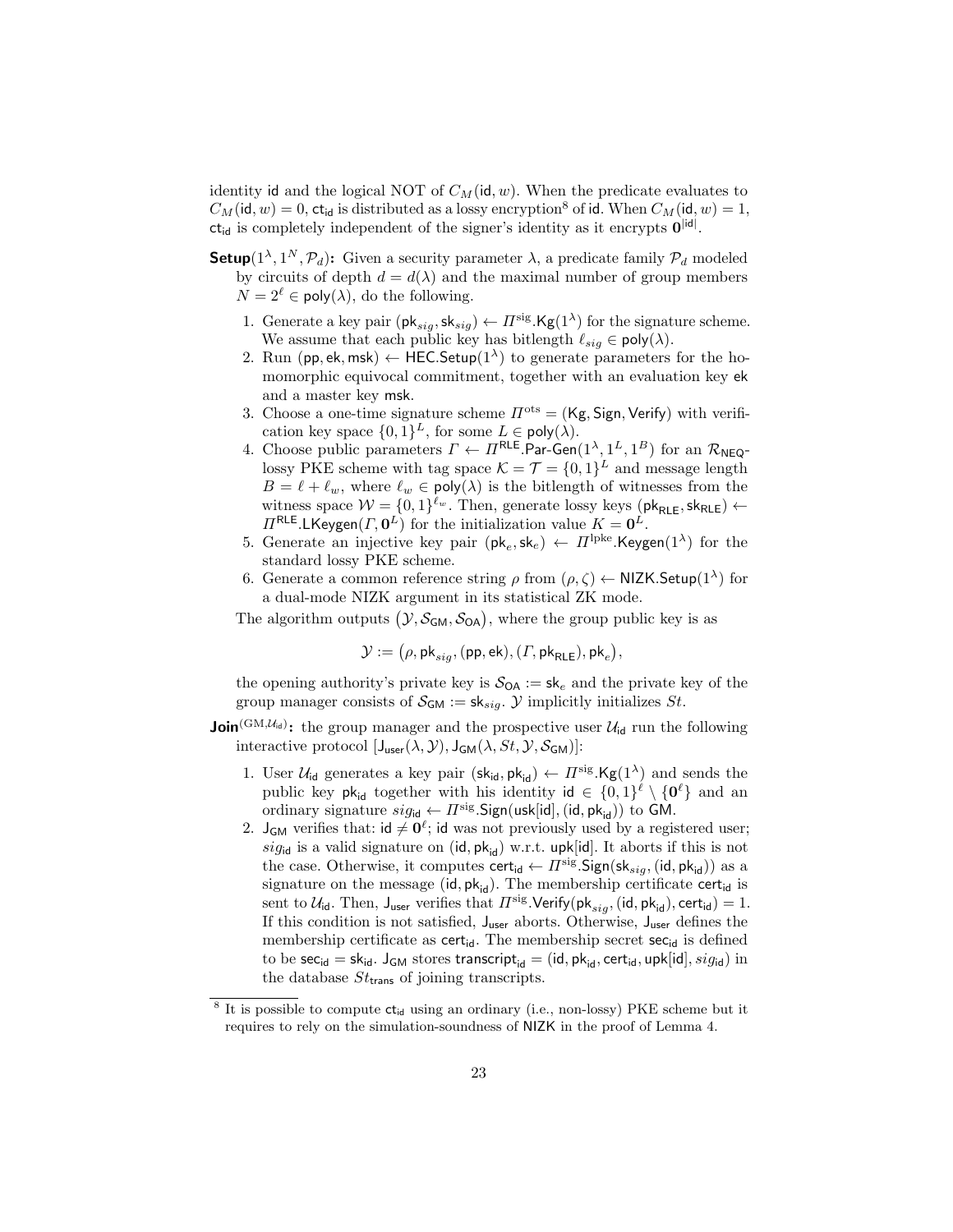- **Sign**(id, cert<sub>id</sub>, sec<sub>id</sub>, M, w, P): To sign a message  $M \in \{0,1\}^{\ell_m}$  using the witness  $w = w[1] \dots w[\ell_w] \in \{0,1\}^{\ell_w}$  w.r.t. the predicate  $P \in \mathcal{P}_d$ , let  $C_M : \{0,1\}^{\ell_w} \times$  $\{0,1\}^{\ell} \to \{0,1\}$  be the message-dependent Boolean circuit of depth  $\leq d$  that evaluates  $P(M, id, w)$  on input of  $(w[1], \ldots, w[\ell_w], id[1], \ldots, id[\ell]).$ 
	- 1. Generate a one-time signature key pair  $(VK, SK) \leftarrow \Pi^{ots} Kg(1^{\lambda}).$
	- 2. Choose  $r_{\text{id},w} \leftarrow R^{\text{RLE}}$  in the randomness space of  $\Pi^{\text{RLE}}$  and encrypt the identity-witness pair  $(\mathsf{id}, w) \in \{0,1\}^{\ell+\ell_w}$  as an  $\mathcal{R}_{\mathsf{NEQ}}$ -lossy encryption

<span id="page-23-0"></span>
$$
\mathsf{ct}_{(\mathsf{id},w)} = \Pi^{\mathsf{RLE}}.\mathsf{Encrypt}(\mathsf{pk}_{\mathsf{RLE}}, \mathsf{VK}, (\mathsf{id},w); r_w)
$$
(1)

under the tag  $\forall K \in \{0,1\}^L$ .

3. Sample random coins  $r^{\text{hec}} \leftrightarrow \mathcal{D}^{\text{HEC}}$  and compute a commitment

$$
com_{(\text{id},w)} = \text{HEC.Commit}(pp, ek, (\text{id}, w); r^{\text{hec}}). \tag{2}
$$

4. Using the homomorphic evaluation algorithm of HEC, compute

$$
\pi_{C,M} \leftarrow \mathsf{HEC}.\mathsf{Eval}^{in}\big(\mathsf{ek}, C_M, (\mathsf{id}, w), r^{\mathsf{hec}}\big) \mathsf{com}_{ev} = \mathsf{HEC}.\mathsf{Eval}^{out}\big(\mathsf{ek}, C_M, \mathsf{com}_{(\mathsf{id},w)}\big).
$$

5. Choose  $r^{\text{lpke}} \leftarrow R^{\text{lpke}}$  and compute

<span id="page-23-1"></span>
$$
\mathsf{ct}_{\mathsf{id}} = \varPi^{\mathrm{lpke}}.\mathsf{Encrypt}\big(\mathsf{pk}_e, (1 - c_{ev}) \cdot \mathsf{id}; r^{\mathrm{lpke}}\big),\tag{3}
$$

where  $c_{ev} = C_M(w_1, \ldots, w_{\ell_w}, \text{id}_1, \ldots, \text{id}_{\ell}) \in \{0, 1\}.$ 

- 6. Generate  $\sigma \leftarrow \Pi^{\text{sig}}$ . Sign(sk<sub>id</sub>,  $(M, P, ct_{(\text{id},w)}))$  as a signature on the message  $(M, P, \text{ct}_{(\text{id},w)})$ .
- 7. Generate a NIZK argument  $\pi \leftarrow \text{NIZK. Prove}(\rho, x, w)$  for the statement x that there exists a witnesses w comprised of  $(\mathsf{id}, w) \in \{0,1\}^{\ell+\ell_w}$ ,  $(\mathsf{pk}_{\mathsf{id}},\mathsf{cert}_{\mathsf{id}},\sigma) \in \mathcal{VK} \times \mathcal{S} \times \mathcal{S}, r_{\mathsf{id},w} \in R^{\mathsf{RLE}}, r^{\mathsf{hec}} \in R^{\mathsf{HEC}}, r^{\mathsf{lpke}} \in R^{\mathsf{lpke}},$  $c_{ev} \in \{0,1\}$  and  $\pi_{C,M}$ , which satisfy the relations [\(1\)](#page-23-0)-[\(3\)](#page-23-1) as well as

$$
H^{\text{sig}}.\text{Verify}(\mathsf{pk}_{sig}, (\text{id}, \mathsf{pk}_{\text{id}}), \text{cert}_{\text{id}}) = 1
$$
  
\n
$$
H^{\text{sig}}.\text{Verify}(\mathsf{pk}_{\text{id}}, (M, P, \text{ct}_{(\text{id}, w)}), \sigma) = 1
$$
  
\n
$$
\text{HEC}.\text{Verify}(\mathsf{pp}, \text{com}_{ev}, c_{ev}, \pi_{C,M}) = 1.
$$
\n(4)

8. Compute  $sig \leftarrow \Pi^{\text{ots}}.\text{Sign}(\text{SK},(\text{ct}_{(\text{id},w)},\text{com}_{(\text{id},w)},\text{ct}_{\text{id}},\pi)).$ 

Return the signature

<span id="page-23-2"></span>
$$
\Sigma = (\mathsf{VK}, (\mathsf{ct}_{(\mathsf{id},w)}, \mathsf{com}_{(\mathsf{id},w)}, \mathsf{ct}_{\mathsf{id}}, \pi), sig) \tag{5}
$$

**Verify**( $\mathcal{Y}, M, \Sigma, P$ ): Parse  $\Sigma$  as above. Return 1 if and only if: (i) sig is a valid one-time signature on  $(\textsf{ct}_{(\textsf{id},w)}, \textsf{com}_{(\textsf{id},w)}, C_{\textsf{id}}, \pi)$  for the verification key VK; (ii) The NIZK argument  $\pi$  properly verifies for the commitment  $com_{ev}$ publicly obtained as  $\mathsf{com}_{ev} = \mathsf{HEC}.\mathsf{Eval}^{out}(\mathsf{ek}, C_M, \mathsf{com}_{(\mathsf{id},w)}).$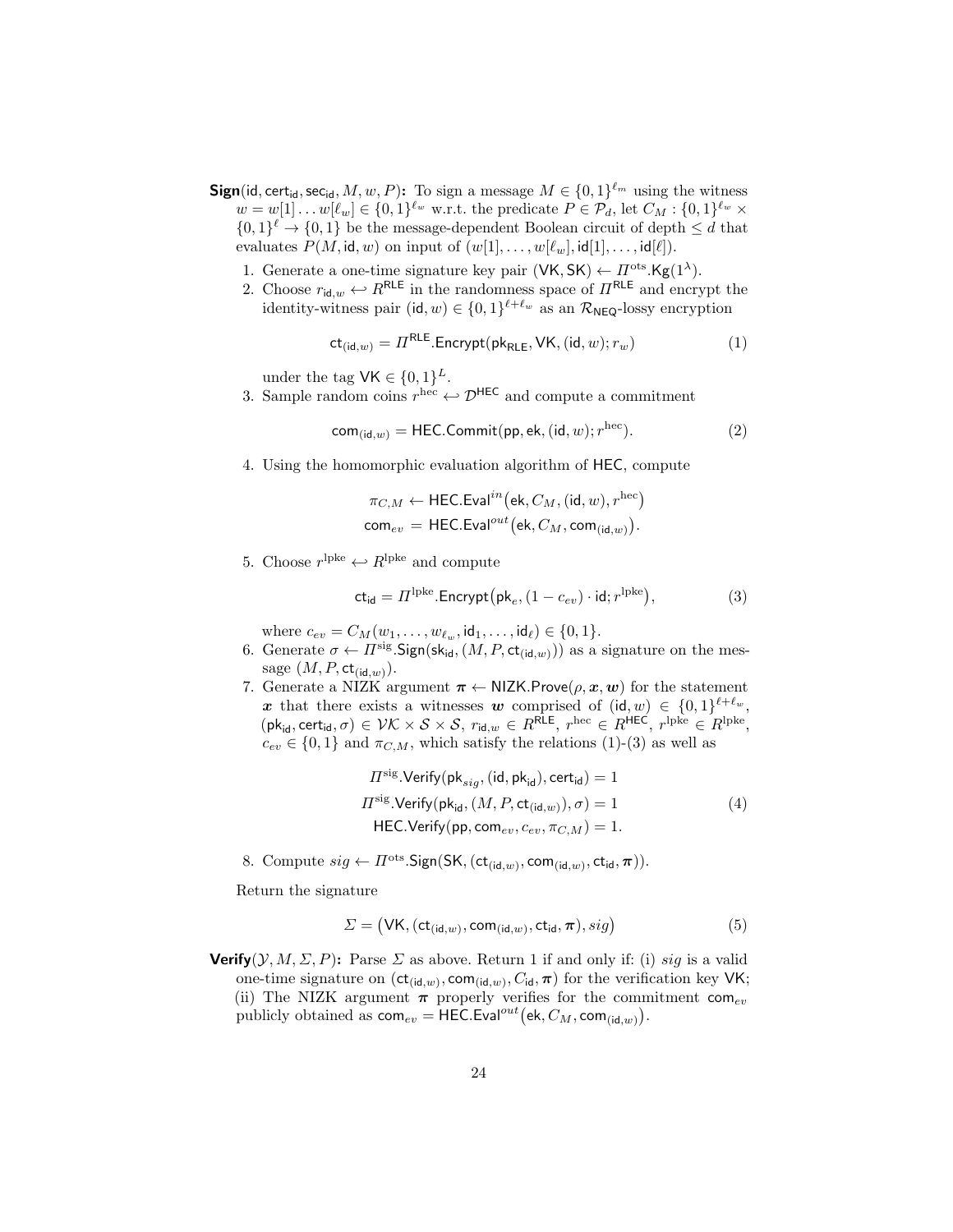**Open**( $\mathcal{Y}, \mathcal{S}_{OA}, M, \Sigma, P, St$ ): Given the opener's secret key  $\mathcal{S}_{OA} := sk_e$ , parse the signature  $\Sigma$  as in [\(5\)](#page-23-2). Compute  $t_{\mathsf{id}} = \Pi^{\text{lpke}}$ . Decrypt(sk<sub>e</sub>, ct<sub>id</sub>). If  $t_{\mathsf{id}} = \mathbf{0}^{\ell}$ , return ⊥. Otherwise, check if the string  $t_{\mathsf{id}} \in \{0,1\}^{\ell}$  appears in a record  $(t_{\text{id}},\text{transcript}_{\text{id}} = (t_{\text{id}}, \text{pk}_{\text{id}}, \text{cert}_{\text{id}}, \text{upk}[\text{id}], sig_{\text{id}}))$  of  $St_{\text{trans}}$ . If it does, output  $\mathsf{id} = t_{\mathsf{id}} \in \{0,1\}^{\ell}$  (and, optionally, upk[id]). Otherwise, output  $\bot$ .

In Supplementary Material [E](#page-37-0) and [F,](#page-44-0) we provide details on instantiations from lattices and bilinear maps. The lattice-based construction is only a feasibility result based on generic NIZK for NP statements  $[50]$ . In the case of NC<sup>1</sup> circuits, the scheme can be instantiated with Groth-Sahai proofs [\[32\]](#page-29-25) to provide much shorter signatures than using the Groth-Ostrovsky-Sahai techniques [\[31\]](#page-29-5).

### 4.1 Branch-Soundness and Security

To prove security under our definitions, we first consider the following SimSetup and Extract algorithms associated to our BiAS construction.

- **SimSetup** $(1^{\lambda}, 1^N, \mathcal{P}_d)$ : This algorithm is exactly as Setup $(1^{\lambda}, 1^N, \mathcal{P}_d)$  except that steps 4 and 6 are modified in the following way:
	- 4. Choose public parameters  $\Gamma \leftarrow \Pi^{\text{RLE}}$ . Par-Gen $(1^{\lambda}, 1^L, 1^B)$  for an  $\mathcal{R}_{\text{NEQ}}$ lossy PKE scheme with tag space  $\mathcal{K} = \mathcal{T} = \{0,1\}^L$  and message length  $B = \ell + \ell_w$ , where  $\ell_w \in \text{poly}(\lambda)$  is the bitlength of witnesses from the witness space  $W = \{0,1\}^{\ell_w}$ . Then, generate injective keys  $(\mathsf{pk}_{\mathsf{RLE}}, \mathsf{sk}_{\mathsf{RLE}}) \leftarrow \Pi^{\mathsf{RLE}}$ . Keygen $(\Gamma, \mathbf{0}^L)$  for the initialization value  $K = \mathbf{0}^L$ .
	- 6. Generate a common reference string  $\rho$  from  $(\rho, \xi) \leftarrow \mathsf{NIZK}$ . ExtSetup $(1^{\lambda})$ for an extractable (and thus statistically sound) NIZK proof system.

The algorithm returns the same output as Setup, together with an extraction trapdoor  $\tau_{\text{ext}} = (\text{sk}_{\text{RLE}}, \xi)$ , where  $\xi$  is the extraction trapdoor of NIZK.

**Extract**( $\mathcal{Y}, \tau_{ext}, M, \Sigma, P, St$ ): Write  $\Sigma$  as ( $\mathsf{VK}, (\mathsf{ct}_{(\mathsf{id},w)}, \mathsf{com}_{(\mathsf{id},w)}, \mathsf{ct}_{\mathsf{id}}, \pi), sig$ ) and return ⊥ if its components do not parse properly. Otherwise, use  $sk_{RLE}$  to decrypt the  $\mathcal{R}_{\text{NEQ}}$ -lossy PKE ciphertexts  $ct_{(id,w)}$  (recall that the NEQ relations makes all tags injective on a public key produced by Keygen for the initialization value  $K = \mathbf{0}^{\ell}$ . If any decryption fails, return  $\perp$ . Otherwise, output  $w \in \{0,1\}^{\ell_w}$  and  $\mathsf{id} \in \{0,1\}^{\ell}$ .

The security properties of the NIZK argument system ensure that the common reference strings  $\rho$  produced by NIZK. Setup and NIZK. ExtSetup are computationally indistinguishable. Moreover, in the  $\mathcal{R}_{\text{NEQ}}$ -lossy PKE scheme, the public keys produced by LKeygen and Keygen are computationally indistinguishable as well.

Next, we will show that this extractable BiAS satisfies the extractable soundness notion unless the adversary can break the (statistical) soundness of the proof  $\pi$  included in a valid signature  $\Sigma$ .

<span id="page-24-0"></span>**Theorem 1.** The scheme satisfies branch-soundness if: (i)  $\Pi^{\text{RLE}}$  is a secure  $\mathcal{R}_{\text{NEQ}}$ -lossy PKE scheme; (ii) NIZK is a dual-mode NIZK argument system (i.e., its statistically sound and statistically ZK modes are computationally indistinquishable); (iii)  $\text{HEC}$  is computationally binding for evaluated commitments.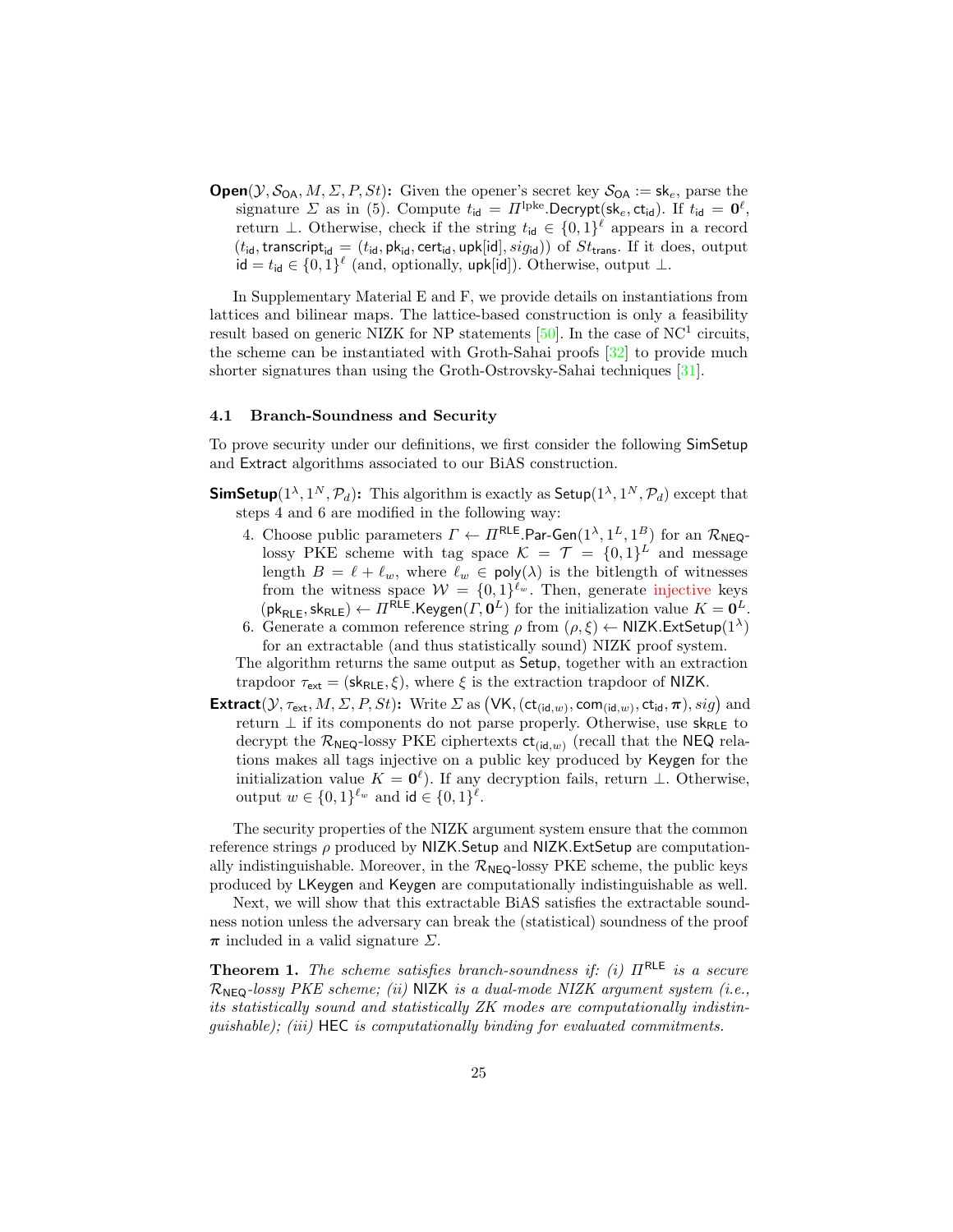Proof. To prove the result, we consider a sequence of games. In each game, we call  $W_i$  the event that the challenger outputs 1.

- **Game** 0: This is the real experiment  $\mathbf{Exp}_{\mathcal{A}}^{\text{real}}(\lambda)$ , where the adversary  $\mathcal{A}$  is given  $(\mathcal{Y},\mathcal{S}_{\mathsf{GM}},\mathcal{S}_{\mathsf{OA}})$ , where  $(St, \mathcal{Y},\mathcal{S}_{\mathsf{GM}},\mathcal{S}_{\mathsf{OA}}) \leftarrow \mathsf{Setup}(1^{\lambda},1^N)$ . The adversary outputs a tuple  $(M, \Sigma, P, st)$ , where  $\Sigma = \big(\mathsf{VK}, (\mathsf{ct}_{(\mathsf{id},w)}, \mathsf{com}_{(\mathsf{id},w)}, \mathsf{ct}_{\mathsf{id}}, \pi), sig \big).$ If  $\Sigma$  does not verify, the challenger outputs 0. Otherwise, it runs Open to obtain  $\mathsf{id}^* \in \{0,1\}^{\ell}$  and feeds  $\mathcal A$  with  $\mathsf{id}^*$ . Then, the challenger outputs whatever A outputs. By definition,  $Pr[W_0] = Pr[\mathbf{Exp}_{\mathcal{A}}^{\text{real}}(\lambda) = 1].$
- Game 1: This game is identical to Game 0 except that, at step 4 of the Setup algorithm, the challenger computes  $(\mathsf{pk}_{\mathsf{RLE}},\mathsf{sk}_{\mathsf{RLE}}) \leftarrow \Pi^{\mathsf{RLE}}.$ Keygen $(\Gamma,\mathbf{0}^L)$  instead of  $(\mathsf{pk}_{\mathsf{RLE}},\mathsf{sk}_{\mathsf{RLE}}) \leftarrow \Pi^{\mathsf{RLE}}$ . LKeygen $(\Gamma,\mathbf{0}^L)$ . By the first indistinguishability property of  $\Pi^{\mathsf{RLE}}$ , we have  $|\Pr[W_1] - \Pr[W_0]| \in \mathsf{negl}(\lambda)$ .
- Game 2: This game is like Game 1 except that, at step 6 of the Setup algorithm, the challenger generates  $(\rho, \xi) \leftarrow \mathsf{NIZK}.\mathsf{ExtSetup}(1^{\lambda})$  instead of  $(\rho, \zeta) \leftarrow$ NIZK.Setup(1<sup> $\lambda$ </sup>) and keeps the extraction trapdoor  $\tau_{ext} = (sk_{RLE}, \xi)$  to itself. By the dual-mode property of NIZK, the CRSes produced by NIZK.Setup and NIZK.ExtSetup have computationally indistinguishable distributions, thus ensuring that  $|\Pr[W_2] - \Pr[W_1]| \in \operatorname{negl}(\lambda)$  for any PPT adversary A.
- **Game** 3: In this game, the challenger makes use of the trapdoor  $\tau_{ext} = (sk_{RLE}, \xi)$ . When A outputs a tuple  $(M, \Sigma, P, st)$ , the challenger parses the signature  $\Sigma$  as  $(VK, (ct_{(id,w)}, com_{(id,w)}, ct_{id}, \pi), sig)$  and uses sk<sub>RLE</sub> to extract  $(id^{\dagger}, w^{\dagger})$ . From the NIZK proof  $\pi$ , it uses  $\xi$  to extract the witnesses  $(id, w) \in \{0, 1\}^{\ell_w + \ell}$ ,  $(\mathsf{pk}_{\mathsf{id}},\mathsf{cert}_{\mathsf{id}},\sigma) \in \mathcal{VK} \times \mathcal{S} \times \mathcal{S}, r_{\mathsf{id},w} \in R^{\mathsf{RLE}}, r^{\mathsf{hec}} \in R^{\mathsf{HEC}}, r^{\mathsf{lpke}} \in R^{\mathsf{lpke}},$  $c_{ev} \in \{0,1\}$  and  $\pi_{C,M}$ . Then, the challenger halts and outputs a random bit if  $c_{ev} \neq C_M(w_1, \ldots, w_{\ell_w}, \text{id}[1], \ldots, \text{id}[\ell]).$

We claim that  $|\Pr[W_3] - \Pr[W_2]| \in \operatorname{negl}(\lambda)$  as the two games only differ when A breaks the computational binding property of HEC for evaluated commitments. Indeed, by the statistical soundness of NIZK on a CRS  $\rho$  produced by NIZK. ExtSetup, we have (id,  $w$ ) = (id<sup>†</sup>,  $w^{\dagger}$ ) and extracted witnesses satisfy the rela-tions [\(1\)](#page-23-0)-[\(3\)](#page-23-1). In particular, we have  $com_{(id,w)} = \textsf{HEC}.Commit(pp, ek, (id, w); r^{\text{hee}})$ and the extracted  $c_{ev} \in \{0, 1\}$ ,  $\pi_{C,M}$  satisfy HEC.Verify(pp, com<sub>ev</sub>,  $c_{ev}$ ,  $\pi_{C,M}$ ) = 1, where  $\mathsf{com}_{ev} = \mathsf{HEC}.\mathsf{Eval}^{out}\big(\mathsf{ek}, C_M, \mathsf{com}_{(\mathsf{id},w)}\big).$  It is easy to see that  $\mathsf{Game}_3$  only differs from  $\mathsf{Game}_2$  when the extracted  $\pi_{C,M}$  differs from

$$
\bar{\pi}_{C,M} \leftarrow \mathsf{HEC}.\mathsf{Eval}^{in}\big(\mathsf{ek}, C_M, (\mathsf{id}, w), r^{\text{hec}}\big),
$$

which is the value that would satisfy HEC.Verify(pp,  $com_{ev}$ ,  $C_M(w, id)$ ,  $\bar{\pi}_{C,M}$ ) = 1. Hence, if  $|\Pr[W_3] - \Pr[W_2]|$  is noticeable, the challenger can break the binding property of HEC by outputting  $((id, w), r^{\text{hec}}, C_M, c_{ev}, \pi_{C,M}).$ 

Game 4: This game is identical to Game 3 with the difference that, after having extracted (id, w), the challenger computes  $C_M(w, id) \in \{0, 1\}$ , which is identical to the extracted  $c_{ev} \in \{0,1\}$  unless the failure event of Game 3 occurs. If  $C_M(w, id) = 0$ , it overwrites  $id^* \leftarrow \text{Open}(\mathcal{S}_{OA}, \mathcal{Y}, M, \sigma, P, St)$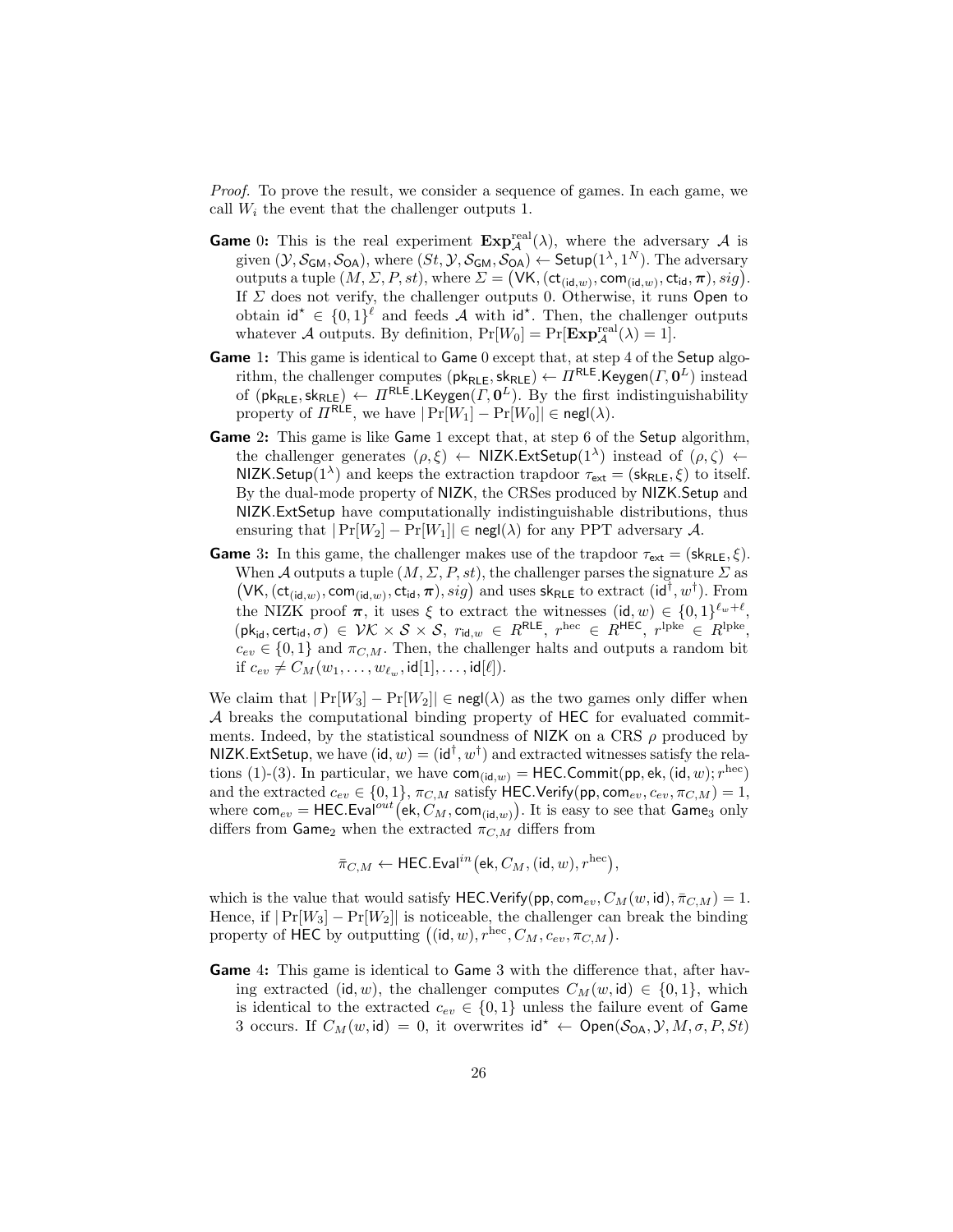with  $\mathsf{id}^* = \mathsf{id}$ , which was extracted from  $\mathsf{ct}_{(\mathsf{id},w)}$ . If  $C_M(w, \mathsf{id}) = 1$ , it sets  $id^* = \perp$ . In both cases, it feeds A with  $id^*$  and returns whatever A outputs in reaction. This change does not modify the output distribution of  $\mathcal A$  because, as long as  $c_{ev} = C_M(w, \text{id})$ , the statistical soundness of  $\pi$  ensures that  $\mathsf{ct}_{\mathsf{id}} = \varPi^{\textup{lpke}}.$  Encrypt $\big(\mathsf{pk}_e, (1 - C_M(w,\mathsf{id})) \cdot \mathsf{id} ; r^{\textup{lpke}}\big),$  where  $r^{\textup{lpke}}$  and  $\mathsf{id}$ are extracted from  $\pi$ . Hence, unless A breaks the statistical soundness of  $\pi$ , Game 4 eventually returns  $id = \perp$  or  $id = id^*$  to A whenever Game 3 does.

Game 5: This game is like Game 4 but we remove the restriction introduced in Game 3. Namely, the challenger does no longer replace  $\mathcal{A}$ 's output by a random bit when the witnesses  $c_{ev} \in \{0,1\}$ , (id,  $w \in \{0,1\}^{\ell_w+\ell}$  extracted from  $\pi$ are such that  $c_{ev} \neq C_M(w_1, \ldots, w_{\ell_w}, \text{id}[1], \ldots, \text{id}[\ell]).$  The same arguments as those in the transition between the first two games show that  $|Pr[W_5]$  –  $Pr[W_4] \in negl(\lambda)$  so long as HEC is computationally binding.

We conclude the proof by noting that Game 5 is identical to  $\mathbf{Exp}_{\mathcal{A}}^{\text{ext}}(\lambda)$ , so that we have  $|\Pr[\mathbf{Exp}_\mathcal{A}^{\text{real}}(\lambda) = 1] - \Pr[\mathbf{Exp}_\mathcal{A}^{\text{ext}}(\lambda) = 1]| = [\Pr[W_0] - \Pr[W_5]].$ 

<span id="page-26-3"></span>Security Against Mis-Identification and Framing Attacks.

**Lemma 2.** The scheme is secure against misidentification attacks if: (i)  $\Pi^{\text{sig}}$  is existentially unforgeable under chosen-message attacks; (ii) The NIZK argument is computationally sound. (The proof is in Supplementary Material [D.1.](#page-33-0))

<span id="page-26-4"></span>**Lemma 3.** The scheme is secure against framing attacks provided: (i)  $\Pi^{\text{sig}}$  is strongly unforgeable under chosen-message attacks; (ii) The NIZK argument is computationally sound. (The proof is given in Supplementary Material [D.2.](#page-34-0))

### 4.2 Branch-Hiding and Privacy

The branch-hiding property follows from the full anonymity of our scheme.

<span id="page-26-1"></span>**Theorem 2.** The scheme provides full anonymity if:  $\Pi^{\text{RLE}}$  and  $\Pi^{\text{lpke}}$  are secure  $\mathcal{R}_{\text{NFO}}$ -lossy PKE and standard lossy PKE schemes, respectively; (ii) NIZK is a computationally sound NIZK argument; (iii)  $\Pi^{\text{ots}}$  is strongly unforgeable.

To prove Theorem [2,](#page-26-1) we separately consider the tracing and non-tracing modes. Lemma [4](#page-26-0) first considers the former case where the adversary does not corrupt the opening authority. Lemma [5](#page-26-2) shows that even an unbounded adversary is unable to distinguish group members' signatures in non-tracing mode.

<span id="page-26-0"></span>**Lemma 4.** The scheme provides anonymity in tracing mode assuming that:  $(i)$  $\Pi^{\text{RLE}}$  is a secure  $\mathcal{R}_{\text{NEQ}}$ -lossy PKE scheme; (ii)  $\Pi^{\text{lpke}}$  is a standard lossy PKE scheme; (ii) The NIZK argument system provides soundness; (iii)  $\Pi^{\text{ots}}$  is strongly unforgeable. (The proof is given in Supplementary Material [D.3.](#page-35-0))

<span id="page-26-2"></span>Lemma 5. The scheme provides statistical anonymity in non-tracing mode.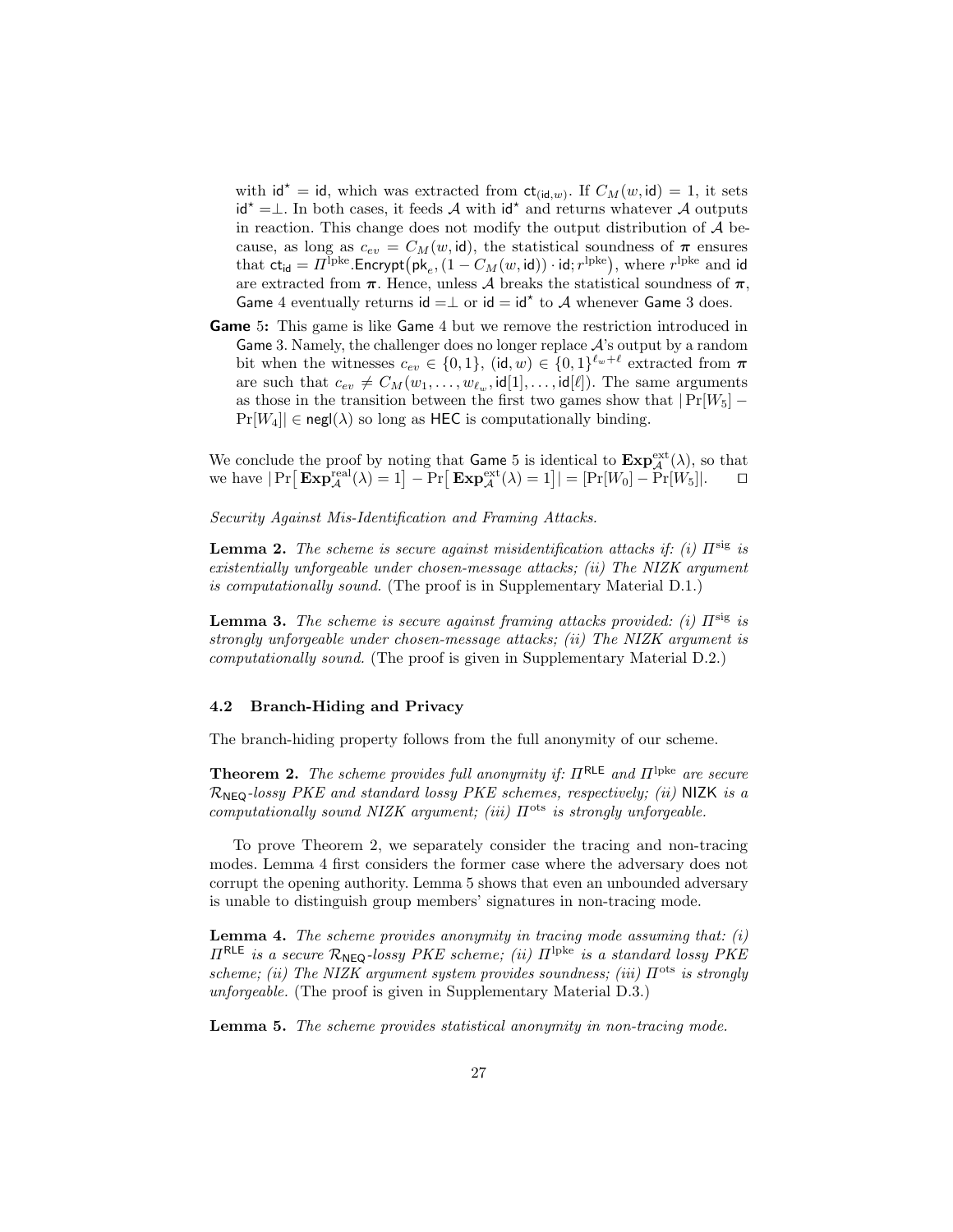*Proof.* Recall that experiment  $\exp_{\mathcal{A}}^{\text{anon-ntr-d}}(\lambda)$  allows the adversary to obtain a challenge for the non-tracing mode. Namely, it is allowed to corrupt the opening authority and obtain  $S_{OA}$  as long as, in the challenge phase, it chooses a pair  $(M^{\star}, P^{\star})$  and two tuples  $(\mathsf{id}_0^{\star}, w_0^{\star}, \mathsf{sec}_0^{\star}, \mathsf{cert}_0^{\star})$  and  $(\mathsf{id}_1^{\star}, w_1^{\star}, \mathsf{sec}_1^{\star}, \mathsf{cert}_1^{\star}),$  such that  $P^{\star}(M^{\star}, id_0^{\star}, w_0^{\star}) = P^{\star}(M^{\star}, id_1^{\star}, w_1^{\star}) = 1$ . In this scenario, we will prove that, even after having obtained  $\mathcal{S}_{OA}$ , an unbounded adversary A remains unable to infer anything about the bit  $d \in \{0, 1\}$  used by the challenger to compute the signature  $\Sigma^{\star} = (\mathsf{V}\mathsf{K}^{\star},(\mathsf{ct}^{\star}_{(\mathsf{id},w)},\mathsf{com}^{\star}_{(\mathsf{id},w)},\mathsf{ct}^{\star}_{\mathsf{id}},\pi^{\star}),sig^{\star})$  using  $(\mathsf{id}^{\star}_d, w^{\star}_d, \mathsf{sec}^{\star}_d, \mathsf{cert}^{\star}_d)$ .

To this end, we consider two statistically indistinguishable games. The first one is the real game whereas the second one appeals to the statistical honest-verifier zero-knowledge simulator of the argument system.

**Game**<sup>(d)</sup> 0: This is the real game, which is as in the proof of Lemma [4.](#page-26-0)

**Game**<sup>(d)</sup> 1: This game is like **Game**<sup>(d)</sup> 0 except that, in the challenge signature  $\Sigma^*$ , we use the simulation trapdoor  $\zeta$  generated from NIZK. Setup and the statistical NIZK simulator NIZK. Sim to generate  $\pi^*$ . Owing to the statistical ZK property of NIZK, the simulated  $\pi^*$  is statistically close to a real  $\pi^*$  that would be generated using the witnesses. Moreover, it is statistically independent of the witnesses used to compute  $\mathsf{ct}^{\star}_{(\mathsf{id},w)}, \mathsf{com}^{\star}_{(\mathsf{id},w)}$  and  $\mathsf{ct}^{\star}_{\mathsf{id}}.$ 

In Game<sup>(d)</sup> 1, we note that, when  $C_{M^*}(w_1^*,...,w_{\ell_w}^*,\mathsf{id}_1^*,..., \mathsf{id}_{\ell}^*) = 1$ , the ciphertext  $ct_{\text{id}}^{\star}$  is of the form  $ct_{\text{id}}^{\star} = \Pi^{\text{lpke}}$ . Encrypt $\left(\mathsf{pk}_{e}, \mathsf{0}^{\ell}, r^{\text{lpke}\star}\right)$ , where  $r^{\text{lpke}\star} \leftarrow$  $R^{\text{lpke}}$ , so that  $ct_{\text{id}}^{\star}$  is independent of  $d \in \{0,1\}$  although  $\mathsf{pk}_e$  is an injective public key. Moreover,  $\mathsf{ct}^{\star}_{(\mathsf{id},w)}$ ,  $\mathsf{com}^{\star}_{(\mathsf{id},w)}$  statistically hide the underlying pair  $(\mathsf{id}, w)$  since, by definition, the homomorphic equivocable commitment  $com_{(id,w)}^{\star}$  is statistically hiding and the  $\mathcal{R}_{\text{NEQ}}$ -lossy encryption  $ct^{\star}_{(id,w)}$  is computed under a lossy key  $p$  produced by LKeygen.  $\Box$ 

## Acknowledgements

Part of this research was funded by the French ANR ALAMBIC project (ANR-16-CE39-0006). This work was also supported in part by the European Union PROMETHEUS project (Horizon 2020 Research and Innovation Program, grant 780701). Khoa Nguyen was supported in part by the Gopalakrishnan - NTU PPF 2018, by A\*STAR, Singapore under research grant SERC A19E3b0099, and by Vietnam National University HoChiMinh City (VNU-HCM) under grant number NCM2019-18-01. Thomas Peters is a senior research associate of the Belgian Fund for Scientific Research (F.R.S.-FNRS).

### References

- <span id="page-27-2"></span>1. M. Abe, G. Fuchsbauer, J. Groth, K. Haralambiev, and M. Ohkubo. Structurepreserving signatures and commitments to group elements. In Crypto, 2010.
- <span id="page-27-1"></span>2. S. Agrawal, D. Boneh, and X. Boyen. Efficient lattice (H)IBE in the standard model. In Eurocrypt, 2010.
- <span id="page-27-0"></span>3. M. Ajtai. Generating hard instances of lattice problems. In STOC, 1996.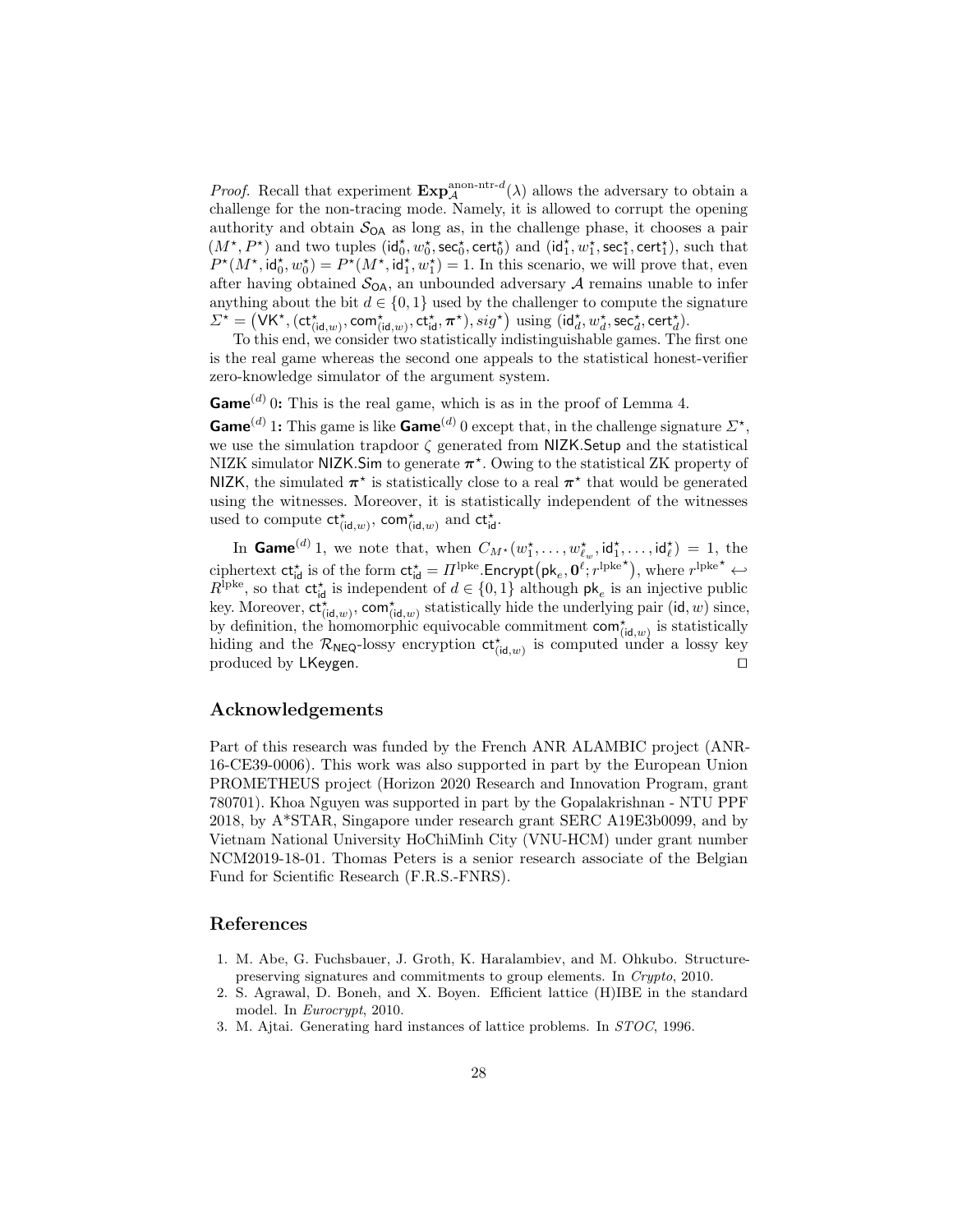- <span id="page-28-22"></span>4. W. Banaszczyk. New bounds in some transference theorems in the geometry of number. Math. Ann., 296:625–635, 1993.
- <span id="page-28-11"></span>5. E. Bangerter, J. Camenisch, and A. Lysyanskaya. A cryptographic framework for the controlled release of certified data. In Security Protocols, 2004.
- <span id="page-28-14"></span>6. M. Bellare and G. Fuchsbauer. Policy-based signatures. In PKC, 2014.
- <span id="page-28-20"></span>7. M. Bellare, D. Micciancio, and B. Warinschi. Foundations of group signatures: Formal definitions, simplified requirements, and a construction based on general assumptions. In Eurocrypt, 2003.
- <span id="page-28-21"></span>8. M. Bellare, H. Shi, and C. Zhang. Foundations of group signatures: The case of dynamic groups. In CT-RSA, 2005.
- <span id="page-28-8"></span>9. A. Bender, J. Katz, and R. Morselli. Ring Signatures: Stronger Definitions, and Constructions without Random Oracles. J. Cryptology, 22(1):114–138, 2009.
- <span id="page-28-15"></span>10. M. Blum, M. Feldman, and S. Micali. Non-interactive zero-knowledge and its applications. In STOC, 1988.
- <span id="page-28-19"></span>11. D. Boneh, X. Boyen, and H. Shacham. Short group signatures. In Crypto, 2004.
- <span id="page-28-23"></span>12. D. Boneh, C. Gentry, S. Gorbunov, S. Halevi, V. Nikolaenko, G. Segev, V. Vaikuntanathan, and D. Vinayagamurthy. Fully key-homomorphic encryption, arithmetic circuit ABE and compact garbled circuits. In Eurocrypt, 2014.
- <span id="page-28-10"></span>13. J. Bootle, A. Cerulli, P. Chaidos, E. Ghadafi, J. Groth, and C. Petit. Short accountable ring signatures based on DDH. In ESORICS, 2015.
- <span id="page-28-7"></span>14. J. Bootle, V. Lyubashevsky, and G. Seiler. Algebraic techniques for short(er) exact lattice-based zero-knowledge proofs. In Crypto, 2019.
- <span id="page-28-2"></span>15. X. Boyen. Mesh signatures. In Eurocrypt, 2007.
- <span id="page-28-12"></span>16. X. Boyen and C. Delerabée. Expressive subgroup signatures. In SCN, 2008.
- <span id="page-28-16"></span>17. E. Boyle, S. Goldwasser, and I. Ivan. Functional signatures and pseudorandom functions. In PKC, 2014.
- <span id="page-28-3"></span>18. E. Boyle, G. Segev, and D. Wichs. Fully leakage-resilient signatures. In Eurocrypt, 2011.
- <span id="page-28-24"></span>19. Z. Brakerski and V. Vaikuntanathan. Lattice-based FHE as secure as PKE. In ITCS, 2014.
- <span id="page-28-17"></span>20. J. Camenisch, S. Hohenberger, and A. Lysyanskaya. Compact e-cash. In Eurocrypt, 2005.
- <span id="page-28-18"></span>21. J. Camenisch, S. Hohenberger, and A. Lysyanskaya. Balancing accountability and privacy using e-cash. In SCN, 2006.
- <span id="page-28-6"></span>22. R. Canetti, Y. Chen, J. Holmgren, A. Lombardi, G. Rothblum, R. Rothblum, and D. Wichs. Fiat-Shamir: From practice to theory. In STOC, 2019.
- <span id="page-28-0"></span>23. D. Chaum and E. Van Heyst. Group signatures. In Eurocrypt, 1991.
- <span id="page-28-1"></span>24. Y. Dodis, A. Kiayias, A. Nicolosi, and V. Shoup. Anonymous identification in ad-hoc groups. In Eurocrypt, 2004.
- <span id="page-28-9"></span>25. E. Fujisaki and K. Suzuki. Traceable ring signature. In PKC, 2007.
- <span id="page-28-13"></span>26. L. Garms and A. Lehmann. Group signatures with selective linkability. In PKC, 2019.
- <span id="page-28-25"></span>27. C. Gentry, C. Peikert, and V. Vaikuntanathan. Trapdoors for hard lattices and new cryptographic constructions. In STOC, 2008.
- <span id="page-28-5"></span>28. C. Gentry, A. Sahai, and B. Waters. Homomorphic encryption from learning with errors: Conceptually-simpler, asymptotically-faster, attribute-based. In Crypto, 2013.
- <span id="page-28-4"></span>29. S. Gorbunov, V. Vaikuntanathan, and D. Wichs. Leveled fully homomorphic signatures from standard lattices. In STOC, 2015.
- <span id="page-28-26"></span>30. J. Groth. Fully anonymous group signatures without random oracles. In Asiacrypt, 2007.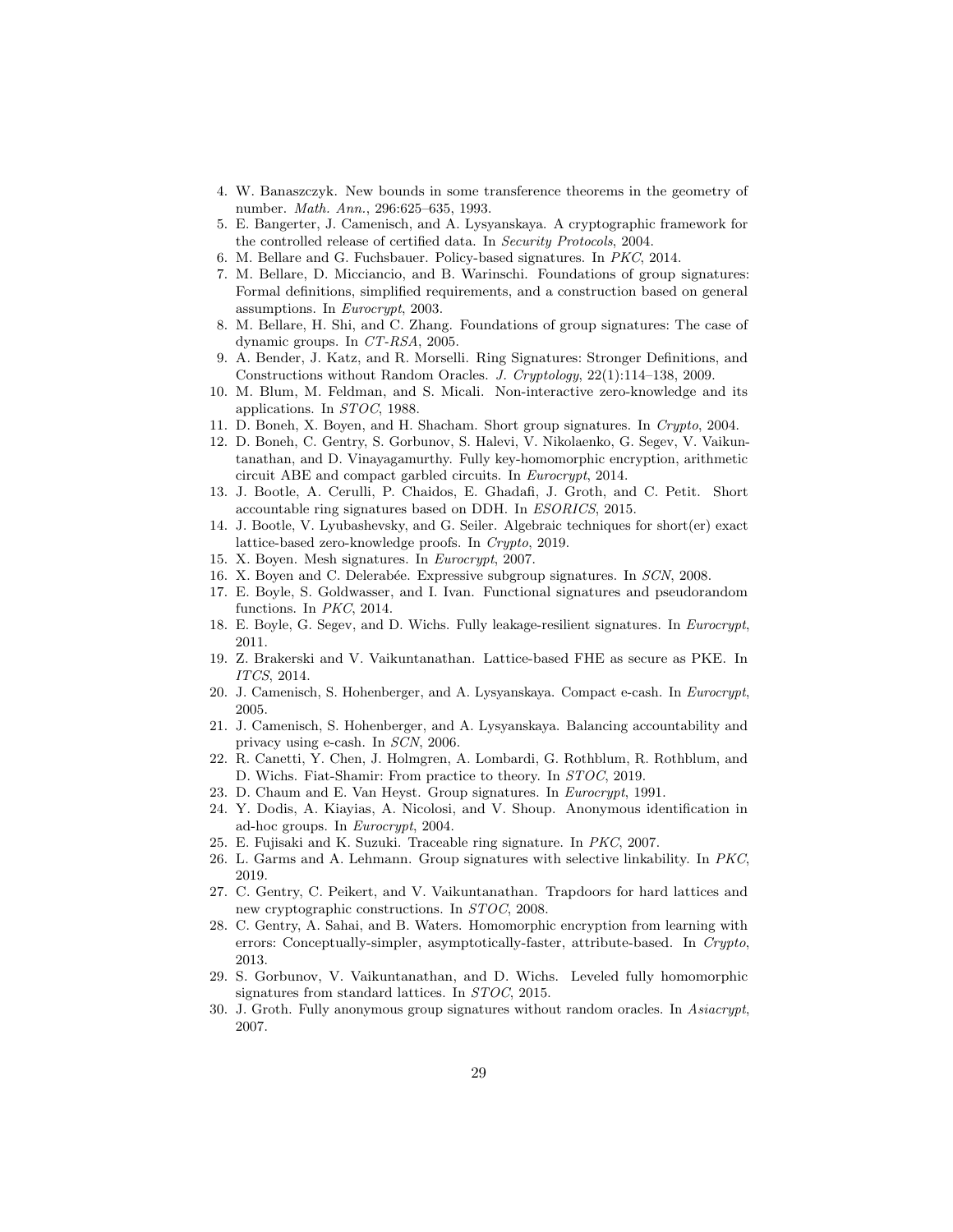- <span id="page-29-5"></span>31. J. Groth, R. Ostrovsky, and A. Sahai. Perfect non-interactive zero-knowledge for NP. In Eurocrypt, 2006.
- <span id="page-29-25"></span>32. J. Groth and A. Sahai. Efficient non-interactive proof systems for bilinear groups. In Eurocrypt, 2008.
- <span id="page-29-7"></span>33. D. Hofheinz and B. Ursu. Dual-mode NIZKs from obfuscation. In Asiacrypt, 2019.
- <span id="page-29-4"></span>34. S. Katsumata, R. Nishimaki, S. Yamada, and T. Yamakawa. Exploring constructions of compact nizks from various assumptions. In Crypto, 2019.
- <span id="page-29-15"></span>35. A. Kiayias, Y. Tsiounis, and M. Yung. Traceable signatures. In Eurocrypt, 2004.
- <span id="page-29-9"></span>36. A. Kiayias and M. Yung. Secure scalable group signature with dynamic joins and separable authorities. Int. Journal of Security and Networks, 1(1):24–45, 2006.
- <span id="page-29-1"></span>37. J. Kilian and E. Petrank. Identity escrow. In Crypto, 1998.
- <span id="page-29-23"></span>38. E. Kiltz. Chosen-ciphertext security from tag-based encryption. In TCC, 2006.
- <span id="page-29-19"></span>39. M. Kohlweiss and I. Miers. Accountable tracing signatures. IACR Cryptology ePrint Archive, 2014:824, 2014.
- <span id="page-29-16"></span>40. M. Kohlweiss and I. Miers. Accountable metadata-hiding escrow: A group signature case study. In PoPETs, 2015.
- <span id="page-29-10"></span>41. B. Libert, K. Nguyen, A. Passelègue, and R. Titiu. Simulation-sound arguments for LWE and applications to KDM-CCA2 security. In Asiacrypt, 2020.
- <span id="page-29-24"></span>42. B. Libert and M. Yung. Non-interactive CCA-secure threshold cryptosystems with adaptive security: New framework and constructions. In TCC, 2012.
- <span id="page-29-17"></span>43. J. Liu, V. Wei, and D. Wong. Linkable spontaneous anonymous group signature for ad hoc groups (extended abstract). In ACISP, 2004.
- <span id="page-29-12"></span>44. V. Lyubashevsky. Fiat-Shamir with Aborts: Applications to Lattice and Factoring-Based Signatures. In Asiacrypt, 2009.
- <span id="page-29-21"></span>45. H. Maji, M. Prabhakaran, and M. Rosulek. Attribute-based signatures. In CT-RSA, 2011.
- <span id="page-29-26"></span>46. D. Micciancio and C. Peikert. Trapdoors for lattices: Simpler, tighter, faster, smaller. In Eurocrypt, 2012.
- <span id="page-29-2"></span>47. M. Naor. Deniable ring authentication. In Crypto, 2002.
- <span id="page-29-11"></span>48. M. Naor and M. Yung. Public-key cryptosystems provably secure against chosen ciphertext attacks. In STOC, 1990.
- <span id="page-29-3"></span>49. S. Noether and A. Mackenzie. Ring confidential transactions. Ledger, 1:1–18, 2016.
- <span id="page-29-6"></span>50. C. Peikert and S. Shiehian. Non-interactive zero knowledge for NP from (plain) Learning With Errors. In Crypto, 2019.
- <span id="page-29-27"></span>51. C. Peikert and B. Waters. Lossy trapdoor functions and their applications. In STOC, 2008.
- <span id="page-29-22"></span>52. C. Rackoff and D. Simon. Non-interactive zero-knowledge proof of knowledge and chosen ciphertext attack. In Crypto, 1991.
- <span id="page-29-8"></span>53. O. Regev. On lattices, learning with errors, random linear codes, and cryptography. In STOC, 2005.
- <span id="page-29-0"></span>54. R. Rivest, A. Shamir, and Y. Tauman. How to leak a secret. In Asiacrypt, 2001.
- <span id="page-29-14"></span>55. Y. Sakai, K. Emura, G. Hanaoka, Y. Kawai, T. Matsuda, and K. Omote. Group signatures with message-dependent opening. In Pairing, 2012.
- <span id="page-29-18"></span>56. I. Teranishi, J. Furukawa, and K. Sako. k-times anonymous authentication (extended abstract). In Asiacrypt, 2004.
- <span id="page-29-20"></span>57. S. Xu and M. Yung. Accountable ring signatures: A smart card approach. In CARDIS, 2004.
- <span id="page-29-13"></span>58. R. Yang, M.-H. Au, Z. Zhang, Q. Xu, Z. Yu, and W. Whyte. Efficient lattice-based zero-knowledge arguments with standard soundness: Construction and applications. In Crypto, 2019.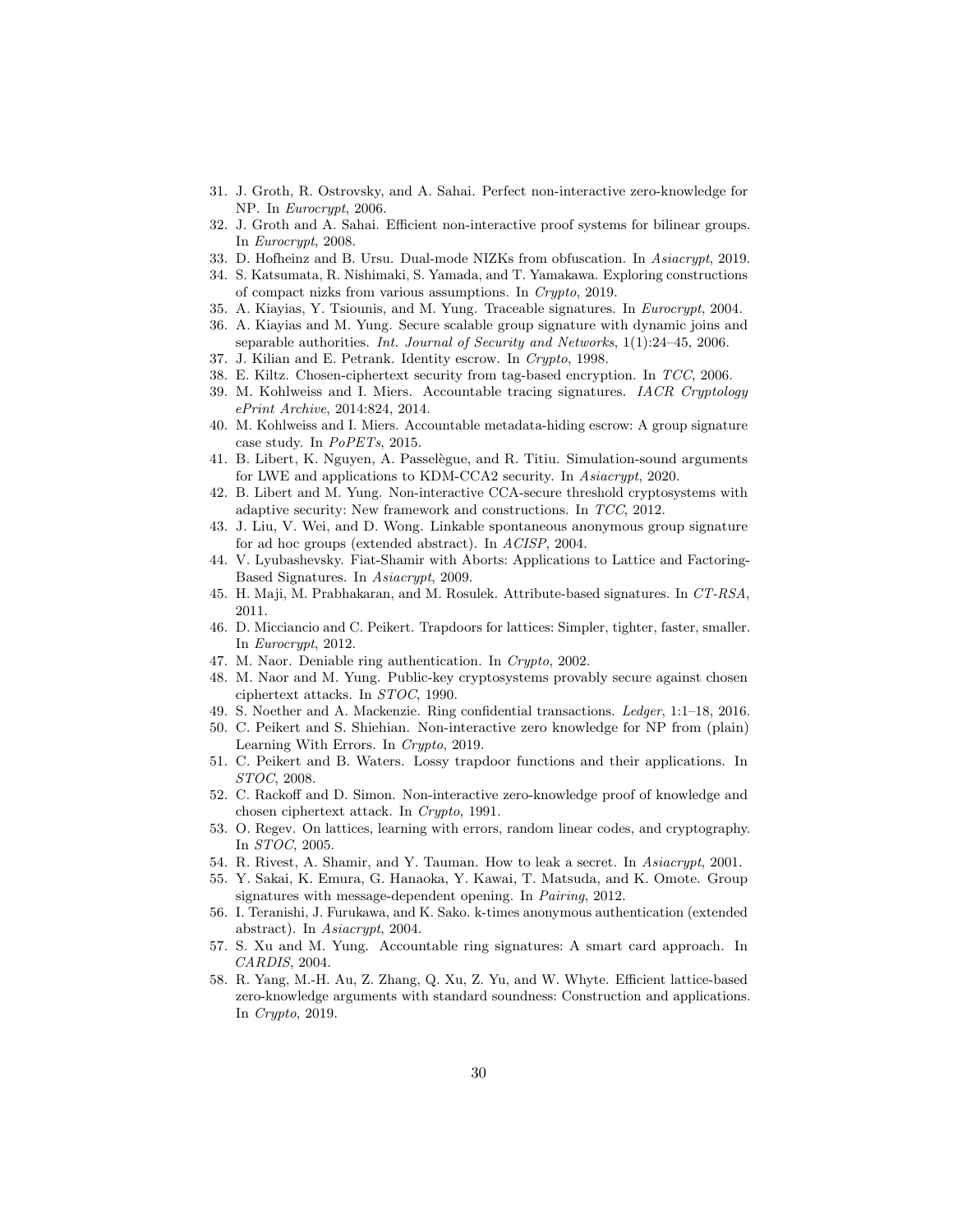# Supplementary Material

## <span id="page-30-0"></span>A Definition of Dual-Mode NIZK

A dual-mode NIZK argument [\[31](#page-29-5)[,50,](#page-29-6)[33\]](#page-29-7) is a NIZK system that operates either in hiding or binding mode. In the former, it satisfies statistical zero-knowledge and computational soundness. In the latter, it satisfies computational zero-knowledge, statistical soundness and, optionally, statistical extractability when the common reference string contains an extraction trapdoor. The common reference strings generated by the two modes are computationally indistinguishable.

In Definition [11,](#page-30-1) we use the term "argument" in the statistical ZK setting and "proof" in the statistical soundness setting.

<span id="page-30-1"></span>**Definition 11.** Let  $\mathcal{L} \subseteq \{0,1\}^n$ , where  $n = n(\lambda)$ , be an NP language associated with an NP relation  $\mathcal R$ . A dual-mode statistical NIZK system for  $\mathcal L$  is a tuple of efficient algorithms  $NIZK = (Setup, ExtSetup, Prove, Verify, Sim, Extract)$  with the following properties.

- $-$  Setup( $1^{\lambda}$ )  $\rightarrow$  ( $\rho$ , $\zeta$ ): On input security parameter  $\lambda$ , outputs a common reference string  $\textsf{crs}$  and a simulation trapdoor  $\zeta$ .
- ExtSetup( $1^{\lambda}$ )  $\rightarrow$  ( $\rho$ , $\xi$ ): On input security parameter  $\lambda$ , outputs a common reference string  $\textsf{crs}$  and an extraction trapdoor  $\xi$ .
- Prove $(\rho, x, w) \rightarrow \pi$ : On input  $\rho$ , a statement x and a witness w, outputs a proof/argument  $\pi$ .
- Verify $(\rho, x, \pi) \rightarrow \{0, 1\}$ : On input  $\rho$ , a statement x and a purported proof or argument  $\pi$ , outputs either 1 or 0.
- $-$  Sim( $\rho, \zeta, x$ )  $\rightarrow \{\pi^*, \perp\}$ : On input  $\rho$ , a simulation trapdoor  $\zeta$  and statement x, outputs a simulated argument  $\pi^*$  or symbol  $\perp$  indicating failure.
- Extract( $ρ, ξ, x, π$ ): On input  $ρ$ , an extraction trapdoor  $ξ$ , a statement x and a proof  $\pi$ , outputs a witness **w**.

CRS indistinguishability. The distribution of the common reference strings generated via Setup( $1^{\lambda}$ ) and ExtSetup( $1^{\lambda}$ ) are computationally indistinguishable.

Perfect completeness in both modes. For any  $(x, w) \in \mathcal{R}$ , we have

$$
\Pr\left[\text{Verify}(\rho, \mathbf{x}, \boldsymbol{\pi}) = 1 \middle| \begin{aligned} (\rho, \zeta) &\leftarrow \text{Setup}(1^{\lambda}), \\ \boldsymbol{\pi} &\leftarrow \text{Prove}(\rho, \mathbf{x}, \mathbf{w}) \end{aligned} \right] = 1,
$$
\n
$$
\Pr\left[\text{Verify}(\rho, \mathbf{x}, \boldsymbol{\pi}) = 1 \middle| \begin{aligned} (\rho, \xi) &\leftarrow \text{ExtSetup}(1^{\lambda}), \\ \boldsymbol{\pi} &\leftarrow \text{Prove}(\rho, \mathbf{x}, \mathbf{w}) \end{aligned} \right] = 1,
$$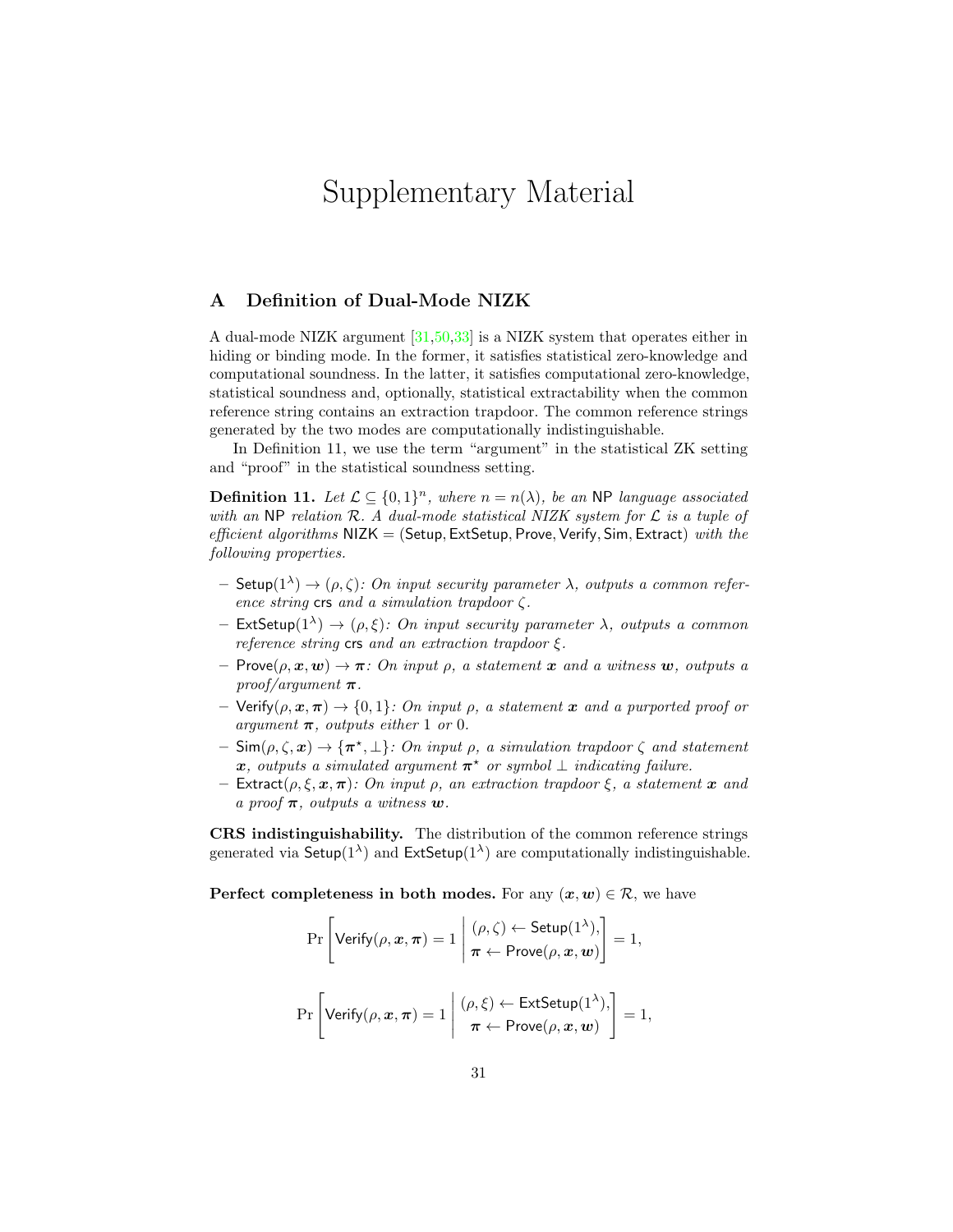**Statistical soundness in binding mode.** For every adversary  $A$ ,

$$
\Pr\left[\mathsf{Verify}(\rho, \boldsymbol{x}, \boldsymbol{\pi}) = 1 \land \boldsymbol{x} \not\in \mathcal{L} \middle| \begin{array}{c} (\rho, \xi) \leftarrow \mathsf{ExtSetup}(1^{\lambda}), \\ (\boldsymbol{x}, \boldsymbol{\pi}) \leftarrow \mathcal{A}(\rho) \end{array} \right] = \mathsf{negl}(\lambda).
$$

Statistical extractability in binding mode. For every adversary  $A$ ,

$$
\Pr\left[\frac{\mathsf{Verify}(\rho, \boldsymbol{x}, \boldsymbol{\pi}) = 1 \quad \wedge \quad}{(\boldsymbol{x}, \mathsf{Extract}(\rho, \xi, \boldsymbol{x}, \boldsymbol{\pi})) \not\in \mathcal{R}} \middle| \begin{array}{c} (\rho, \xi) \leftarrow \mathsf{ExtSetup}(1^{\lambda}), \\ (\boldsymbol{x}, \boldsymbol{\pi}) \leftarrow \mathcal{A}(\rho) \end{array} \right] = \mathsf{negl}(\lambda).
$$

Statistical zero-knowledge in hiding mode. For any  $(\rho, \zeta) \leftarrow$  Setup $(1^{\lambda})$ , and for all  $(x, w) \in \mathcal{R}$ , the distributions {Prove $(\rho, x, w)$ } and {Sim( $\rho, \zeta, x$ } are statistically indistinguishable.

## <span id="page-31-0"></span>B Branch-Hiding: Formal Definition

Definition 12. A BiAS is branch-hiding if, for any PPT adversary A involved in experiment  $\operatorname{Exp}_{A,N}^{\text{bh-d}}$ , the following advantage function is negligible:

$$
\mathbf{Adv}_{\mathcal{A},N}^{\mathrm{bh}}(\lambda) := \left| \Pr \left[ \mathbf{Exp}_{\mathcal{A},N}^{\mathrm{bh-1}}(\lambda) = 1 \right] - \Pr \left[ \mathbf{Exp}_{\mathcal{A},N}^{\mathrm{bh-0}}(\lambda) = 1 \right] \right| .
$$

 $\mathbf{1}_{\mathbf{1}} \ \mathsf{state}_{\mathcal{I}} := (St, \mathcal{Y}, \mathcal{S}_{\mathsf{GM}}, \mathcal{S}_{\mathsf{OA}}) \leftarrow \mathsf{Setup}(1^{\lambda}, 1^N);$  $\mathcal{L} = \left( aux, M^\star, w^\star_0, w^\star_1, \mathsf{id}^\star, \mathsf{sec}^\star, \mathsf{cert}^\star, P^\star \right) \leftarrow \mathcal{A}(\mathsf{play}; \, Q_{\mathsf{pub}}, Q_{\mathsf{keyGM}}, Q_{\mathsf{open}}, Q_{\mathsf{write}});$  $\texttt{is if } \big(\textsf{cert}_\textsf{id*} \neq \textsf{y} \textsf{ sec}_\textsf{id*} \big) \vee \big(M^\star \not\in \mathcal{M} \big) \vee \big(w_0^\star, w_1^\star \not\in \mathcal{W} \big) \vee \big(P^\star \not\in \mathcal{P} \big) \textsf{ then return } 0;$  $a \quad \sigma_d \leftarrow \mathsf{Sign}(\mathcal{Y}, \mathsf{id}^\star, \mathsf{cert}^\star, \mathsf{sec}^\star, M^\star, w_d^\star, P^\star)$ ;  $5 \, d' \leftarrow \mathcal{A}(\mathsf{guess}; \, \sigma_d, aux, Q_{\mathsf{pub}}, Q_{\mathsf{keyGM}}, Q_{\mathsf{open}}^{-\{(M^{\star}, \, \sigma_d, P^{\star})\}}, Q_{\mathsf{read}}, Q_{\mathsf{write}});$  $\epsilon$  return  $d$ ;

**Fig. 5:** Experiment 
$$
\text{Exp}_{\mathcal{A},N}^{\text{bh-}d}(\lambda)
$$

This notion also ensures the computational confidentiality of the witness. Nonetheless, if  $P(M, id, w)$  is independent of the witness  $w \in W$  so that  $P(M, id, \star)$  is constant, the BiAS cannot hide this value. However, it is the purpose of the construction of a BiAS to define the appropriate predicate set  $\mathcal P$  for useful applications. Still, the witness remains hidden even in that case.

In the case of anonymous signature, the branch-hiding property of the bifurcated cryptosystem is implied by the notion of full anonymity, Definition [7.](#page-16-1)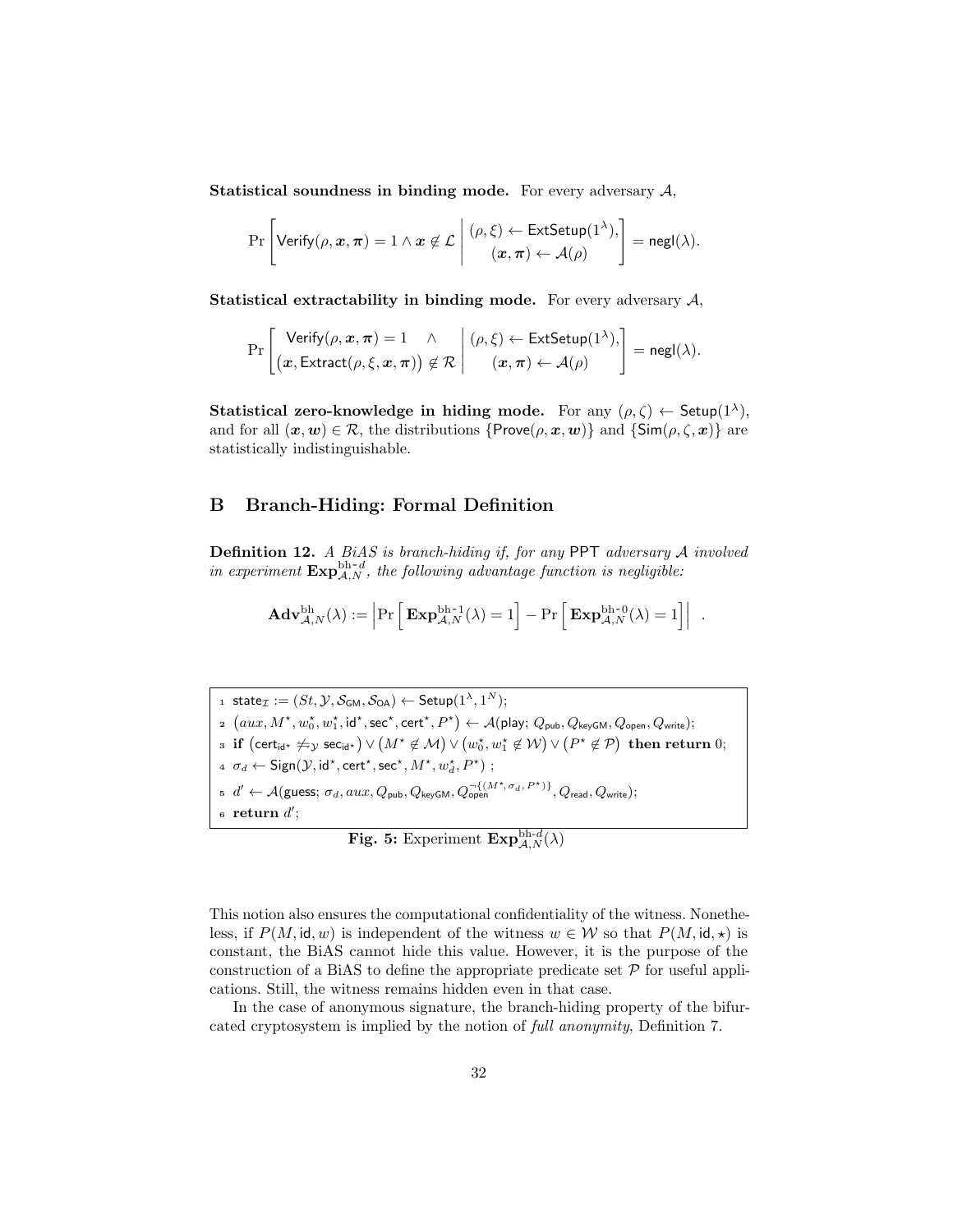### <span id="page-32-0"></span>C Stronger Anonymity Notion

The non-traceable case of the definition of anonymity is formalized to avoid running a BiAS where a hidden trapdoor would allow to break the anonymity. Since the adversary may be unbounded it could retrieve a trapdoor in the parameters if there is one and gain more chance to identify signers while the probability of this to happen should remain negligible.

Nevertheless, the definition assumes an honest generation of these parameters: The first line in Exp. [1](#page-16-0) runs Setup. In practice, users do not know whether the parameters have been faithfully generated from the proper algorithm. This is a problem if an adversary is able to produce valid-looking  $(\mathcal{Y}, \mathcal{S}_{GM}, \mathcal{S}_{OA})$  which are not in the range of Setup, or if Setup contains a secret mode producing subverted keys that can only be activated by an adversary —such as a malevolent designer. Here, we strengthen the anonymity definition to capture and prevent such kind of subversion attacks. We call this notion unsubersive anonymity.

Unsubersive Anonymity To model unsubversive anonymity, we consider a twostage adversary  $A = (A_1, A_2)$  where  $A_1$  is a PPT algorithm that produces computationally (weakly) indistinguishable keys  $(\mathcal{Y}, \mathcal{S}_{GM}, \mathcal{S}_{OA})$  from those generated by Setup. We could have allowed  $A_1$  to generate an additional state st to transfer it as auxiliary input to  $A_2$ . However, there is no need to complicate the description since  $A_2$  might be unbounded. The second-stage adversary plays similar experiments that of anonymity in the non-traceable experiments but based on the  $A_1$ 's chosen keys.

Definition 13. A BiAS scheme is unsubversively anonymous if, for any twostage adversary  $A = (A_1, A_2)$  where  $A_1$  is a PPT algorithm and  $A_2$  any (unbounded) algorithm, the following conditions hold:

Weak Indistinguishability of Keys For any PPT distinguisher D the following distance is non-noticeable.

$$
|\Pr[1 \leftarrow \mathcal{D}^{\mathsf{Setup}}(1^{\lambda}, 1^N)] - \Pr[1 \leftarrow \mathcal{D}^{\mathcal{A}_1}(1^{\lambda}, 1^N)]|
$$

Unsubverion case The following advantage is negligible.

$$
\mathbf{Adv}_{\mathcal{A},N}^{\text{anon-subv}}(\lambda) := \left| \Pr \left[ \mathbf{Exp}_{\mathcal{A},N}^{\text{anon-subv-1}}(\lambda) = 1 \right] - \Pr \left[ \mathbf{Exp}_{\mathcal{A},N}^{\text{anon-subv-0}}(\lambda) = 1 \right] \right|,
$$

where the experiments  $\text{Exp}_{\mathcal{A},N}^{\text{anon-subv-d}}$  are defined in Exp. [6.](#page-32-1)

In the random oracle model, Setup,  $A_1$  and  $A_2$ , as well as all the BiAS algorithm have access to (the same)  $H_0$ .

<span id="page-32-1"></span>Relying on a weak indistinguishability of the key generations (instead of a "usual" indistinguishability) allows modeling more threats. Indeed, it suffices that we do *not notice* that  $A_1$  produced the keys using another algorithm than Setup to capture potential anonymity subversion. The distribution of subverted keys does not have to be negligibly closed to the distribution of honestly generated keys. Note: by taking  $A_1$  = Setup we see that an unsubversively anonymous BiAS is also anonymous in the non-traceable case.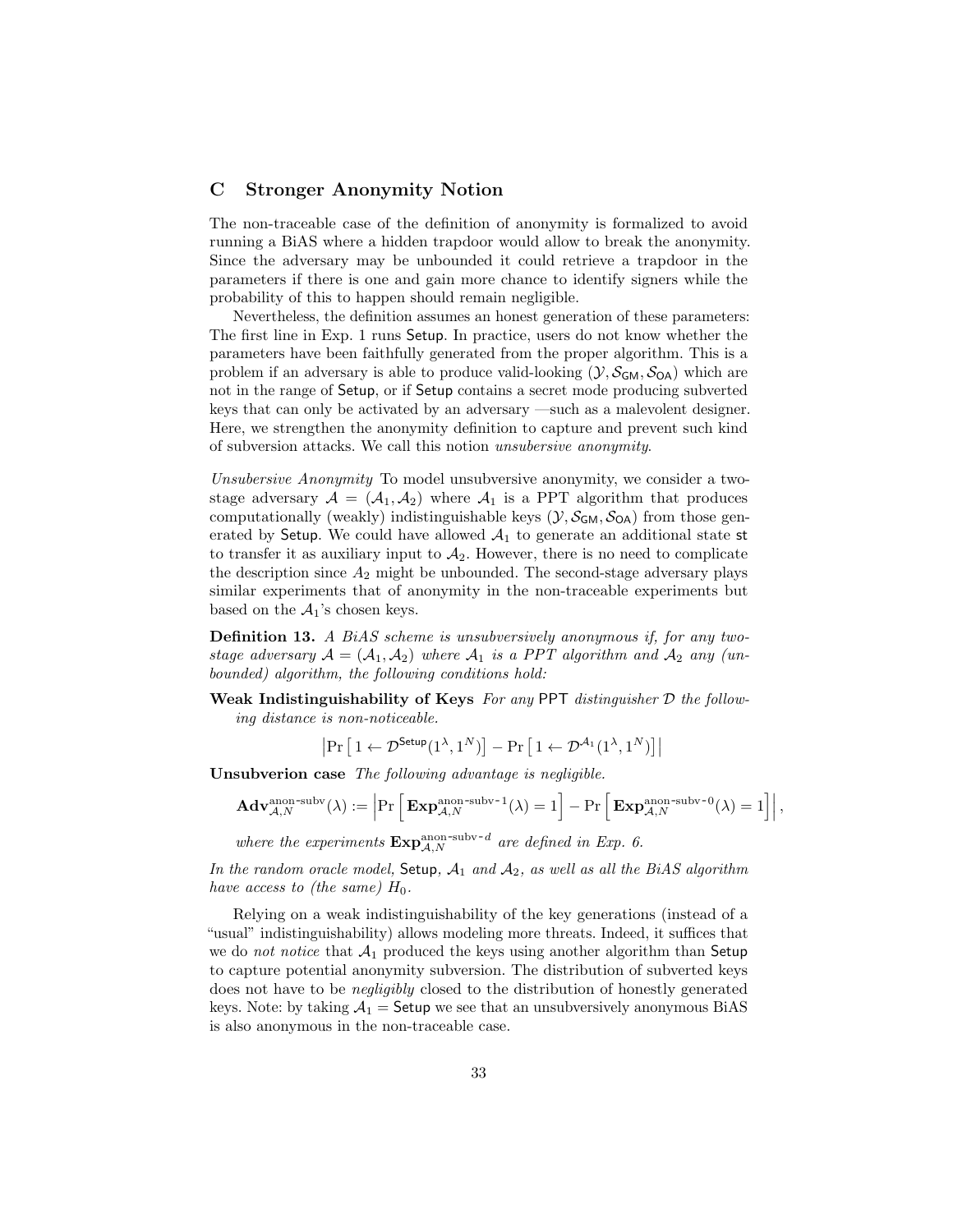1 state $\tau := (St, \mathcal{Y}, \mathcal{S}_{\mathsf{GM}}, \mathcal{S}_{\mathsf{OA}}) \leftarrow \mathcal{A}_1(1^\lambda, 1^N);$  $_2 \ \left( aux, M^\star, w_0^\star, w_1^\star, (\mathsf{id}_0^\star, \mathsf{sec}_0^\star, \mathsf{cert}_0^\star), (\mathsf{id}_1^\star, \mathsf{sec}_1^\star, \mathsf{cert}_1^\star), P^\star \right)$  $\leftarrow \mathcal{A}_2(\text{play}; \, \mathcal{Y}, \mathcal{S}_{\text{GM}}, \mathcal{S}_{\text{OA}}, Q_{\text{read}}, Q_{\text{write}});$  $\begin{array}{r} \text{s} \ \ \text{if} \ \ \neg(\text{cert}_\text{id}_0^\star\leftrightharpoons_{\mathcal{Y}}\text{sec}_\text{id}_0^\star) \vee \neg(\text{cert}_\text{id}_1^\star\leftrightharpoons_{\mathcal{Y}}\text{sec}_\text{id}_1^\star) \ \ \text{then return}\ 0; \end{array}$ 4 if  $(M^{\star} \notin M) \vee (w_0^{\star}, w_1^{\star} \notin W) \vee (P^{\star} \notin \mathcal{P})$  then return 0;  $\sigma_d \leftarrow \mathsf{Sign}(\mathcal{Y}, \mathsf{id}_d^\star, \mathsf{cert}_d^\star, \mathsf{sec}_d^\star, w_d^\star, M^\star, P^\star)$ ; 6  $d' \leftarrow \mathcal{A}_2(\text{guess}; \sigma_d, aux, Q_{pub}, Q_{read}, Q_{write});$  $\tau$  if  $(P^{\star}(M^{\star},\mathsf{id}_0^{\star},w_0^{\star})=1) \wedge (P^{\star}(M^{\star},\mathsf{id}_1^{\star},w_1^{\star})=1)$  then return d'; <sup>8</sup> return 0;

Fig. 6: Experiment  $\text{Exp}_{(\mathcal{A}_1,\mathcal{A}_2),N}^{\text{anon-subv-d}}(\lambda)$ .

Compatibility of the definitions The reason why unsubversive anonymity and branch-soundness (Definition [8\)](#page-17-0) are compatible lies in two observations: (1) it is hard for an efficient  $A_1$  in the anonymity definition above to produce SimSetup fulfilling extractable soundness, and  $(2)$  In the random oracle model,  $\mathcal{A}_1$  shares (the same)  $H_0$  with the honest BiAS algorithms, so with those of the real mode of the experiment in Exp. [2](#page-18-0) of the branch-soundness definition, and so does  $A_2$ , while in the extractable mode, the BiAS algorithms have access to possibly different but computationally indistinguishable random oracle  $H_1$ .

To be more pragmatic, if the (real) key generation contains a proof that the keys have been produced faithfully,  $A_1$  is forced to adopt an honest behavior except if it is able to break the soundness of the proof. In the extractable setting, we can simulate a false proof and possibly also rely on a pseudo-random oracle  $H_1$ . However, note that  $H_1$  does not exist in the experiment for  $\mathcal{A}_2$ .

### D Deferred Proofs for the Generic Construction

### <span id="page-33-0"></span>D.1 Proof of Lemma [2](#page-26-3)

Proof. The proof is based on standard arguments. Let us assume an adversary A for which experiment  $\mathbf{Exp}_{\mathcal{A},N}^{\text{mis-id}}(\lambda)$  returns 1 at line 5 (because the Extract algorithm reveals  $\mathsf{id} \in \mathcal{ID} \setminus U^a$  with non-negligible probability. We prove that  $A$  implies an algorithm  $B$  attacking one of the underlying components with noticeable probability.

Recall that, in  $\mathrm{Exp}_{\mathcal{A},N}^{\text{mis-id}}(\lambda),$  SimSetup generates injective keys for the  $\mathcal{R}\text{-lossy}$ encryption ( $\mathsf{pk}_{\mathsf{RLE}}, \mathsf{sk}_{\mathsf{RLE}} \rangle \leftarrow \Pi^{\mathsf{RLE}}. \mathsf{Keygen}(\Gamma, \mathbf{0}^L)$  for  $K = \mathbf{0}^L.$  This implies that, in each signature  $\mathcal{L} = (\mathsf{VK},(\mathsf{ct}_{(\mathsf{id},w)},\mathsf{com}_{(\mathsf{id},w)},\mathsf{ct}_{\mathsf{id}},\bm{\pi}),sig), \mathsf{ct}_{(\mathsf{id},w)}$  is computed as a statistically extractable commitment to  $w \in \{0,1\}^{\ell_w}$  and  $\mathsf{id} \in \{0,1\}^{\ell}$ . Moreover, SimSetup generate a common reference string  $\rho$  from  $(\rho, \xi) \leftarrow \mathsf{NIZK}$ . ExtSetup $(1^{\lambda})$ for an extractable NIZK proof system, which allows the challenger to compute witnesses from any verifying NIZK argument (with overwhelming probability) thanks to the extraction trapdoor  $\xi$  contained in  $\tau_{ext} = (sk_{RLE}, \xi)$ . In the adversary's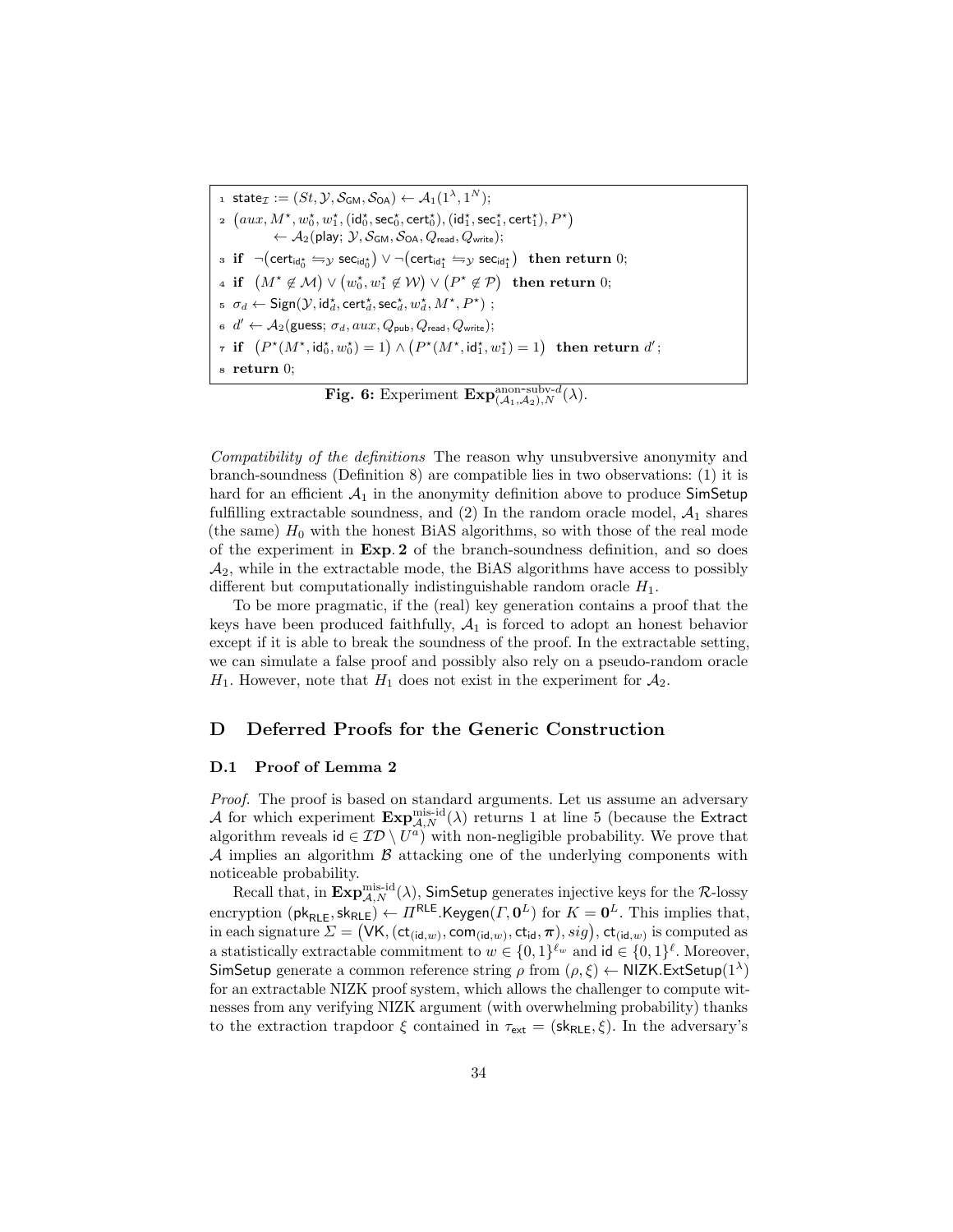forgery  $\Sigma^\star = (\mathsf{V}\mathsf{K}^\star, (\mathsf{ct}^\star_{(\mathsf{id},w)}, \mathsf{com}^\star_{(\mathsf{id},w)}, \mathsf{ct}^\star_{\mathsf{id}}, \pi^\star), sig^\star),$  the Extract algorithm of  $\mathbf{Exp}_{\mathcal{A},N}^{\text{mis-id}}(\lambda)$  can thus use the secret key sk<sub>e</sub> as an extraction trapdoor to recover  $\{w_i^{\star}\}_{i=1}^{\ell_w}$  and  $\{\mathsf{id}_i^{\star}\}_{i=1}^{\ell}$  from  $\mathsf{ct}^{\star}_{(\mathsf{id},w)}$ .

We now describe a PPT reduction  $\beta$  that uses  $\mathcal A$  to forge a signature for  $\Pi^{\text{sig}}$ . Specifically,  $\beta$  takes as input a public key  $\mathsf{pk}_{sig}$  obtain from its existential unforgeability (EUF-CMA) challenger. Then, it runs steps 2-6 of the SimSetup algorithm to produce a group public key  $\mathcal{Y}=(\rho,\mathsf{pk}_{sig},(\mathsf{pp},\mathsf{ek}),(\varGamma,\mathsf{pk}_{\mathsf{RLE}}),\mathsf{pk}_e)$ together with  $\tau_{ext} = (sk_{RLE}, \xi)$  and provides A with  $\mathcal{Y}$ .

Queries. The reduction  $\beta$  starts interacting with the adversary  $\mathcal A$  and handles  $\mathcal A$ 's queries to the  $Q_{a-join}$  oracle with the help of its EUC-CMA challenger. When A triggers an execution of the joining protocol, it chooses a pair (id,  $pk_{id}$ ). If these do not parse properly or if id is not a fresh identifier with a valid signature sig<sub>id</sub>, B returns  $\perp$ . Otherwise, B invokes its EUF-CMA challenger to obtain a signature cert<sub>id</sub>  $\leftarrow \varPi^{\rm sig}$ .Sign(sk $_{sig},$ (id, pk<sub>id</sub>)) on the message (id, pk<sub>id</sub>). Then,  ${\cal B}$ returns cert<sub>id</sub> to A before updating  $St_{trans}$  as the real group manager would.

 $(VK^{\star}, (ct^{\star}_{(id,w)}, com^{\star}_{(id,w)}, ct^{\star}_{id}, \pi^{\star}), sig^{\star})$  on some message  $M^{\star}$  and for some pred-**Forgery.** When the adversary A halts, it comes up with a signature  $\Sigma^*$  = icate  $P^*$ . At this point, B uses the extraction trapdoor  $\tau_{ext}$  produced by the SimSetup algorithm to extract  $ct^{\star}_{(\text{id},w)}$  and obtain strings  $\mathsf{id}^{\star} \in \{0,1\}^{\ell}, w^{\star} \in$  $\{0,1\}^{\ell_w}$  as well as  $(\mathsf{pk}^{\star}_{\mathsf{id}}, \mathsf{cert}^{\star}_{\mathsf{id}}, \sigma^{\star}) \in \mathcal{VK} \times \mathcal{S} \times \mathcal{S}$  among other witnesses. The statistical soundness of  $\pi^*$  ensures that, with overwhelming probability, the  $\text{extracted pair } (\mathsf{pk}^\star_{\mathsf{id}}, \mathsf{cert}^\star_{\mathsf{id}}, \sigma^\star) \text{ satisfies } \varPi^\text{sig}.\mathsf{Verify}(\mathsf{pk}_{sig},(\mathsf{id}^\star, \mathsf{pk}^\star_{\mathsf{id}}), \mathsf{cert}^\star_{\mathsf{id}}) = 1.$ Since  $A$  is assumed to win the misidentification experiment with noticeable probability  $\varepsilon = \mathbf{Adv}_{\mathcal{A},N}^{\text{mis-id}}(\lambda)$ , we must have  $\mathsf{id}^{\star} \in \mathcal{ID} \setminus U^a$ , which implies that cert<sub>id</sub> is a non-trivial signature on a pair (id<sup>\*</sup>,  $pk_{id}^*$ ) that B did not submit to its signing oracle. This allows  $\mathcal B$  to output  $(id^*, \mathsf{pk}^{\star}_{\mathsf{id}})$ , which allows it to win its EUF-CMA security game with advantage  $\varepsilon - \nu(\lambda)$ , for some negligible function  $\nu(\lambda)$  accounting for the soundness error of  $\pi^*$ . The contract of  $\Box$ 

### <span id="page-34-0"></span>D.2 Proof of Lemma [3](#page-26-4)

*Proof.* Let us assume that an adversary  $\mathcal A$  can win experiment  $\mathbf{Exp}_{\mathcal A,N}^{\text{fra}}(\lambda)$  with noticeable advantage, meaning that the experiment returns 1 at line 5 because the Extract algorithm reveals (id, w) such that id  $\in U^b$  and the adversary's forgery  $\Sigma^*$ was never generated by the signing oracle for  $(M^*, P')$  using the pair (id', w'). We prove that  $A$  implies a forger  $B$  with noticeable probability against the signature scheme  $\Pi^{\text{sig}}$ .

Recall that, in experiment  $\mathbf{Exp}_{\mathcal{A},N}^{\text{fra}}(\lambda)$ , SimSetup generates injective keys  $(\mathsf{pk}_{\mathsf{RLE}}, \mathsf{sk}_{\mathsf{RLE}}) \leftarrow \Pi^{\mathsf{RLE}}$ . Keygen $(\Gamma, \mathbf{0}^L)$  for the initialization value  $K = \mathbf{0}^L$ . In each signature  $\Sigma = (VK, (ct_{(id,w)}, com_{(id,w)}, ct_{id}, \pi), sig),$  the commitment  $ct_{(id,w)}$  is thus computed as a statistically extractable commitment to  $(\mathsf{id}, w) \in \{0, 1\}^{\ell + \ell_w}$ . Moreover, SimSetup generate a CRS  $\rho$  from  $(\rho, \xi) \leftarrow \mathsf{NIZK}$ . ExtSetup $(1^{\lambda})$  for an extractable NIZK proof system, which allows the challenger to recover witnesses from any verifying NIZK argument (with overwhelming probability) using the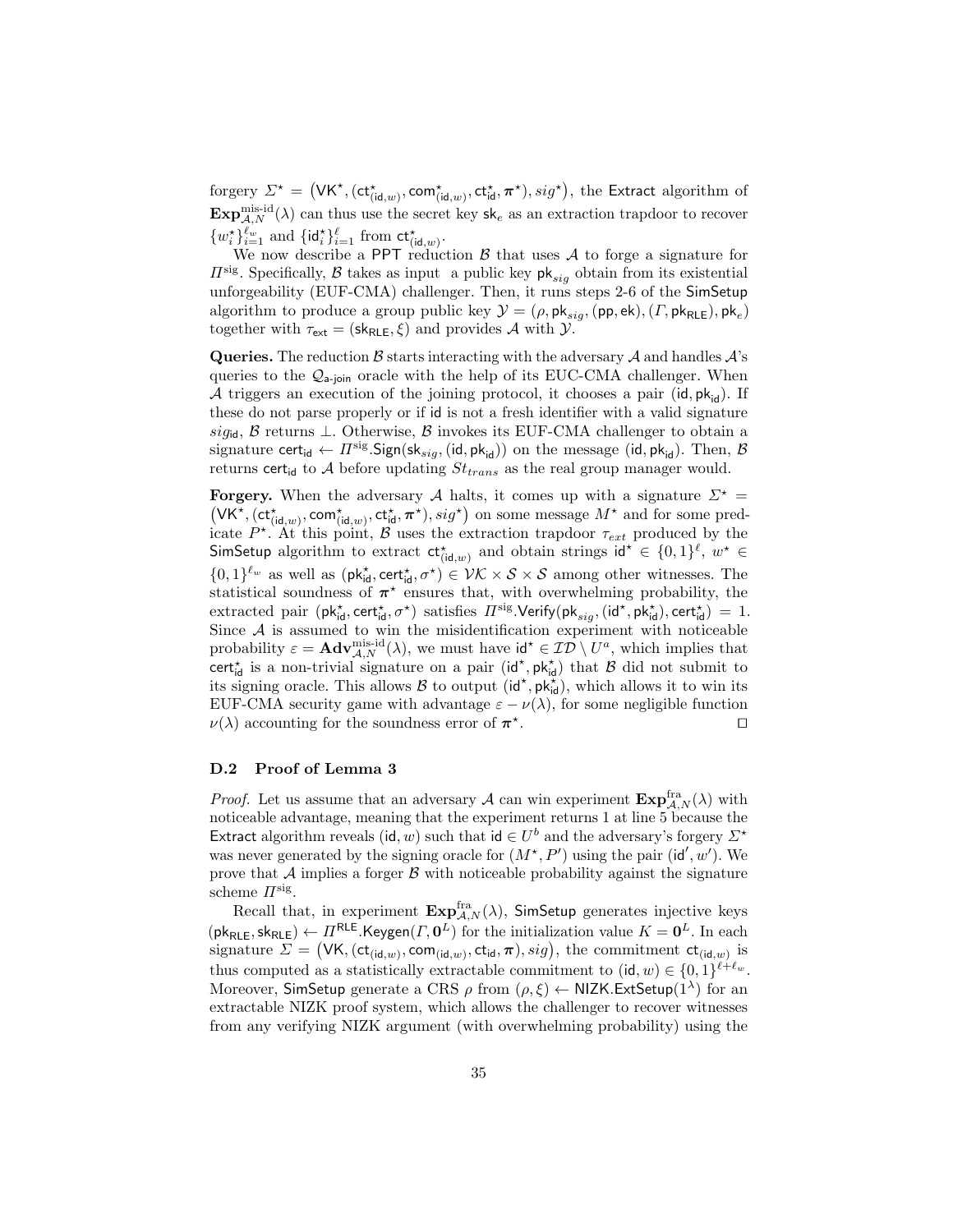extraction trapdoor  $\xi$  contained in  $\tau_{ext} = (sk_{RLE}, \xi)$ . In the adversary's forgery  $\Sigma^{\star} = \left(\mathsf{VK}^{\star}, \left(\mathsf{ct}_{(\mathsf{id},w)}^{\star}, \mathsf{com}_{(\mathsf{id},w)}^{\star}, \mathsf{ct}_{\mathsf{id}}^{\star}, \boldsymbol{\pi}^{\star}\right), sig^{\star}\right),$  the Extract algorithm can thus use  $\mathsf{sk}_e$  to recover  $\mathsf{id}^\star \in \{0,1\}^\ell$ ,  $w^\star \in \{0,1\}^{\ell_w}$  as well as  $(\mathsf{pk}^\star_\mathsf{id},\mathsf{cert}^\star_\mathsf{id},\sigma^\star) \in \mathcal{VK} \times \mathcal{S} \times \mathcal{S}$ together with other witnesses which are extracted from  $\pi^*$ .

- If the pair  $(id^*, pk_{id}^*)$  was never used by the reduction when simulating the  $Q_{\text{b-join}}$ -oracle, it means that id<sup>\*</sup> was introduced in  $U^b$  when, at step 1 of the Join protocol, it sent a signature  $sig_{\mathsf{id}^*}$  on a pair  $(\mathsf{id}^*, \mathsf{pk}_{\mathsf{id}})$  with  $\mathsf{pk}_{\mathsf{id}} \neq \mathsf{pk}_{\mathsf{id}^*}$ . This means that A was able to break the unforgeability of  $\pi^{sig}$  for the long-term public key upk $\left[\mathsf{id}^\star\right]$  that user  $\mathsf{id}^\star$  created for itself.
- If the pair  $(id^*, \mathsf{pk}^*_{id})$  was used in an execution of the Join protocol triggered by a  $Q_{\text{b-join}}$ -query, the tuple  $(M^*, P^*, ct^*_{(\text{id},w)})$  was never signed by  $\mathcal B$  when answering a  $Q_{\text{sig}}$ -query. Indeed, at line 5 of  $\text{Exp}_{A,N}^{\text{fra}}(\lambda)$ , the adversary's winning conditions  $(id^*, M^*, w^*, \sigma^*, P^*) \notin \mathsf{Sigs}$  implies a breach in the strong unforgeability of  $\pi^{\text{sig}}$  for the public key  $\mathsf{pk}^{\star}_{\mathsf{id}}$ .

If  $\mathcal{A}$ 's advantage is  $\varepsilon = \mathbf{Exp}_{\mathcal{A},N}^{\text{fra}}(\lambda)$ , we can thus have the reduction  $\mathcal{B}$  break the strong unforgeability of  $\Pi^{\text{sig}}$  with advantage  $\varepsilon/(2 \cdot Q_S) - \nu(\lambda)$ , where  $Q_S$  is the number of  $Q_{sig}$ -queries and  $\nu(\lambda)$  is a negligible function accounting for the soundness error of  $\pi^*$ . The contract of the contract of the contract of the contract of the contract of the contract of the contract of the contract of the contract of the contract of the contract of the contract of the contract of the contract

### <span id="page-35-0"></span>D.3 Proof of Lemma [4](#page-26-0)

Proof. We prove the result via a sequence of games which are computationally indistinguishable. The first is identical to the real anonymity experiment  $\mathbf{Exp}_{\mathcal{A},N}^{\text{anon-d}}(\lambda)$  which is parameterized by a bit  $d \in \{0,1\}$  that dictates the challenger's choice in the challenge phase. The last game is the same regardless of whether  $d = 0$  or  $d = 1$ . It follows that, under the stated assumptions, no PPT adversary can distinguish  $\text{Exp}_{\mathcal{A}}^{\text{anon}-0}$  from  $\text{Exp}_{\mathcal{A}}^{\text{anon}-1}$  with noticeable advantage.

**Game**<sup>(d)</sup> 0: This is the real anonymity experiment  $\mathbf{Exp}_{\mathcal{A}}^{\text{anon-d}}(\lambda)$  as described in Definition [7.](#page-16-1) More precisely, the challenger starts by running the algorithm Setup( $1^{\lambda}, 1^N, \mathcal{P}_d$ ) to obtain  $(\mathcal{Y}, \mathcal{S}_{GM} = sk_{sig}, \mathcal{S}_{OA} = sk_e)$  along with state information  $St$ . The challenger gives the public parameters  $\mathcal Y$  and the group manager key  $S_{GM}$  to the adversary A. At each opening query involving a signature  $\Sigma=$  (VK, (ct<sub>(id,w)</sub>, com<sub>(id,w)</sub>, ct<sub>id</sub>,  $\pi$ ), sig), the challenger uses  $\mathcal{S}_{OA} =$  sk<sub>e</sub> to decrypt  $ct_{id}$  as in the real Open algorithm. If  $ct_{id}$  decrypts to  $0^{\ell}$ , the challenger outputs  $\perp$  to indicate that  $\Sigma$  was not traceable.

At the challenge phase, the adversary  $A$  chooses a message-predicate pair  $(M^{\star}, P^{\star})$  as well as two tuples  $(\mathsf{id}_0^{\star}, w_0^{\star}, \mathsf{sec}_0^{\star}, \mathsf{cert}_0^{\star})$  and  $(\mathsf{id}_1^{\star}, w_1^{\star}, \mathsf{sec}_1^{\star}, \mathsf{cert}_1^{\star}),$  each of which contains a valid membership certificate and a membership secret. Then, the challenger uses its secret coin  $d \leftarrow \{0, 1\}$  to compute a challenge signature  $\mathcal{L}^{\star} = (\mathsf{V}\mathsf{K}^{\star}, (\mathsf{ct}^{\star}_{(\mathsf{id},w)}, \mathsf{com}^{\star}_{(\mathsf{id},w)}, \mathsf{ct}^{\star}_{\mathsf{id}}, \pi^{\star}), sig^{\star})$  using  $(\mathsf{id}^{\star}_{d}, w^{\star}_{d}, \mathsf{sec}^{\star}_{d}, \mathsf{cert}^{\star}_{d}).$ Note that  $\mathsf{ct}^{\star}_{\mathsf{id}}$  is a PKE encryption of  $\mathsf{id}^{\star}_d \in \{0,1\}^{\ell}$ .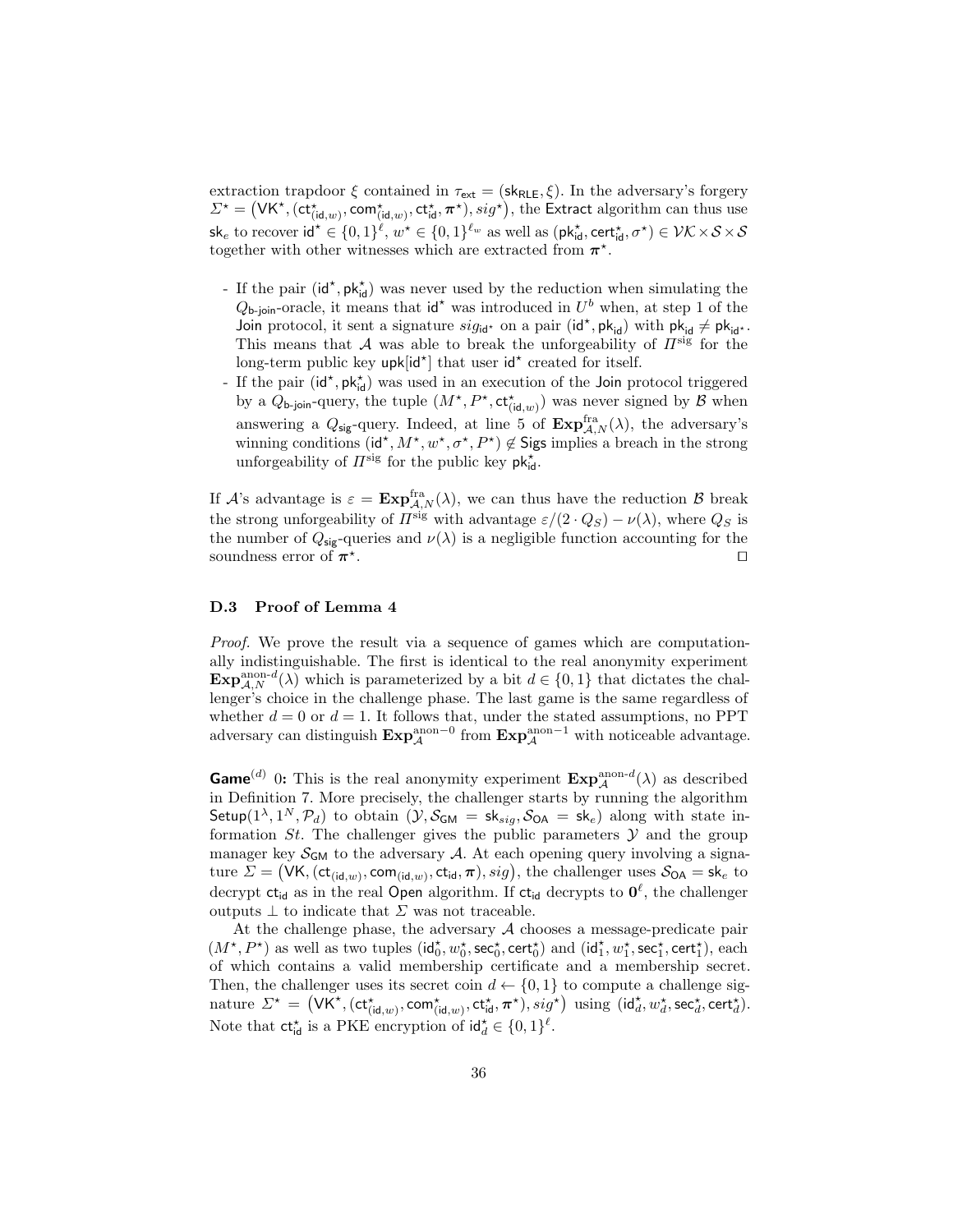When A halts, it outputs a bit  $d' \in \{0,1\}$  which is also the output of the experiment.

**Game**<sup>(d)</sup> 1: In this experiment, we modify **Game**<sup>(d)</sup> 0 as follows. At the very beginning of the game, the challenger generates the one-time signature key pair  $(VK^*, SK^*)$  that will be used in the challenge phase. During the game, if A queries the opening of a valid signature  $\Sigma = (VK, (ct_{(id,w)}, com_{(id,w)}, ct_{id}, \pi), sig)$  where  $VK = VK^*$ , the challenger returns a random bit and aborts. If we call  $F_1$  this event, it is easy to see that it would contradict the strong unforgeability of the one-time signature  $\Pi^{\text{ots}}$ . Indeed, before the challenge phase  $\mathsf{VK}^*$  is independent of  $\mathcal{A}$ 's view and the probability that  $VK^*$  accidentally appears in  $\mathcal{A}$ 's queries is negligible. After the challenge phase  $\Sigma^*$ , if A queries the opening of a valid signature  $\Sigma = (VK, (ct_{(id,w)}, com_{(id,w)}, ct_{id}, \pi), sig)$  such that  $VK = VK^*$ , then sig is a fake one-time signature, which defeats the strong unforgeability of  $\Pi^{\rm obs}$ . Therefore the probability  $Pr[F_1]$  that the challenger aborts in this experiment is negligible. From this point forward, we thus assume that valid signature opening queries do not involve  $VK^*$ .

**Game**<sup>(d)</sup> 2: In this game, we modify step 4 of the Setup algorithm in the following way at the beginning of the game. Instead of generating  $(\mathsf{pk}_{\mathsf{RLE}},\mathsf{sk}_{\mathsf{RLE}})$  ←  $\Pi^{\text{RLE}}$ . LKeygen $(\Gamma, \mathbf{0}^L)$  for the initialization value  $K = \mathbf{0}^L$ , we now generate them as  $(\mathsf{pk}_{\mathsf{RLE}}, \mathsf{sk}_{\mathsf{RLE}}) \leftarrow \Pi^{\mathsf{RLE}}$ . LKeygen $(\Gamma, \mathsf{VK}^*)$  for the initialization value  $K = \mathsf{VK}^*$ . By the second indistinguishability property of the  $\mathcal{R}_{NEQ}$ -lossy PKE scheme, this modification does not impact the adversary's view since the distribution of  $pk_{RIF}$ remains statistically unchanged.

**Game**<sup>(d)</sup> 3: We now modify the distribution of  $pk_{RLE}$  at step 4 of the Setup algorithm. Instead of generating lossy keys  $(\mathsf{pk}_{\mathsf{RLE}}, \mathsf{sk}_{\mathsf{RLE}}) \leftarrow \Pi^{\mathsf{RLE}}$ . LKeygen $(\Gamma, \mathsf{VK}^{\star}),$ we now generate injective keys  $(\mathsf{pk}_{\mathsf{RLE}}, \mathsf{sk}_{\mathsf{RLE}}) \leftarrow \Pi^{\mathsf{RLE}}$ . Keygen $(\Gamma, \mathsf{VK}^{\star})$  for the initialization value  $K = \mathsf{VK}^*$ . By the first indistinguishability property of the  $\mathcal{R}_{\text{NEQ}}$ -lossy PKE scheme, the two distributions of  $pk_{\text{RLE}}$  are computationally indistinguishable. This implies that  $Game<sup>(d)</sup> 4$  is computationally indistinguishable from  $Game<sup>(d)</sup>$  3 from the adversary's view.

**Game**<sup>(d)</sup> 4: Here, we modify the signature opening oracle. Namely, at each valid opening query  $\Sigma = (VK, (ct_{(id,w)}, com_{(id,w)}, ct_{id}, \pi), sig)$  (note that we have  $VK \neq VK^*$  due to the change introduced in **Game**<sup>(d)</sup> 1), the challenger uses the secret key sk<sub>RLE</sub> of the  $\mathcal{R}_{NEQ}$ -lossy PKE scheme to extract (id, w) from  $ct_{(id,w)}$ . Having extracted id  $\in \{0,1\}^{\ell}$  and  $w \in \{0,1\}^{\ell_w}$ ,  $\mathcal{B}$  can evaluate  $c_{ev} = C_M(w_1, \ldots, w_{\ell_w}, \mathsf{id}_1, \ldots, \mathsf{id}_\ell) \in \{0, 1\}.$  If  $c_{ev} = 0$ ,  $\mathcal B$  returns id  $\in \{0, 1\}^\ell$ . Otherwise (i.e., if  $c_{ev} = 1$ ), it returns  $\perp$  to indicate that  $\Sigma$  was not a traceable signature.

Unless  $A$  can break the computational soundness of the NIZK argument system used to compute  $\pi$ , its view remains the same as in **Game**<sup>(d)</sup> 3 since  $\pi$ ensures that  $ct_{(id,w)}$  and  $ct_{id}$  contain the same string when  $c_{ev} = 0$ . Since the challenger knows both  $sk_{RLE}$  and  $sk_e$ , it can efficiently detect when a breach in the soundness of the argument system occurs, so that we can easily turn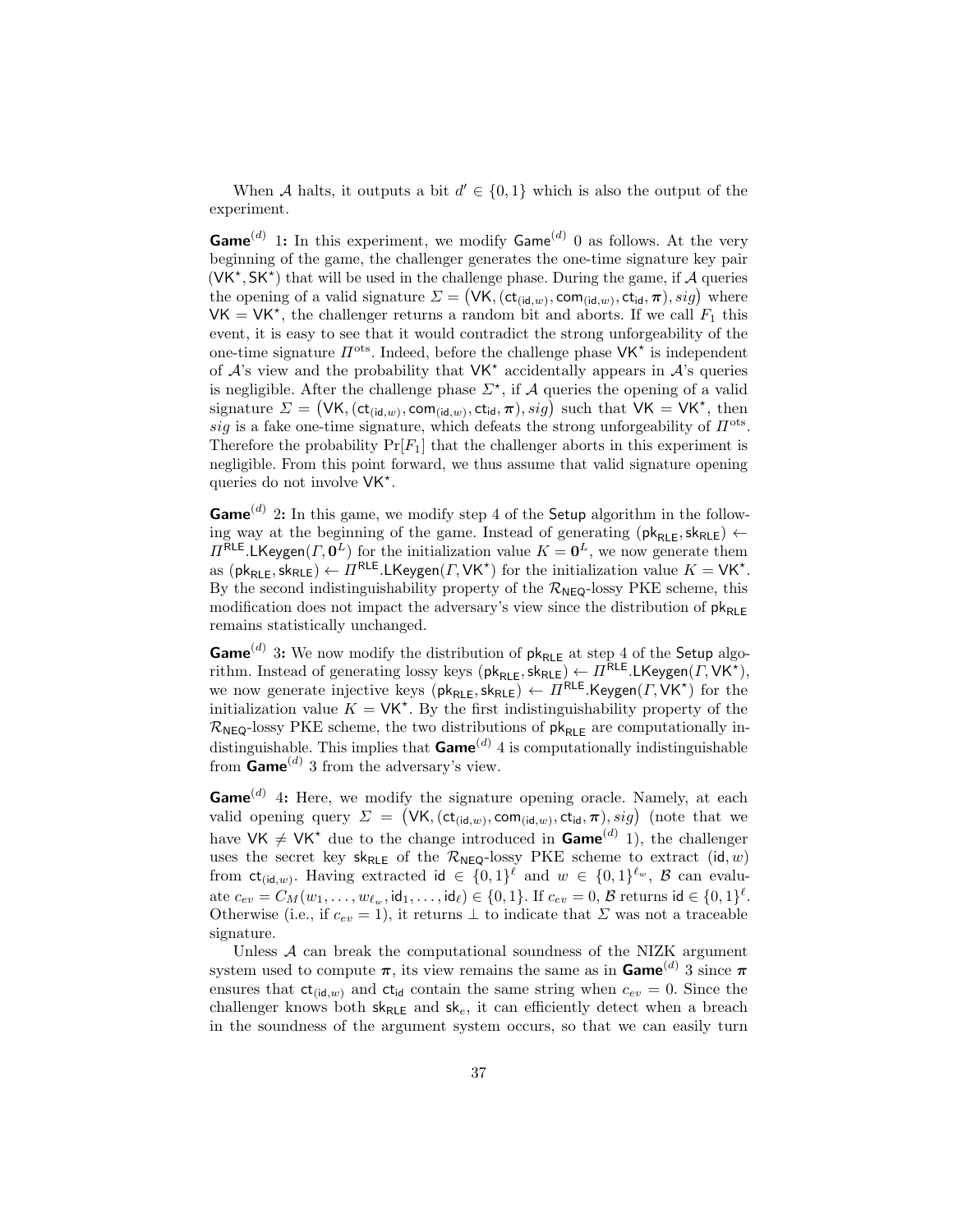it into a soundness attacker if the adversary can somehow create an unsound argument  $\pi$ . Assuming the soundness of NIZK arguments  $\pi$ , Game<sup>(d)</sup> 4 is thus indistinguishable from  $Game<sup>(d)</sup>$  3.

In Game<sup>(d)</sup> 4, we observe that the OA's secret key  $S_{OA} = sk_e$  is no longer used, which will allow us to switch the public of  $\Pi^{\text{lpke}}$  into a lossy key in the next transition.

**Game**<sup>(d)</sup> 5: We modify again the distribution of  $\mathcal{Y}$ . At Step 5 of the Setup algorithm, the challenger now computes  $(\mathsf{pk}_e, \mathsf{sk}_e) \leftarrow \Pi^{\text{lpke}}.\mathsf{LKeygen}(1^\lambda)$  as a lossy key (where  $\mathsf{sk}_e$  may be  $\perp$ ). Under the key indistinguishability property of the lossy PKE scheme  $\Pi^{\text{lpke}}$ , this change should remain unnoticed to A.

**Game**<sup>(d)</sup> 6: This game is identical to **Game**<sup>(d)</sup> 5 but, in the challenge signature  $\Sigma^*$ , the NIZK argument  $\pi^*$  is generated using the NIZK simulator. Since the NIZK argument system is statistically zero-knowledge, this modification implies that the simulated  $\pi^*$  is statistically close to a real argument that would be generated using the witnesses as in  $Game<sup>(d)</sup>$  5.

In  $Game<sup>(d)</sup>$  6, we claim that the adversary's view is statistically independent of the challenger's bit  $d \in \{0, 1\}$ . Indeed,  $\mathsf{ct}^{\star}_{(\mathsf{id},w)}$  statistically hides the underlying pair (id<sup>\*</sup>,  $w^*$ ) since it is computed for the tag  $VK^*$  under which  $\Pi^{\text{RLE}}$  provides lossy encryptions. Moreover,  $com_{(id,w)}^{\star}$  is a statistically hiding commitment by design. Finally,  $ct^*_{id}$  is now computed under a lossy public key  $pk_e$  for  $\Pi^{\text{lpke}}$  while  $\pi^*$  is simulated without using the witnesses.

### <span id="page-37-0"></span>E Material for Lattice-Based Instantiations

### E.1 Lattices

LATTICES AND GAUSSIAN DISTRIBUTIONS. A lattice  $L$  is the set of integer linear combinations of linearly independent basis vectors  $(\mathbf{b}_i)_{i\leq n}$  living in  $\mathbb{R}^m$ . We work with  $q$ -ary lattices, for some prime  $q$ .

**Definition 14.** Let  $m \ge n \ge 1$ , a prime  $q \ge 2$  and  $\mathbf{A} \in \mathbb{Z}_q^{n \times m}$  and  $\mathbf{u} \in \mathbb{Z}_q^n$ , define  $\Lambda_q(\mathbf{A}) := \{ \mathbf{e} \in \mathbb{Z}^m \mid \exists \mathbf{s} \in \mathbb{Z}_q^n \text{ s.t. } \mathbf{A}^T \cdot \mathbf{s} = \mathbf{e} \bmod q \}$  as well as

$$
A_q^{\perp}(\mathbf{A}) := \{ \mathbf{e} \in \mathbb{Z}^m \mid \mathbf{A} \cdot \mathbf{e} = \mathbf{0}^n \bmod q \},
$$
  

$$
A_q^{\mathbf{u}}(\mathbf{A}) := \{ \mathbf{e} \in \mathbb{Z}^m \mid \mathbf{A} \cdot \mathbf{e} = \mathbf{u} \bmod q \}
$$

For any arbitrary  $\mathbf{t} \in \Lambda_q^{\mathbf{u}}(\mathbf{A})$ , we also define the shifted lattice  $\Lambda_q^{\mathbf{u}}(\mathbf{A}) = \Lambda_q^{\perp}(\mathbf{A}) + \mathbf{t}$ .

For a lattice L, a vector  $\mathbf{c} \in \mathbb{R}^m$  and a real number  $\sigma > 0$ , define the function  $\rho_{\sigma, \mathbf{c}}(\mathbf{x}) = \exp(-\pi \|\mathbf{x} - \mathbf{c}\|^2 / \sigma^2)$ . The discrete Gaussian distribution of support L, center **c** and parameter  $\sigma$  is defined as  $D_{L,\sigma,\mathbf{c}}(\mathbf{y}) = \rho_{\sigma,\mathbf{c}}(\mathbf{y})/\rho_{\sigma,\mathbf{c}}(L)$  for any  $\mathbf{y} \in L$ , where  $\rho_{\sigma,\mathbf{c}}(L) = \sum_{\mathbf{x}\in L} \rho_{\sigma,\mathbf{c}}(\mathbf{x})$ . We denote by  $D_{L,\sigma}(\mathbf{y})$  the distribution centered in  $\mathbf{c} = \mathbf{0}^m$  and exploit the fact that samples from  $D_{L,\sigma}$  are short w.h.p.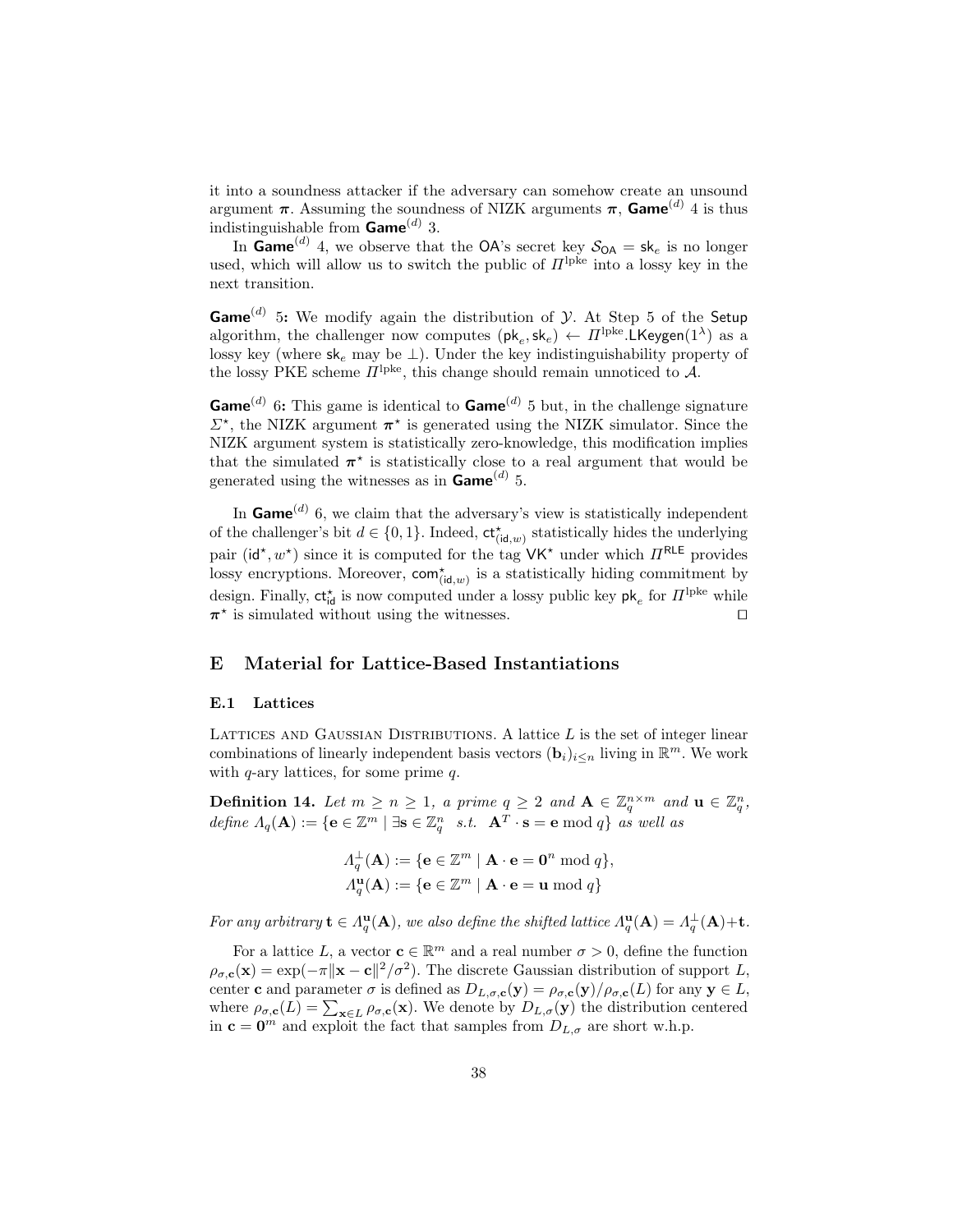**Lemma 6** ([\[4,](#page-28-22) Le. 1.5]). For any lattice  $L \subseteq \mathbb{R}^m$  and positive real number  $\sigma >$ **Definition**  $\mathbf{0} \left( \begin{bmatrix} 4 \\ 4 \end{bmatrix}, \begin{bmatrix} 4 \\ 6 \end{bmatrix}, \begin{bmatrix} 4 \\ 6 \end{bmatrix} \right)$ , *For any lattice*  $E \subseteq \mathbb{R}$ <br>0, we have  $\Pr_{\mathbf{b} \leftarrow D_{L,\sigma}}[\|\mathbf{b}\|] \leq \sqrt{m}\sigma$   $\geq 1 - 2^{-\Omega(m)}$ .

GADGET MATRIX. In  $[46]$ , Micciancio and Peikert described a trapdoor mechanism for LWE. Their technique uses a "gadget" matrix  $\mathbf{G} \in \mathbb{Z}_q^{n \times m}$  for which anyone can publicly sample short vectors  $\mathbf{x} \in \mathbb{Z}^m$  such that  $\mathbf{G} \cdot \mathbf{x} = \mathbf{0}$ .

As in [\[46\]](#page-29-26), we call  $\mathbf{R} \in \mathbb{Z}^{m \times m}$  a G-trapdoor for a matrix  $\mathbf{A} \in \mathbb{Z}_q^{2m \times n}$  if  $\mathbf{A} \cdot [\mathbf{R}^\top \mid \mathbf{I}_m]^\top = \mathbf{H} \cdot \mathbf{G}$  for some invertible matrix  $\mathbf{H} \in \mathbb{Z}_q^{n \times n}$  which is referred to as the trapdoor tag. If  $H = 0$ , then **R** is called a "punctured" trapdoor for **A**.

<span id="page-38-0"></span>**Lemma 7** ([\[46,](#page-29-26) Section 5]). Assume that  $m \ge 2n \log q$ . There exists a PPT algorithm GenTrap that takes as inputs matrices  $\bar{\mathbf{A}} \in \mathbb{Z}_q^{n \times m}$ ,  $\mathbf{H} \in \mathbb{Z}_q^{n \times n}$  and outputs matrices  $\mathbf{R} \in \{-1,1\}^{m \times m}$  and  $\mathbf{A} = \begin{bmatrix} \bar{\mathbf{A}} \mid -\bar{\mathbf{A}} \cdot \bar{\mathbf{R}} + \mathbf{H} \cdot \mathbf{G} \end{bmatrix} \in \mathbb{Z}_q^{n \times 2m}$ such that if  $\mathbf{H} \in \mathbb{Z}_q^{n \times n}$  is invertible, then **R** is a **G**-trapdoor for **A** with tag **H**; and if  $H = 0$ , then **R** is a punctured trapdoor.

Further, in case of a  $G$ -trapdoor, one can efficiently compute from  $A, R$ and **H** a basis  $(\mathbf{b}_i)_{i \leq 2m}$  of  $\Lambda^{\perp}(\mathbf{A})$  such that  $\max_i ||\mathbf{b}_i|| \leq O(m^{3/2})$ .

We recall the Learning With Errors problem [\[53\]](#page-29-8). Note that we make the number of samples m explicit in our definition.

**Definition 15.** Let  $\lambda \in \mathbb{N}$  be a security parameter and let integers  $n = n(\lambda)$ ,  $m = m(\lambda)$ ,  $q = q(\lambda)$ . Let  $\chi = \chi(\lambda)$  be an efficiently samplable distribution over  $\mathbb{Z}_q$ . The LWE<sub>n,m,q,x</sub> assumption posits that the following distance is a negligible function for any  $PPT$  algorithm  $A$ :

$$
\mathbf{Adv}_{n,m,q,\chi}^{\mathcal{A},\mathsf{LWE}}(\lambda) := \left| \Pr[\mathcal{A}(1^{\lambda}, \mathbf{A}, \mathbf{u}) = 1 \mid \mathbf{A} \leftrightarrow U(\mathbb{Z}_q^{n \times m}), \mathbf{u} \leftrightarrow U(\mathbb{Z}_q^{m}) \right|
$$
  
-  $\Pr[\mathcal{A}(1^{\lambda}, \mathbf{A}, \mathbf{A} \cdot \mathbf{s} + \mathbf{e}) = 1 \mid \mathbf{A} \leftrightarrow U(\mathbb{Z}_q^{m \times n}), \mathbf{s} \leftrightarrow U(\mathbb{Z}_q^{n}), \mathbf{e} \leftrightarrow \chi^m] \right|.$ 

**Definition 16.** Let  $m, n, q, \beta$  be functions of a parameter  $1^{\lambda}$ . The Short Integer Solution problem  $\text{SIS}_{m,q,\beta}$  is as follows: Given  $\mathbf{A} \leftarrow U(\mathbb{Z}_q^{n \times n})$ , find a nonzero  $\mathbf{x} \in \mathbb{Z}^m$  such that  $\mathbf{A} \cdot \mathbf{x} = \mathbf{0}^n$  and  $0 < ||\mathbf{x}|| \leq \beta$ .

#### E.2 Randomness Extraction

We first recall the Leftover Hash Lemma, as it was stated in [\[2\]](#page-27-1).

**Lemma 8** ([\[2\]](#page-27-1)). Let  $\mathcal{H} = \{h : X \to Y\}_{h \in \mathcal{H}}$  be a family of universal hash functions and let  $f : X \to Z$  be a function. Let  $(T_i)_{i \leq k}$  be independent random variables over X, for some  $k > 0$ . Letting  $\gamma = \max_{i \leq k} \gamma(T_i)$ , we have  $\Delta((h, (h(T_i), f(T_i))_{i \leq k}), (h, (U(Y))^{(i)}, f(T_i))_{i \leq k})) \leq \frac{k}{2} \cdot \sqrt{\gamma \cdot |Y| \cdot |Z|}.$ 

The Leftover Hash Lemma was used by Agrawal et al. [\[2\]](#page-27-1) to re-randomize matrices over  $\mathbb{Z}_q$  by multiplying them with small-norm matrices.

**Lemma 9.** Let integers  $m, n, k$  such that  $m > 2n \cdot (\log q + \lambda)$ , for some prime  $q > 2$ . Let  $\mathbf{B} \leftrightarrow U(\mathbb{Z}_q^{n \times m}), \widetilde{\mathbf{B}} \leftrightarrow U(\mathbb{Z}_q^{n \times k})$  and  $\mathbf{R} \leftrightarrow U(\{-1, 1\}^{m \times k})$ . For any  $matrix \ \mathbf{F} \in \mathbb{Z}_q^{n \times m}$ , the distributions  $(\mathbf{B}, \mathbf{B} \cdot \mathbf{R}, \mathbf{F} \cdot \mathbf{R})$  and  $(\mathbf{B}, \widetilde{\mathbf{B}}, \mathbf{F} \cdot \mathbf{R})$  are within statistical distance  $k \cdot 2^{-\lambda}$ .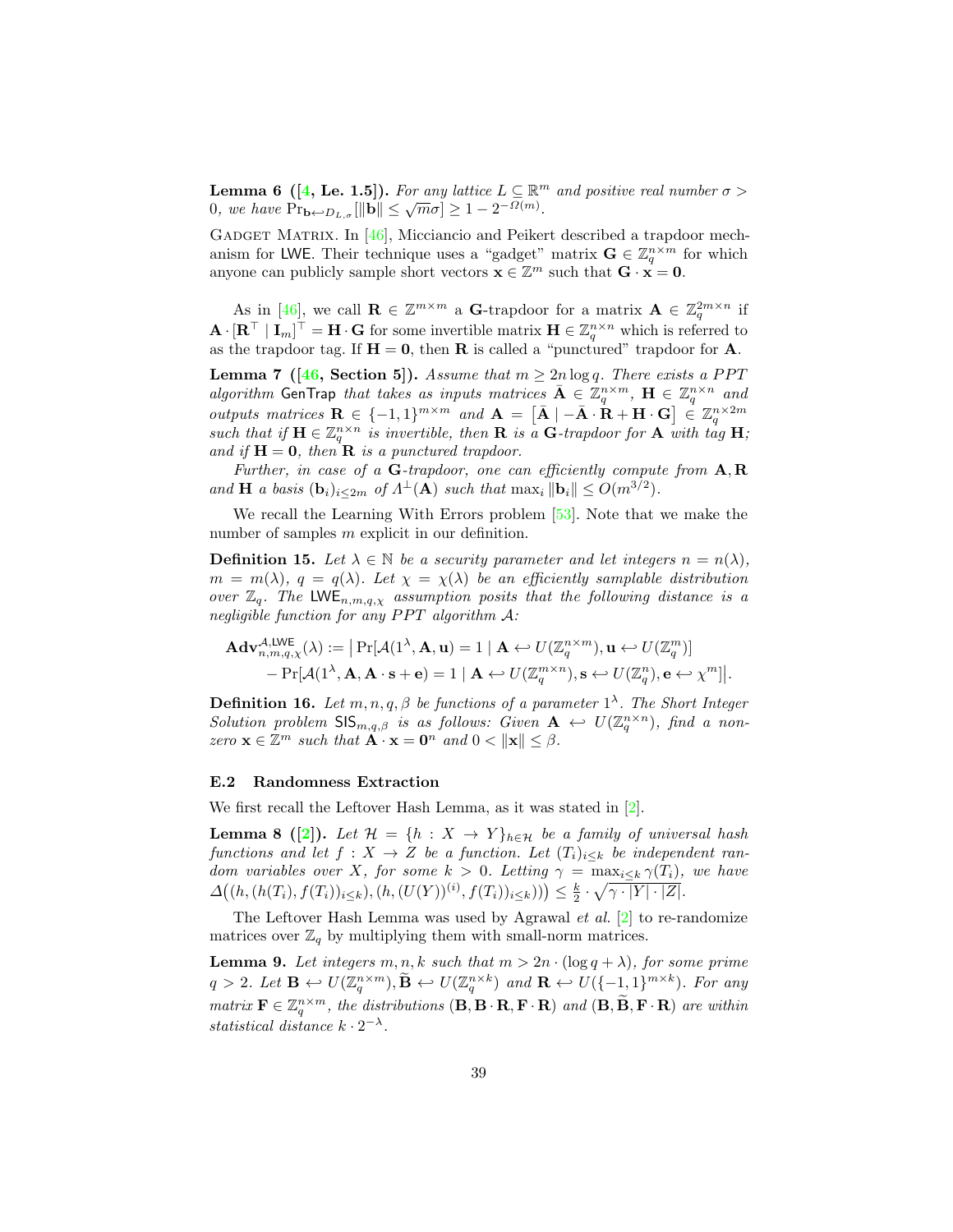### <span id="page-39-0"></span>E.3 Fully Homomorphic Commitments and the GSW FHE

This section recalls the leveled homomorphic encryption scheme of Gentry, Sahai and Waters (GSW) [\[28\]](#page-28-5) and its use as a fully homomorphic commitment scheme. The description makes use of the "gadget matrix" of Micciancio and Peikert [\[46\]](#page-29-26).

Micciancio and Peikert [\[46\]](#page-29-26) proved that, for any  $m \geq n \lceil \log q \rceil$ , there exists an efficiently computable matrix  $\mathbf{G} \in \mathbb{Z}_q^{n \times m}$  and an efficiently computable deterministic "short preimage" function  $G^{-1}(\cdot)$  with the following property: on input of a matrix  $\mathbf{M} \in \mathbb{Z}_q^{n \times m'}$ , for any integer  $m' > 0$ , the function  $\mathbf{G}^{-1}(\mathbf{M})$ outputs a binary matrix  $\mathbf{G}^{-1}(\mathbf{M}) \in \{0,1\}^{m \times m'}$  such that  $\mathbf{G} \mathbf{G}^{-1}(\mathbf{M}) = \mathbf{M}$ . The matrix G can be defined as

$$
\mathbf{G} = \left[\mathbf{I}_n \otimes (1, 2, 4, \dots, 2^{\lfloor \log q \rfloor})^\top \mid \mathbf{0}^{n \times \lceil \log q \rceil} \right] \in \mathbb{Z}_q^{n \times m},
$$

where  $m = 2n \lceil \log q \rceil$ , while  $\mathbf{G}^{-1}(\cdot)$  is the entry-wise binary decomposition function whose outputs are padded with zeroes to reach the desired dimension.

**Keygen**( $1^{\lambda}$ ,  $1^d$ ): On input of a security parameter  $\lambda$  and a maximal circuit depth  $d$ , the key generation algorithm samples the following elements:

- A uniformly random matrix  $\bar{\mathbf{A}} \leftarrow U(\mathbb{Z}_q^{(n-1)\times m})$  with  $n \in \mathsf{poly}(\lambda)$  and  $m = 2n \lceil \log q \rceil;$
- A uniformly random vector  $\mathbf{s} \leftarrow U(\mathbb{Z}_q^{n-1});$
- A small-norm  $\mathbf{e} \leftrightarrow \chi^m$  sampled from the error distribution  $\chi$ .

It defines the secret key  $sk := t = \begin{pmatrix} -s \\ 1 \end{pmatrix}$ 1  $\Big) \in \mathbb{Z}_q^n$  and the public key

$$
\mathsf{pk} := \mathbf{A} = \begin{pmatrix} \bar{\mathbf{A}} \\ \mathbf{s}^\top \cdot \bar{\mathbf{A}} + \mathbf{e}^\top \end{pmatrix} \ \in \mathbb{Z}_q^{n \times m}
$$

**Encrypt**(pk,  $\mu$ ): In order to encrypt a bit  $\mu \in \{0, 1\}$ , the encryption algorithm samples a uniform matrix  $\mathbf{R} \leftarrow U(\{0, 1\}^{m \times m})$  and computes

$$
\mathbf{C} = \mathbf{A} \cdot \mathbf{R} + \mu \cdot \mathbf{G} \quad \in \mathbb{Z}_q^{n \times m},
$$

where  $\mathbf{G} \in \mathbb{Z}_q^{n \times m}$  is the gadget matrix of [\[46\]](#page-29-26).

**Decrypt**(sk, C): On input of  $C \in \mathbb{Z}_q^{n \times m}$  and  $sk := \mathbf{t} \in \mathbb{Z}_q^n$ , do the following:

1. Define  $\mathbf{w} = (0, \ldots, 0, \lfloor q/2 \rfloor)^\top \in \mathbb{Z}_q^n$  and compute

$$
\mathbf{v} = \mathbf{C} \cdot \mathbf{G}^{-1}(\mathbf{w}) \in \mathbb{Z}_q^n.
$$

2. If  $|\mathbf{t}^\top \mathbf{v}|$  is close to 0, output  $\mu = 0$ . If  $|\mathbf{t}^\top \mathbf{v}|$  is close to  $|q/2|$ , output  $\mu = 1.$ 

**Eval**(pk,  $C_1$ ,  $C_2$ , *op*): Given two ciphertexts  $C_1$ ,  $C_2 \in \mathbb{Z}_q^{n \times m}$  and an operation  $op \in \{+, \times\}$  to be evaluated over  $C_1$  and  $C_2$ , do the following:

- If  $op =$  "+", output  $\mathbf{C}^+ := \mathbf{C}_1 + \mathbf{C}_2 \in \mathbb{Z}_q^{n \times m}$ .

- If  $op = " \times",$  output  $\mathbf{C}^{\times} := \mathbf{C}_1 \cdot \mathbf{G}^{-1}(\mathbf{C}_2).$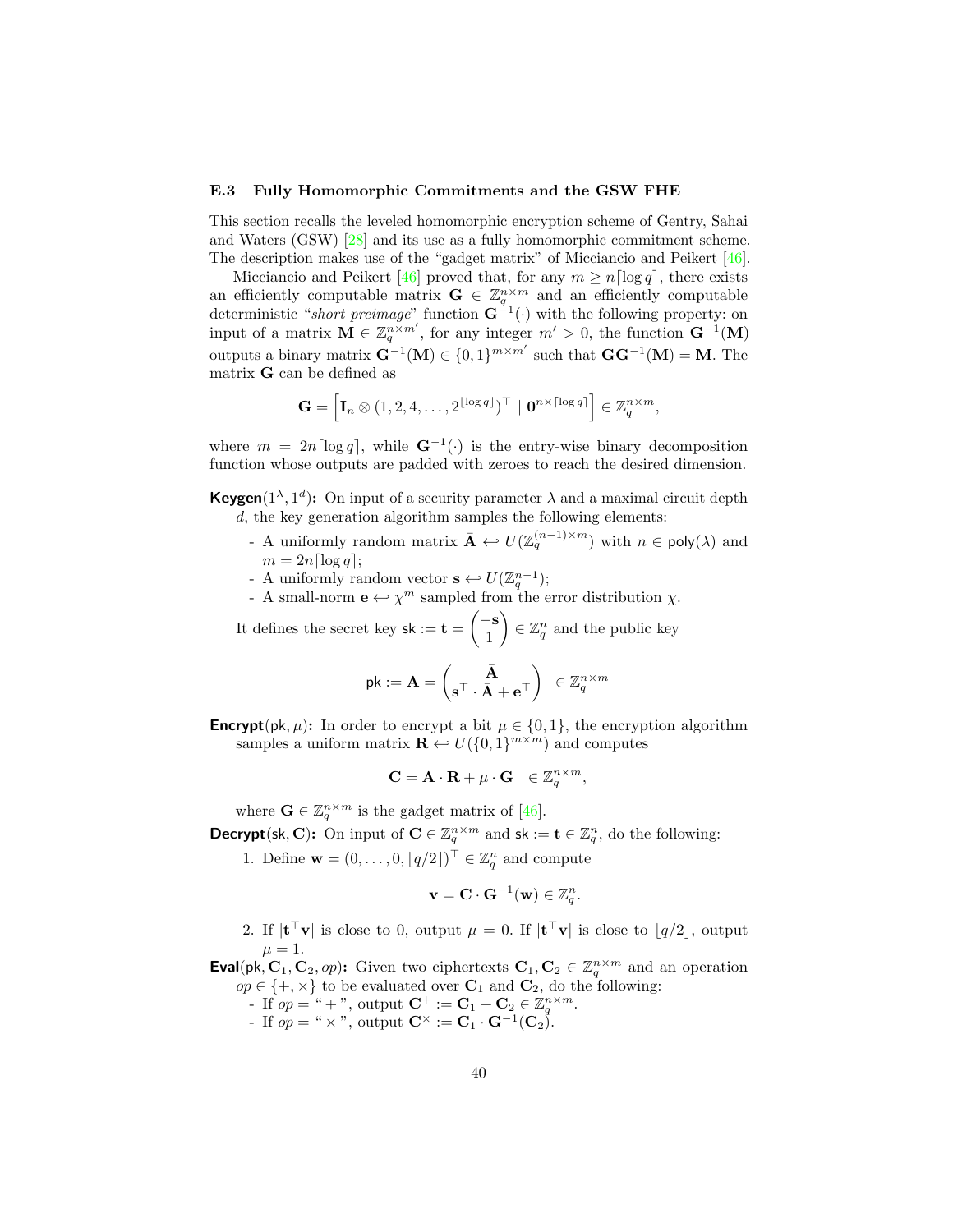If two fresh ciphertexts  $C_1 = A \cdot R_1 + \mu_1 \cdot G$  and  $C_2 = A \cdot R_2 + \mu_2 \cdot G$ encrypt  $\mu_1 \in \{0, 1\}$  and  $\mu_2 \in \{0, 1\}$ , respectively, then

$$
\mathbf{C}^{\times} = \mathbf{C}_{1} \cdot \mathbf{G}^{-1}(\mathbf{C}_{2}) = \mathbf{A} \cdot (\mathbf{R}_{1} \cdot \mathbf{G}^{-1}(\mathbf{C}_{2}) + \mu_{1} \cdot \mathbf{R}_{2}) + \mu_{1} \cdot \mu_{2} \cdot \mathbf{G}
$$

$$
= \mathbf{A} \cdot \mathbf{R}^{\times} + \mu_{1} \cdot \mu_{2} \cdot \mathbf{G}
$$

is indeed an encryption of  $\mu_1 \cdot \mu_2 \in \{0, 1\}$  with the small-norm matrix

$$
\mathbf{R}^{\times} = \mathbf{R}_1 \cdot \mathbf{G}^{-1}(\mathbf{C}_2) + \mu_1 \cdot \mathbf{R}_2.
$$

A Boolean NAND gate can be evaluated by computing

$$
\mathbf{C}^{\text{NAND}} = \mathbf{G} - \mathbf{C}_1 \cdot \mathbf{G}^{-1}(\mathbf{C}_2) = \mathbf{A}(-\mathbf{R}^{\times}) + (\mu_1 \text{ NAND } \mu_2) \cdot \mathbf{G},
$$

which allows evaluating any Boolean circuit of a priori bounded depth.

Gorbunov, Vaikuntanathan and Wichs [\[29\]](#page-28-4) observed that, when the public matrix  $\mathsf{pk} = \mathbf{A}$  is replaced by a truly random matrix  $\mathbf{A} \sim U(\mathbb{Z}_q^{n \times m})$ , GSW implies fully homomorphic statistically hiding commitments. They proved the resulting scheme to be computationally binding on evaluated commitments under the Short Integer Solution assumption [\[3\]](#page-27-0).

Their observation relies on the following lemma, which provides an HEC scheme with the efficient verification property.

<span id="page-40-1"></span>Lemma 10 (Adapted from [\[28,](#page-28-5)[12,](#page-28-23)[19\]](#page-28-24)). Let  $C : \{0,1\}^L \to \{0,1\}$  be a NAND Boolean circuit of depth d. Let  $\mathbf{A}_i = \mathbf{A} \cdot \mathbf{R}_i + k_i \cdot \mathbf{G} \in \mathbb{Z}_q^{n \times m}$  with  $\mathbf{A} \in \mathbb{Z}_q^{n \times m}$ ,  $\mathbf{R}_i \in \{-1,1\}^{m \times m}$  and  $k_i \in \{0,1\}$ , for  $i \leq L$ . There exist deterministic algorithms  $\text{Eval}_{\text{CT}}^{\text{pub}}$  and  $\text{Eval}_{\text{CT}}^{\text{priv}}$  with running time  $\text{poly}(4^d, L, m, n, \log q)$  that satisfy:  $\text{Eval}_{\text{CT}}^{\text{pub}}(C, (\mathbf{A}_i)_i) = \mathbf{A} \cdot \text{Eval}_{\text{CT}}^{\text{priv}}(C, ((\mathbf{R}_i, k_i))_i) + C(k_1, \ldots, k_L) \cdot \mathbf{G}, \text{ and}$  $\|\mathsf{Eval}_{\mathsf{CT}}^{\mathsf{priv}}(C,(\mathbf{R}_i,k_i)_i)\| \leq 4^d \cdot O(m^{3/2}).$ 

After having committed to a string  $k_1 \dots k_L \in \{0,1\}^L$  via matrices  $\{\mathbf{A}_i\}_{i=1}^L$ , the committer can compute HEC.Eval<sup>in</sup>, which outputs  $\mathbf{R} \leftarrow \mathsf{Eval}_{\mathsf{CT}}^{\mathsf{priv}}(C, ((\mathbf{R}_i, k_i))_i).$ Anyone can run the HEC.Eval<sup>out</sup> algorithm, which computes  $\mathsf{com}_{ev}$  via Eval<sup>pub</sup><sub>CT</sub>.

### <span id="page-40-0"></span>E.4 An  $\mathcal{R}_{NEQ}$ -Lossy PKE Scheme from LWE

We now give an  $\mathcal{R}_{\text{NEO}}$ -lossy PKE construction, which is obtained by adapting a scheme from [\[41\]](#page-29-10) and removing its equivocation algorithms in lossy mode. In order to obtain the second indistinguishability property in the statistical sense, the construction uses  $\Theta(\lambda)$  matrices  $\mathbf{A}_i \in \mathbb{Z}_q^{n \times m}$  in the public key. If we relax the second indistinguishability property to hold in the computational sense (which is sufficient for our application), it is possible to build a more efficient scheme with  $O(1)$  public matrices using lossy trapdoor functions [\[51\]](#page-29-27).

We rely on the homomorphic properties of GSW encodings via Lemma [10.](#page-40-1) We note that for  $t, K \in \{0,1\}^L$ , checking whether  $t \neq K$  can be done using a Boolean circuit  $C_t: \{0,1\}^L \to \{0,1\}$  of depth  $d = O(\log L)$ , where t is hard-wired. Our construction goes as follows.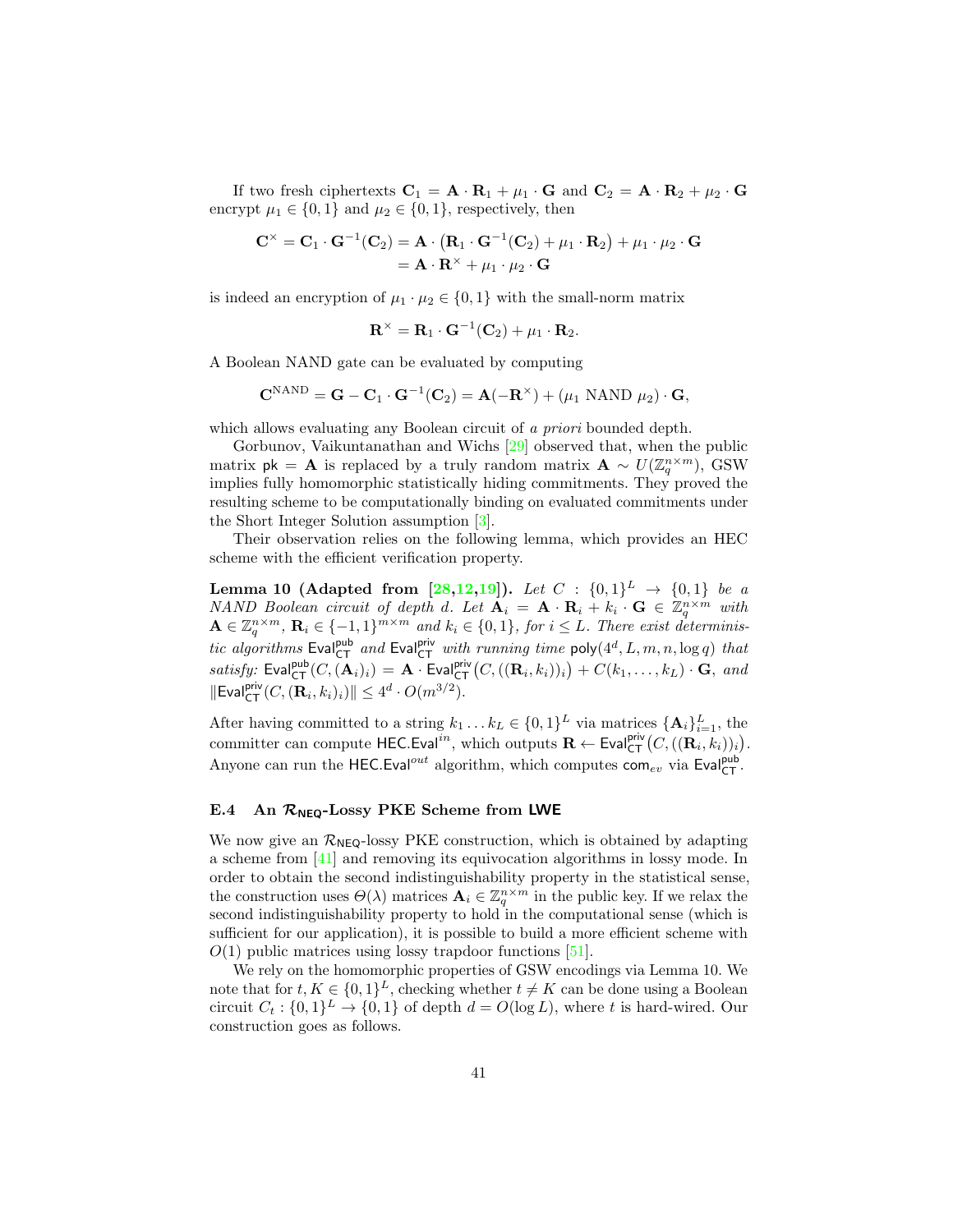- **Par-Gen**(1<sup> $\lambda$ </sup>): Given a security parameter  $\lambda \in \mathbb{N}$ , let  $B = \text{poly}(\lambda)$  the length of messages. Choose a prime modulus  $q = \text{poly}(\lambda)$ ; dimensions  $n = B + \Omega(\lambda)$ and  $m = 2n \lceil \log q \rceil + O(\lambda)$ . Define the tag space as  $\mathcal{T} = \{0, 1\}^L \setminus {\mathbf{0}^L}$  where  $L = \Theta(\lambda)$ . Define the initialization value space  $\mathcal{K} = \{0, 1\}^L$  and Gaussian parameters  $\sigma = 4^d \cdot O(m^2)$  and  $\alpha \in (0, 1)$  such that  $4^d m^4 \alpha q \sigma < q/4$ , for some fixed  $d = O(\log L)$ . Define public parameters as  $\Gamma = (L, B, q, n, m, \alpha, \sigma)$ .
- **Keygen** $(\Gamma, K)$ : On input of public parameters  $\Gamma$  and an initialization value  $K \in \{0,1\}^L$ , generate a key pair as follows.
	- 1. Sample random matrices  $\bar{\mathbf{B}} \leftarrow U(\mathbb{Z}_q^{(n-B)\times m})$ ,  $\mathbf{S} \leftarrow U(\mathbb{Z}_q^{(n-B)\times B})$  and a small-norm  $\mathbf{E} \leftrightarrow \chi^{m \times B}$ , where  $\chi = D_{\mathbb{Z}, \alpha q}$ , to compute

$$
\mathbf{A} = \begin{bmatrix} \mathbf{\bar{B}} \\ \mathbf{S}^\top \cdot \mathbf{\bar{B}} + \mathbf{E}^\top \end{bmatrix} \in \mathbb{Z}_q^{n \times m}.
$$

2. Parse K as  $K_1 \dots K_L \in \{0,1\}^L$ . Letting  $\mathbf{G} \in \mathbb{Z}_q^{n \times m}$  denote the gadget matrix, for each  $i \in [L]$ , compute matrices  $\mathbf{A}_i \in \mathbb{Z}_q^{n \times m}$  as

$$
\mathbf{A}_i = \mathbf{A} \cdot \mathbf{R}_i + K_i \cdot \mathbf{G} \tag{6}
$$

where  $\mathbf{R}_i \leftrightarrow U([-1, 1]^{m \times m})$  for all  $i \in [L]$ .

Define  $R^{\text{RLE}} = {\mathbf{r} \in \mathbb{Z}^{2m} \mid \|\mathbf{r}\| \leq \sigma \sqrt{\mathbf{r}}$  $2m$  and output  $sk = (K, S)$  as well as

$$
\mathsf{pk} := \Big(\mathbf{A}, \ \{\mathbf{A}_i\}_{i \in [L]}\Big).
$$

**LKeygen**( $\Gamma$ , K): This algorithm proceeds identically to Keygen except that, in step 1, the algorithm generates a statistically uniform matrix  $\mathbf{A} \sim U(\mathbb{Z}_q^{n \times m})$ . Define  $R^{\text{RLE}}$  as in Keygen and output  $sk = (K, S)$  as well as

$$
\mathsf{pk} := \Big(\mathbf{A}, \ \{\mathbf{A}_i\}_{i \in [L]}\Big).
$$

- **Encrypt**(pk, t, Msg): To encrypt Msg  $\in \{0,1\}^B$  for the tag  $t \in \mathcal{T}$ , conduct the following steps.
	- 1. Let  $C_t: \{0,1\}^L \to \{0,1\}$  be the Boolean circuit of depth  $d = O(\log L)$ , where t is hard-wired, which inputs a string  $K = K_1 \dots K_L \in \{0,1\}^L$ and outputs  $C_t(K)$  such that  $C_t(K) = 1 \Leftrightarrow t = K$ . Using Lemma [10,](#page-40-1) compute  $\mathbf{A}_{C,t} \leftarrow \text{Eval}_{\text{CT}}^{\text{pub}}(C_t, (\mathbf{A}_i)_i) \in \mathbb{Z}_q^{n \times m}$  such that

$$
C_1 \leftarrow C_1 \leftarrow C_2 \leftarrow C_3
$$

$$
\mathbf{A}_{C,t} = \mathbf{A} \cdot \mathbf{R}_t + C_t(K) \cdot \mathbf{G},
$$

where  $\mathbf{R}_t = \text{Eval}_{\text{CT}}^{\text{priv}}(C_t, (\mathbf{R}_i, K_i)_i) \in \mathbb{Z}^{m \times m} \text{ s.t. } \|\mathbf{R}_t\| \leq 4^d \cdot O(m^{3/2}).$ 2. Choose  $\mathbf{r} \leftarrow D_{\mathbb{Z}^{2m},\sigma}$  and output  $\perp$  if  $\mathbf{r} \notin R^{\text{RLE}}$ . Otherwise, output

$$
\mathbf{c} = [\mathbf{A} \mid \mathbf{A}_{C,t}] \cdot \mathbf{r} + \begin{bmatrix} \mathbf{0}^{n-B} \\ \overline{\mathsf{Msg} \cdot \lfloor q/2 \rfloor} \end{bmatrix} \in \mathbb{Z}_q^n. \tag{7}
$$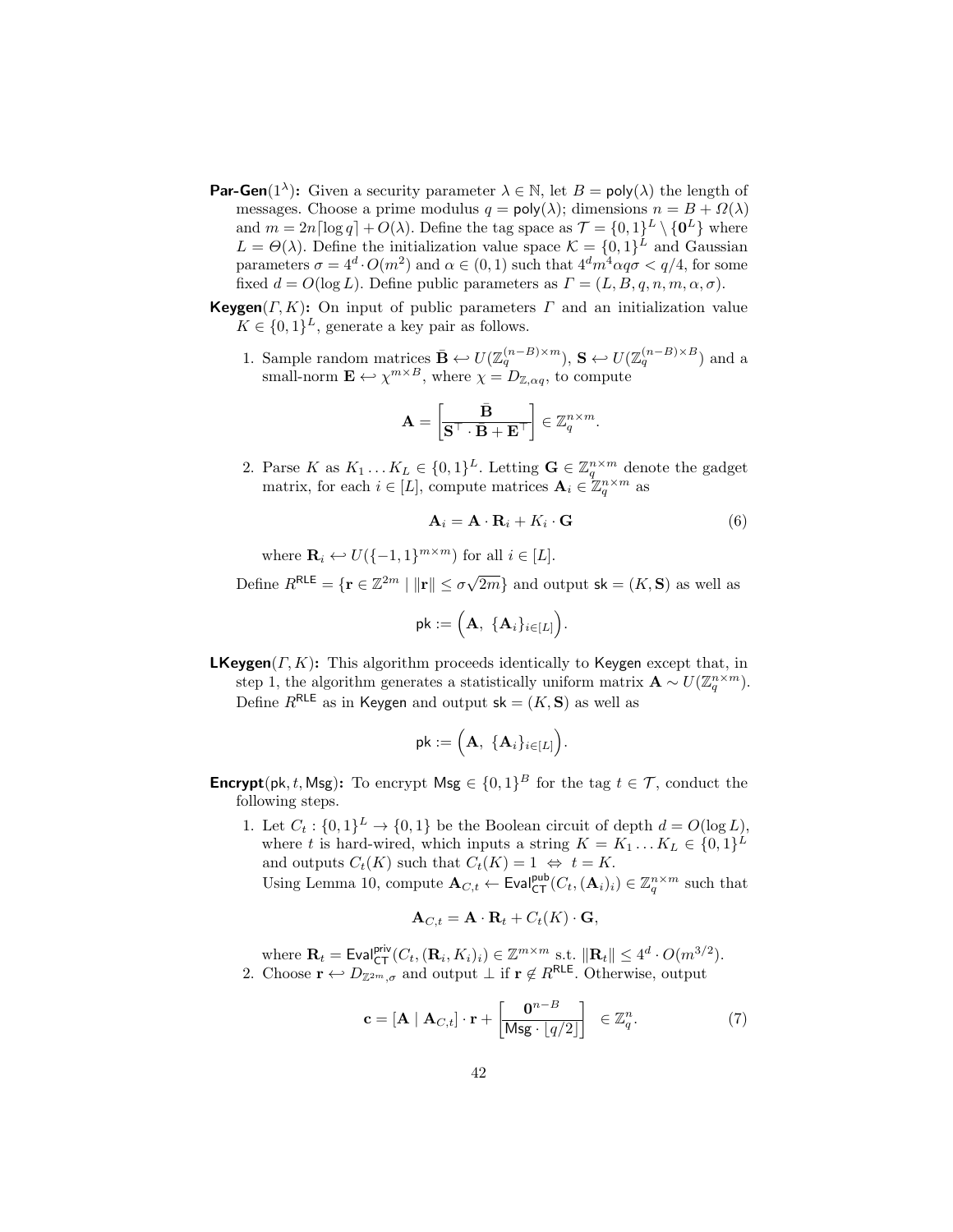- **Decrypt**(sk, t, c): Given the secret key sk =  $(K, S)$  and the tag  $t \in \mathcal{T}$ , return  $\perp$ if  $R_{\mathsf{NEQ}}(K,t) = 0$ . Otherwise, compute  $\mathbf{w} = [-\mathbf{S}^\top \mid \mathbf{I}_B] \cdot \mathbf{c} \in \mathbb{Z}_q^B$ . For each  $i \in [B]$ , do the following:
	- 1. If neither  $\mathbf{w}[i]$  nor  $|\mathbf{w}[i] |q/2|$  is close to 0, halt and return ⊥.
	- 2. Otherwise, set  $\textsf{Msg}[i] \in \{0,1\}$  so as to minimize  $|\mathbf{w}[i] \textsf{Msg}[i] \cdot |q/2|$ .

Return  $Msg = Msg[1] \dots Msg[B]$ .

Lemma [11](#page-42-0) states that the construction has the required properties under the LWE assumption. The proof is essentially the same as the proof of  $[41,$  Theorem 3.2] but we give it for completeness.

<span id="page-42-0"></span>**Lemma 11.** The above construction is an  $\mathcal{R}_{\text{NEQ}}$ -lossy public-key encryption scheme under the LWE assumption.

*Proof.* We will prove that the scheme satisfies correct decryption with overwhelming probability in the injective mode. We also prove the first indistinguishability property using the LWE assumption, and the second in the statistical sense.

Decryption under injective tags. For any initialization value  $K \in \mathcal{K}$  =  $\{0,1\}^L$ , any tag  $t \in \mathcal{T} = \{0,1\}^L \setminus \{\mathbf{0}^L\}$  such that  $(K, t) \in \mathcal{R}_{\mathsf{NEQ}}$ , any message  $\mathsf{Msg} \in \{0,1\}^B$ , and any encryption  $\mathbf{c} \in \mathbb{Z}_q^n$  of  $\mathsf{Msg}$  under the  $\mathsf{pk} = (\mathbf{A}, \ \{\mathbf{A}_i\}_{i \in [L]})$ and  $t$ , we have the following.

1.  $C_t(K) = 0$ , implying that  $\mathbf{A}_{C,t} = \mathbf{A} \cdot \mathbf{R}_t + C_t(K) \cdot \mathbf{G} = \mathbf{A} \cdot \mathbf{R}_t$ , where  $\|\mathbf{R}_t\| \leq 4^d \cdot O(m^{3/2})$  (by Lemma [10\)](#page-40-1).

2.

$$
\mathbf{w} = [-\mathbf{S}^\top \mid \mathbf{I}_B] \cdot \mathbf{c} = [-\mathbf{S}^\top \mid \mathbf{I}_B] \cdot \mathbf{A} \cdot [\mathbf{I}_m \mid \mathbf{R}_t] \cdot \mathbf{r} + \mathsf{Msg} \cdot \lfloor q/2 \rfloor
$$
  
=  $(-\mathbf{S}^\top \cdot \bar{\mathbf{B}} + \mathbf{S}^\top \cdot \bar{\mathbf{B}} + \mathbf{E}^\top) \cdot [\mathbf{I}_m \mid \mathbf{R}_t] \cdot \mathbf{r} + \mathsf{Msg} \cdot \lfloor q/2 \rfloor$   
=  $\mathbf{E}^\top \cdot [\mathbf{I}_m \mid \mathbf{R}_t] \cdot \mathbf{r} + \mathsf{Msg} \cdot \lfloor q/2 \rfloor \in \mathbb{Z}_q^B.$ 

We show that, for any  $\mathbf{r} \in \mathbb{Z}^{2m}$  of norm smaller than  $\|\mathbf{r}\|_{\infty} \leq \|\mathbf{r}\| \leq \sigma \sqrt{\sigma}$ 2m, we have  $\|\mathbf{E}^\top[\mathbf{I}_m \mid \mathbf{R}_t] \cdot \mathbf{r}\|_{\infty} < q/4$  with overwhelming probability over the randomness of Keygen, so that the decryption algorithm recovers the message. To prove this, note that our definition of the randomness space  $R^{\text{RLE}}$  imposes  $\|\mathbf{r}\|_{\infty} \leq \|\mathbf{r}\| \leq \sigma\sqrt{2m}$ . Besides, we also have

$$
\|\left[\mathbf{I}_m \mid \mathbf{R}_t\right]\|_{\infty} \leq 1 + \|\mathbf{R}_t\|_{\infty} \leq 4^d \cdot m^2
$$

and

$$
\|\mathbf{E}^{\top}\|_{\infty} = \max_{i \in [B]} \sum_{j=1}^{m} |e_{ij}| \leq \sqrt{m} \cdot \max_{i \in [n_0]} \sqrt{\sum_{j=1}^{m} e_{ij}^2} \leq m \cdot \alpha q
$$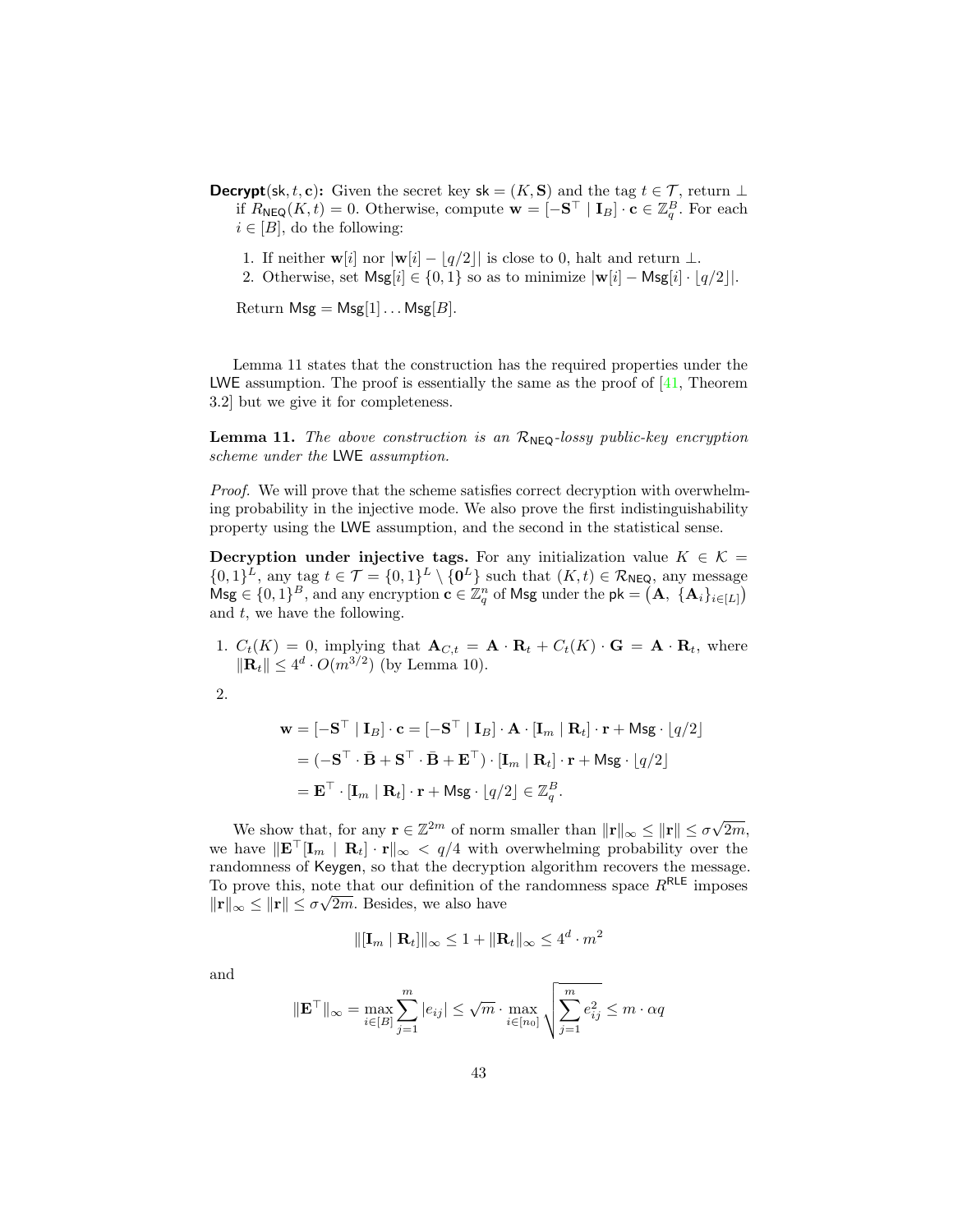with overwhelming probability when  $\mathbf{E}^{\top} \leftrightarrow D_{\mathbb{Z}, \alpha q}^{B \times m}$ . Putting the above altogether, our choice of parameters implies that

$$
\|\mathbf{E}^\top\|_{\infty} \cdot \|\[\mathbf{I}_m \mid \mathbf{R}_{F,t}]\|_{\infty} \cdot \|\mathbf{r}\|_{\infty} \leq 4^d m^4 \alpha q \sigma < q/4.
$$

Indistinguishability. The key generation algorithm LKeygen and Keygen satisfy the following properties:

- (i) The LWE assumption implies that, for any  $K \in \mathcal{K}$ , the two distributions  $D_{\text{inj}} = \{\textsf{pk} \mid (\textsf{pk}, \textsf{sk}) \leftarrow \textsf{Keygen}(\Gamma, K)\}\ \text{and}\ D_{\text{loss}} = \{\textsf{pk} \mid (\textsf{pk}, \textsf{sk}) \leftarrow \text{Keygen}(\Gamma, K)\}$ **LKeygen** $(T, K)$ } are computationally indistinguishable. These distributions only differ in the generation of the matrix  $\mathbf{A} \in \mathbb{Z}_q^{n \times m}$ . The matrix  $\mathbf{A}$  produced by the Keygen algorithm is pseudorandom since, under the LWE<sub>n−B,m,q, $\chi$ </sub> assumption, we can replace  $\dot{\mathbf{S}}^{\top} \bar{\mathbf{B}} + \mathbf{E}^{\top}$  by a uniform matrix  $\mathbf{B} \sim U(\mathbb{Z}_q^{B \times m})$ without the adversary noticing. When using LKeygen, the matrix  $\mathbf{A} \in \mathbb{Z}_q^{n \times m}$ is statistically uniform by the properties of the GenTrap algorithm (specifically, Lemma [7\)](#page-38-0).
- (ii) For any initialization values  $K, K' \in \mathcal{K}$ , the two distributions  $\{pk \mid (pk, sk) \leftarrow$ LKeygen( $\Gamma$ , K) and {pk | (pk, sk)  $\leftarrow$  LKeygen( $\Gamma$ , K')} are statistically indistinguishable since the public matrices  $(\mathbf{A}, {\{\mathbf{A}_i\}_{i\in[L]}})$  are statistically uniform and independent regardless of which initialization value is used as input by LKeygen. Recall that matrix A produced by the LKeygen algorithm is statistically close to  $U(\mathbb{Z}_q^{n \times m})$  by the properties of the GenTrap. As for the matrices  $A_i = A \cdot R_i + K_i \cdot G$ , for  $K_i \in \{0,1\}$ , the Leftover Hash Lemma implies that the statistical distance between the distributions  $\{(\mathbf{A}, \mathbf{A} \cdot \mathbf{R}_i) \mid \mathbf{A} \leftarrow U(\mathbb{Z}_q^{n \times m}), \mathbf{R}_i \leftarrow U(\{-1, 1\}^{m \times m})\}$  and  $\{(\mathbf{A}, \mathbf{A}_i) \mid \mathbf{A}, \mathbf{A}_i \leftarrow U(\mathbb{Z}_q^{n \times m})\}$  is smaller than  $m \cdot \sqrt{q^n/2^m} < 2^{-\lambda}$ , where the last inequality is implied by our choice of  $m = 2n \lceil \log q \rceil + O(\lambda)$ .

Lossiness under lossy tags. It is enough to prove that the distribution of a ciphertext obtained by encrypting under a lossy tag is statistically close to the uniform distribution on  $\mathbb{Z}_q^n$ .

For any initialization value  $K \in \mathcal{K}$  and tag  $t \in \mathcal{T}$  such that  $(K, t) \notin \mathcal{R}_{\text{NEQ}}$ , any pair  $(\mathsf{pk} = (\mathbf{A}, {\{\mathbf{A}_i\}}_{i=1}^L), \mathsf{sk} = (K, \mathbf{S})) \leftarrow \mathsf{Keygen}(\Gamma, K),$  and any message  $\mathsf{Msg} \in \{0,1\}^B$ , an encryption of  $\mathsf{Msg}$  is generated as

$$
\mathbf{c} = [\mathbf{A} \mid \mathbf{A}_{C,t}] \cdot \mathbf{r} + \begin{bmatrix} \mathbf{0}^{n-B} \\ \overline{\mathsf{Msg} \cdot [q/2]} \end{bmatrix} \in \mathbb{Z}_q^n.
$$

where  $\mathbf{r} \leftarrow D_{\mathbb{Z}^{2m},\sigma}$  and  $\bar{\mathbf{A}}_{C,t} = [\mathbf{A} \mid \mathbf{A} \cdot \mathbf{R}_t + \mathbf{G}] \in \mathbb{Z}_q^{n \times 2m}$ . The matrix  $\bar{\mathbf{A}}_{C,t}$  is of this form because  $(K, t) \notin \mathcal{R}_{\mathsf{NEQ}}$ , and hence  $C_t(K) = 1$ . This implies that the columns of  $\bar{\mathbf{A}}_{C,t}$  generate  $\mathbb{Z}_q^n$ . By [\[46,](#page-29-26) Lemma 5.3], we know that  $\bar{\mathbf{A}}_{C,t}$  has a trapdoor  $\mathbf{T} \in \mathbb{Z}^{2m \times 2m}$  (namely, a short basis of the lattice  $\Lambda^{\perp}(\mathbf{A}_{C,t})$ ) such a trapabol  $\mathbf{I} \in \mathbb{Z}$  (halongly, a short basis of the lattice  $\Lambda^-(\mathbf{A}_{C,t})$ ) such that  $\|\tilde{\mathbf{T}}\| \leq (\|\mathbf{R}_t\| + 1) \cdot \sqrt{5}$  and thus  $\|\tilde{\mathbf{T}}\| \leq \sqrt{5} \cdot (4^d \cdot O(m^{3/2}) + 1)$ . Again, by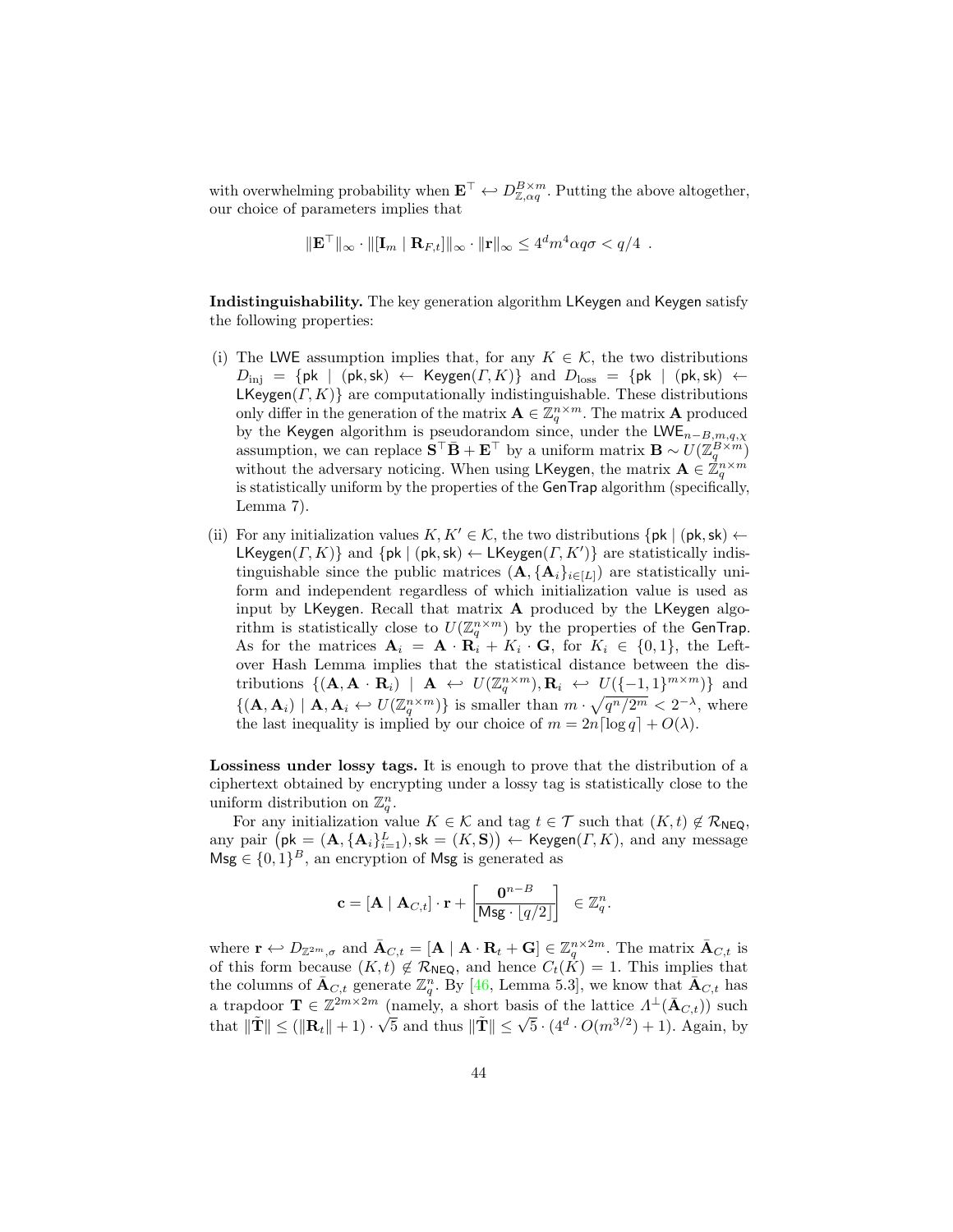[\[27,](#page-28-25) Lemma 3.1], we know that  $\eta_{2^{-m}}(\Lambda^{\perp}(\bar{\mathbf{A}}_{C,t})) \leq ||\tilde{\mathbf{T}}|| \cdot O(\sqrt{m})$ . By choosing  $\sigma = 4^d \cdot O(m^2)$ , we have  $\sigma \ge \eta_{2^{-m}}(A^{\perp}(\mathbf{A}_{C,t}))$ . By applying [\[27,](#page-28-25) Lemma 5.2], we conclude that  $\bar{\mathbf{A}}_{C,t} \cdot \mathbf{r}$  is statistically close to the uniform distribution  $U(\mathbb{Z}_q^n)$ when  $\mathbf{r} \leftrightarrow D_{\mathbb{Z}^{2m},\sigma}$ .

## <span id="page-44-0"></span>F Efficiency Estimations for the Pairing-Based Instantiation

In this section, we provide an estimation of the signature size when we instantiate our generic construction in symmetric bilinear groups. The purpose is to offer a quick view of the practical instantiability of the resulting scheme in comparison with the lattice-based instantiation. Our estimation assumes symmetric pairings instead of more efficient asymmetric pairings for an equivalent security guarantee. This allows us to directly use the HEC with efficient verification due to [\[34\]](#page-29-4), which is based on a falsifiable assumption ( namely, the CDHER assumption), that holds in the generic group model over symmetric bilinear groups. In the following, we assume that  $(\mathbb{G}, \mathbb{G}_T, g, e, p)$  is a symmetric bilinear group for a prime p.

For the other primitives to instantiate, we have more common choices. In order to instantiate the  $\mathcal{R}_{\text{NEO}}$ -lossy PKE scheme  $\Pi^{\text{RLE}}$ , we consider a variant of the DDH-based system in Section [2.](#page-8-0) To encrypt  $\mathsf{Msg} \in \{0,1\}^B$  under the Decision Linear assumption (DLIN) [\[11\]](#page-28-19), we need a public key containing  $u, g, g_0, g_1 \in$  $\mathbb{G}^3$ , where **u** is of the form  $u = g_0^{\beta_0} \cdot g_1^{\beta_1} \cdot g^{-K}$ . In lossy keys, we have  $g \in$ span $(g_0, g_1)$  while injective keys are generated so that  $g \notin \text{span}(g_0, g_1)$ . Algorithm Encrypt(pk, t, Msg) interprets the tag  $t \in \mathcal{T}$  as an element of  $\mathbb{Z}_p$  and, for each  $i \in [B]$ , it picks  $r_i, s_i \leftarrow U(\mathbb{Z}_p^*)$  and computes  $\mathsf{ct}_i = (\boldsymbol{u} \cdot \boldsymbol{g}^t)^{\mathsf{Msg}[i]} \boldsymbol{g}_0^{r_i} \boldsymbol{g}_1^{s_i} \in \mathbb{G}^3$ . The resulting ciphertext is now given by  $ct = (ct_1, \ldots, ct_B) \in \mathbb{G}^{3B}$ .

For simplicity, we instantiate the standard lossy encryption scheme  $\Pi^{\rm lpke}$ using the above bit-by-bit construction (although more efficient DLIN-based lossy PKE schemes exist) with the only difference that we can set  $t = 0$  since we do not have to deal with tags. Note that the ciphertext for a single bit corresponds to a Groth-Sahai (GS) commitment to a  $0/1$  scalar over  $\mathbb{Z}_p$  in the DLIN-based instantiation that will be used in our instantiation of the dual-mode NIZK argument system.

The signature scheme  $\Pi^{\text{sig}}$  can be instantiated with the structure-preserving scheme of Abe, Haralambiev and Ohkubo [\[1\]](#page-27-2) (AHO), which was proven unforgeable under the  $q$ -SFP assumption. The signature is comprised of  $7$  elements of the source group G while the verification algorithm only needs to check 2 pairing-product equations (PPEs). Eventually, as the user's verification key  $pk_{id}$ is signed by the GM during the Join protocol of our generic construction, we note that pk<sub>id</sub> consists of  $2n + 10$  group elements when  $M \in \mathbb{G}^n$ .

We are now ready to give a short description of the BiAS signature in the pairing-based instantiation of the generic construction. In order to sign a message  $M \in \{0,1\}^{\ell_m}$  using the witness  $w = w[1] \dots w[\ell_w] \in \{0,1\}^{\ell_w}$  w.r.t. the predicate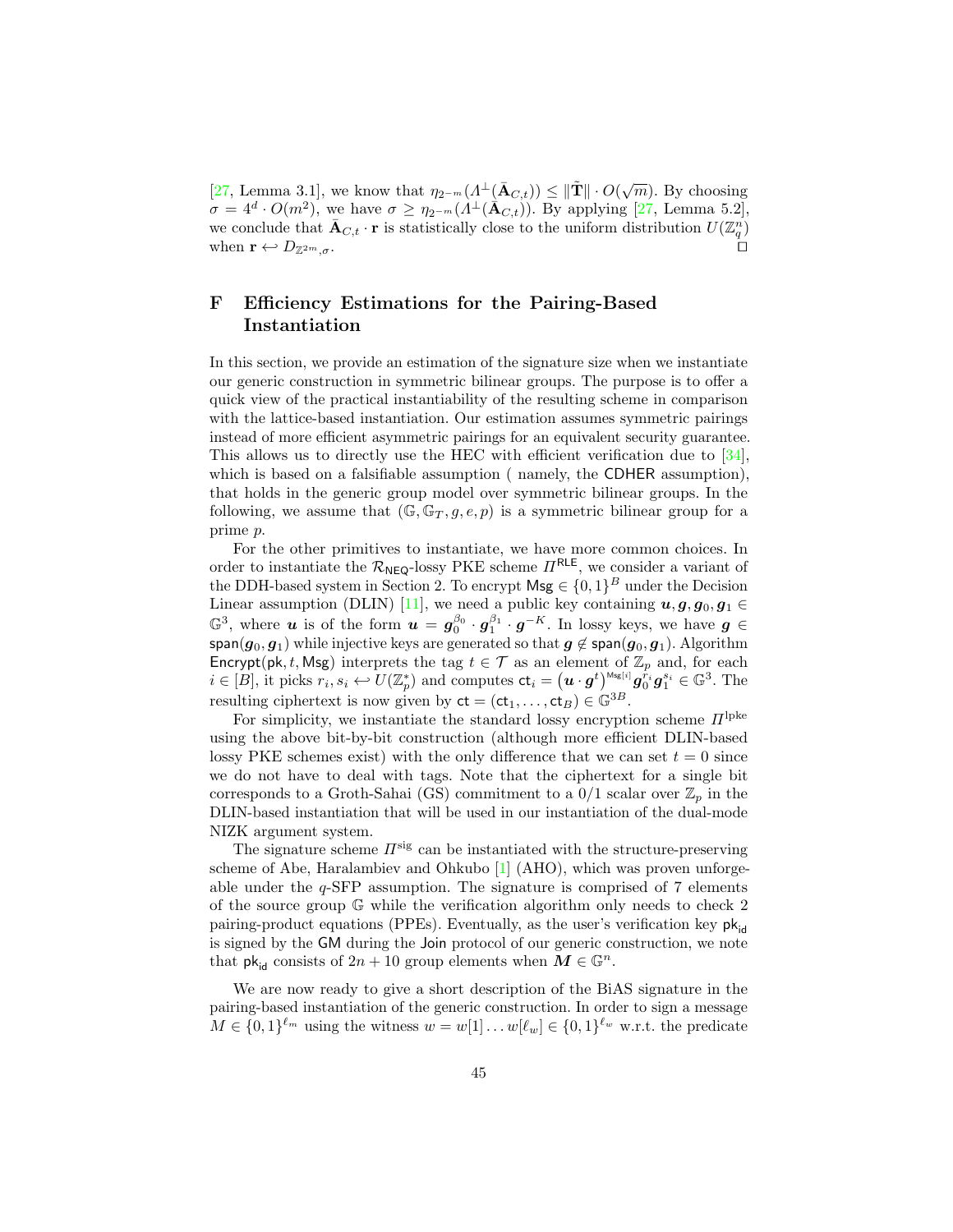$P \in \mathcal{P}_d$ , the signing algorithm first computes the message-dependent Boolean circuit  $C_M: \{0,1\}^{\ell_w} \times \{0,1\}^{\ell} \to \{0,1\}$  of depth  $\leq d$  that evaluates  $P(M, id, w)$ on input of  $(w[1], \ldots, w[\ell_w], \text{id}[1], \ldots, \text{id}[\ell])$  and then conducts the following steps, where  $c_{ev} = C_M(w_1, \dots, w_{\ell_w}, \text{id}_1, \dots, \text{id}_\ell) \in \{0, 1\}.$ 

- 1. We omit the details on the one-time signature where  $(VK, SK) \leftarrow \Pi^{ots} Kg(1^{\lambda}),$ which is instantiable with short signatures under the discrete logarithm assumption (see, e.g.,  $[30]$ ).
- 2. Choose  $r_i, s_i \leftrightarrow U(\mathbb{Z}_p)$ , for each  $i = 1$  to  $\ell_w + \ell$ , and encrypt the identitywitness pair  $\mu = (\mathsf{id}, w) \in \{0, 1\}^{\ell + \ell_w}$  as an  $\mathcal{R}_{\mathsf{NEQ}}$ -lossy encryption

<span id="page-45-0"></span>
$$
\mathsf{ct}_{(\mathsf{id},w)} = \left\{ \mathsf{ct}_i = \left( \boldsymbol{u} \cdot \boldsymbol{g}^{\mathsf{VK}} \right)^{\mu[i]} \cdot \boldsymbol{g}_0^{r_i} \cdot \boldsymbol{g}_1^{s_i} \right\}_{i=1}^{\ell_w + \ell} \tag{8}
$$

under the tag  $\forall K \in \{0,1\}^L$ .

3. Given the public elements  ${V_{i,b}}_{i\in[\ell+\ell_w],b\in\{0,1\}}$  included in the HEC public parameters **pp** of [\[34\]](#page-29-4), sample  $r^{\text{hec}} \leftarrow U(\mathbb{Z}_p)$  and compute a commitment

<span id="page-45-3"></span><span id="page-45-2"></span>
$$
\mathsf{com}_{(\mathsf{id},w)} = g^{r^{\text{hec}}} \cdot \prod_{i \in [\ell + \ell_w]} V_{i,\mu[i]}.\tag{9}
$$

4. Using the homomorphic evaluation algorithm of HEC, compute

$$
\pi_{C,M} = (K_1, K_2, K_3) \leftarrow \text{HEC.Eval}^{in} \left(\text{ek}, C_M, (\text{id}, w), r^{\text{hee}}\right)
$$

$$
\text{com}_{ev} = (Z_0, Z_1) = \text{HEC.Eval}^{out} \left(\text{ek}, C_M, \text{com}_{(\text{id}, w)}\right)
$$

which, for some public values  $A \in \mathbb{G}$  and  $T \in \mathbb{G}_T$ , satisfy

$$
e(K_1, Z_{c_{ev}}) = e(K_3, g) \qquad \qquad e(g, K_2) \cdot e(A, K_1) = T, \qquad (10)
$$

where T is efficiently computable from  $\ell$ ,  $\ell_w$  and d.

5. Choose  $r_{\mathsf{id}}, s_{\mathsf{id}} \leftrightarrow U(\mathbb{Z}_p)$  and compute

<span id="page-45-1"></span>
$$
ct_{\mathsf{id}} = \left\{ ct_{\mathsf{id},i} = \bm{v}^{(1-c_{ev}) \cdot \mathsf{id}[i]} \cdot \bm{f}_0^{r_{\mathsf{id},i}} \cdot \bm{f}_1^{s_{\mathsf{id},i}} \right\}_{i=1}^{\ell} \tag{11}
$$

where  $c_{ev} = C_M(w_1, \ldots, w_{\ell_w}, \text{id}_1, \ldots, \text{id}_{\ell}) \in \{0, 1\}.$ 

- 6. Generate a structure-preserving AHO signature  $\sigma$  on the message  $g^{\mathsf{H}(M,P,\mathsf{ct}_{(\mathsf{id},w)})}$ , where H is a collision-resistant hash function. Note that  $n_{\text{user}} = 1$  and then  $pk_{id}$  contains 12 elements.
- 7. Generate a NIZK argument  $\pi \leftarrow \text{NIZK. Prove}(\rho, x, w)$  for the statement x that there exists a witness w comprised of scalars  $(id, w) \in \{0, 1\}^{\ell + \ell_w},$  $r_{\mathsf{id},w} \,=\, \{(r_i,s_i)\}_{i=1}^{\ell_w+\ell} \,\in\, \mathbb{Z}_p^{2\ell_w+2\ell},\ r^{\text{hec}} \,\in\, \mathbb{Z}_p,\ r^{\text{lpke}} \,=\, \{(r_{\mathsf{id},i},s_{\mathsf{id},i})\}_{i=1}^{\widetilde{\ell}} \,\in\, \mathbb{Z}_p^{2\ell},$  $c_{ev} \in \{0,1\}$ , and group elements  $(g^{\mathsf{id}}, \mathsf{pk}_{\mathsf{id}}, \mathsf{cert}_{\mathsf{id}}, \sigma) \in \mathbb{G} \times \mathbb{G}^{12} \times \mathbb{G}^7 \times \mathbb{G}^7$ ,  $Z_{c_{ev}} \in \mathbb{G}$  and  $\pi_{C,M} = (K_1, K_2, K_3) \in \mathbb{G}^3$ , which together satisfy the relations  $(8)-(11)$  $(8)-(11)$  $(8)-(11)$  as well as

<span id="page-45-4"></span>
$$
\text{AHO.Verify}(\text{pk}_{sig}, (g^{\text{id}}, \text{pk}_{\text{id}}), \text{cert}_{\text{id}}) = 1
$$
\n
$$
\text{AHO.Verify}(\text{pk}_{\text{id}}, g^{\text{H}(M, P, \text{ct}_{(\text{id}, w)})}, \sigma) = 1,
$$
\n
$$
(12)
$$

where the GM's public key  $pk_{sig}$  allows signing  $n_{GM} = 13$  group elements.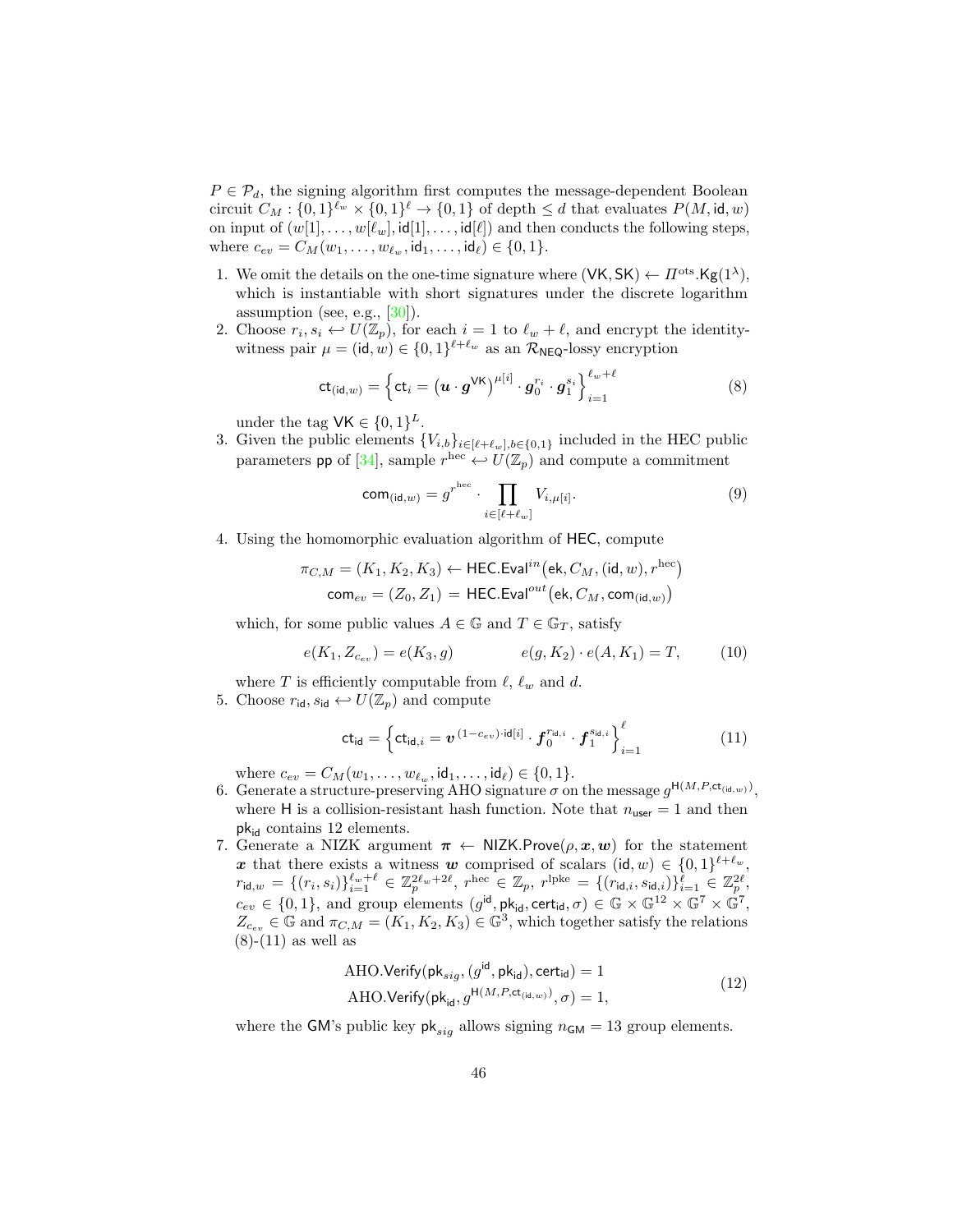8. Compute  $sig \leftarrow \Pi^{\text{ots}}.\text{Sign}(\text{SK},(\text{ct}_{(\text{id},w)},\text{com}_{(\text{id},w)},\text{ct}_{\text{id}},\pi)).$ 

Return the signature

$$
\Sigma = (\mathsf{VK}, (\mathsf{ct}_{(\mathsf{id},w)}, \mathsf{com}_{(\mathsf{id},w)}, \mathsf{ct}_{\mathsf{id}}, \boldsymbol{\pi}), sig) \tag{13}
$$

We note that we need two instantiations of the Groth-Sahai dual-mode argument system: One to prove the satisfiability of scalar product equations such as in [\(8\)](#page-45-0), [\(9\)](#page-45-2) and [\(11\)](#page-45-1), where we have to commit to scalars; and another one to prove the satisfiability of PPEs like [\(10\)](#page-45-3) and [\(12\)](#page-45-4), where we have to commit to group elements. Furthermore, the argument  $\pi$  must show the consistency between the committed values in both instances, namely, with respect to  $g^{id} = \prod_{i=1}^{e} (g^{id[i]})^{2^{i-1}}$ and  $\mathsf{id}[1], \ldots, \mathsf{id}[\ell],$  and to  $Z_{c_{ev}} = Z_0^{1-c_{ev}} \cdot Z_1^{c_{ev}}$  and  $c_{ev} = P(\mathsf{id}, M, w)$ .

We can now more precisely evaluate the size of the BiAS signature in the pairing-based instantiation of the generic construction:

- The Groth-Sahai argument  $\pi$  contains  $\ell_w + \ell$  commitments to the bits of  $\mu = (\mathsf{id}, w) \in \{0,1\}^{\ell+\ell_w}$  represented by scalars. Since commitments to scalars take 3 group elements each, we already have  $3\ell_w + 3\ell$  group elements. In order to prove that these scalars are bits, we need  $\ell_w + \ell$  proofs for quadratic scalar equations, which require 6 group elements each. This amounts to  $6\ell_w + 6\ell$ group elements. The commitments are compatible with the argument for multi-exponentiation multiplication equations such as [\(8\)](#page-45-0), [\(9\)](#page-45-2) and [\(11\)](#page-45-1).
- The Groth-Sahai argument  $\pi$  also contains 31 commitments to the (vector of) group elements  $g^{\mathsf{id}},\mathsf{pk}_{\mathsf{id}},\mathsf{cert}_{\mathsf{id}}, \sigma, Z_{c_{ev}}, K_1, K_2, K_3, \text{ which leads to } 93 \text{ group}$ elements. Let  $\mathsf{Com}_{\mathsf{id}} = \iota(g^{\mathsf{id}}) \cdot \mathbf{h}_1^{\rho_1} \cdot \mathbf{h}_2^{\rho_2} \cdot \mathbf{h}_3^{\rho_3}$  and  $\mathsf{Com}_z = \iota(Z_{c_{ev}}) \cdot \mathbf{h}_1^{\eta_1} \cdot \mathbf{h}_2^{\eta_2} \cdot \mathbf{h}_3^{\eta_3}$ denote the commitments to  $g^{\text{id}}$  and  $\bar{Z}_{c_{ev}}$  over  $\mathbb{G}^3$ , where  $\iota(X) = (1, 1, X) \in \mathbb{G}^3$
- We further need  $2\ell_w + 5\ell + 8$  commitments to scalars  $(r_i, s_i)_{i=1}^{\ell_w+\ell}, r^{\text{hec}}$ ,  $(r_{\mathsf{id},i}, s_{\mathsf{id},i})_{i=1}^{\ell}, c_{ev}$  including the local variables  $\rho_1, \rho_2, \rho_3, \eta_1, \eta_2, \eta_3$  and  $\{\gamma_i =$  $(1 - c_{ev}) \cdot \mathsf{id}[i] \}_{i=1}^{\ell}$ . This introduces  $6\ell_w + 15\ell + 24$  additional group elements.
- Based on the above commitments, the proof that  $c_{ev}$  is a bit and that  $\gamma_i = (1 - c_{ev}) \cdot id[i],$  for each  $i = 1$  to  $\ell$ , costs  $6(\ell + 1)$  group elements.
- Since the remaining  $4\ell_w + 7\ell + 6$  scalar relations (namely, [\(8\)](#page-45-0), with  $3(\ell_w + \ell)$ equations, [\(9\)](#page-45-2), with  $\ell_w + \ell$  equations and where  $V_{i,\mu_i} = V_{i,0}^{1-\mu[i]} \cdot V_{i,1}^{\mu[i]}$ , and [\(11\)](#page-45-1) with  $3\ell$  equations, as well as  $\textsf{Com}_{id}$  and  $\textsf{Com}_z$ , with 3 equations for both) are linear, the total amount of group elements for this part raises to  $8\ell_w + 14\ell + 12.$
- Finally, we have 6 PPEs from [\(10\)](#page-45-3) and [\(12\)](#page-45-4) out of which 3 are linear after a partial re-randomization of the variables. Then, we get  $3 \cdot 9 + 3 \cdot 3 = 36$ group elements to show that these PPEs are satisfied.

Overall, our pairing-based BiAS system incurs signatures comprised of about  $23\ell_w + 44\ell + 171$  group elements under the DLIN assumption. We note that it is possible to more efficiently instantiate the scheme in asymmetric pairings (which are known to offer more compact group elements for the same security level) using the SXDH-based variant of Groth-Sahai proof systems [\[32\]](#page-29-25). This requires